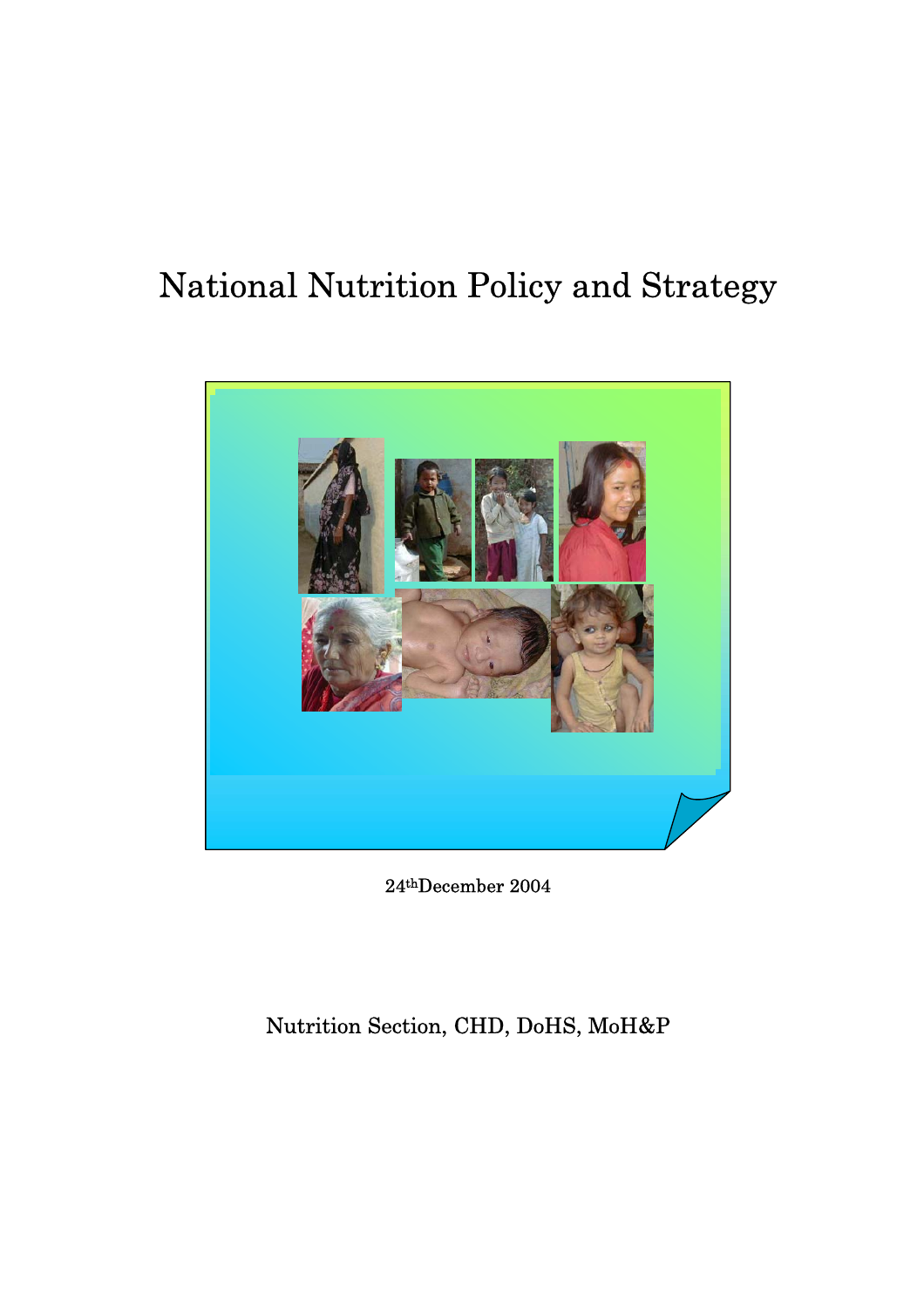# Table of contents

| $\overline{2}$                                               |    |
|--------------------------------------------------------------|----|
| 5                                                            |    |
| 1.                                                           |    |
| 7                                                            |    |
| 1.1 Causes and consequences of malnutrition                  |    |
| 8                                                            |    |
| 1.2 Current nutritional situation in                         |    |
|                                                              |    |
| 9                                                            |    |
| 1.3 Government actions in nutrition                          |    |
|                                                              | 12 |
| 2. Overall goal and objectives and targets of each strategic |    |
| 3. Basis of nutrition                                        | 13 |
|                                                              | 15 |
| 4. Guiding                                                   |    |
|                                                              | 16 |
| 5. Strategic approaches for nutritional                      |    |
|                                                              | 17 |
| 5.1 Protein-energy Malnutrition                              |    |
|                                                              | 17 |
| 5.2 Iron Deficiency Anemia                                   |    |
|                                                              | 20 |
| 5.3 Iodine Deficiency Disorder                               |    |
|                                                              | 22 |
| 5.4 Vitamin A Deficiency                                     |    |
|                                                              | 24 |
| 5.5 Intestinal Worm Infestation                              |    |
|                                                              | 26 |
| 5.6 Low Birth Weight                                         |    |
|                                                              | 27 |
| 5.7 Household Food                                           |    |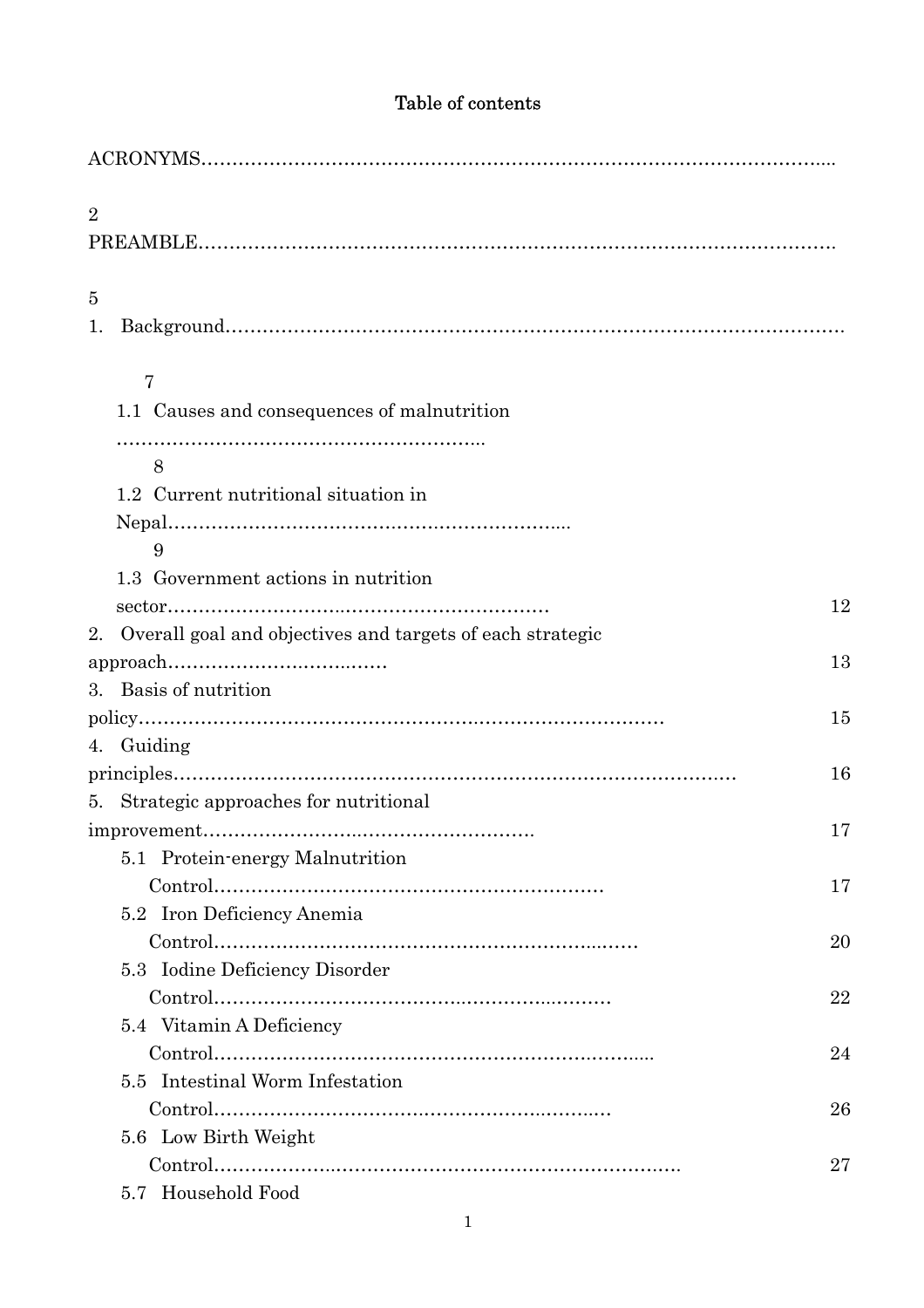|                                                                            | 28 |
|----------------------------------------------------------------------------|----|
| 5.8 Improved Dietary                                                       |    |
|                                                                            | 29 |
| 5.9 Infectious Diseases                                                    |    |
|                                                                            | 31 |
| 5.10 Life-style Related Diseases                                           |    |
|                                                                            | 32 |
| 5.11 School Health and                                                     |    |
|                                                                            | 34 |
| 5.12 Nutrition in Exceptionally Difficult                                  |    |
|                                                                            | 35 |
| 5.13 Analyzing, Monitoring and Evaluating Nutrition                        |    |
|                                                                            | 36 |
| 6.                                                                         |    |
|                                                                            |    |
| 37                                                                         |    |
| Annex 1: Cut-off points for the assessment of nutritional                  |    |
|                                                                            | 37 |
| Annex 2: WHO standard for parameters of life-style                         |    |
|                                                                            | 39 |
| Annex 3: Indicators and targets for reducing                               |    |
|                                                                            | 39 |
| Annex 4: Guidelines for complementary                                      |    |
|                                                                            | 42 |
| Annex 5: National protocol on iron supplementation and guidelines to treat |    |
| severe anemia                                                              | 43 |
| Annex 6: Guidelines for distribution of deworming                          |    |
|                                                                            | 43 |
| Annex 7: List of iron rich                                                 |    |
|                                                                            | 44 |
| Annex 8: Guidelines for VA capsule supplementation and treatment           |    |
|                                                                            | 44 |
| Annex 9: List of Vitamin A rich                                            |    |
|                                                                            | 45 |
| Annex 10: Associations between selected dietary components and             |    |
| cancer                                                                     | 46 |
| Annex 11: Dietary guidelines for life-style                                |    |
|                                                                            | 46 |
|                                                                            |    |
| 47                                                                         |    |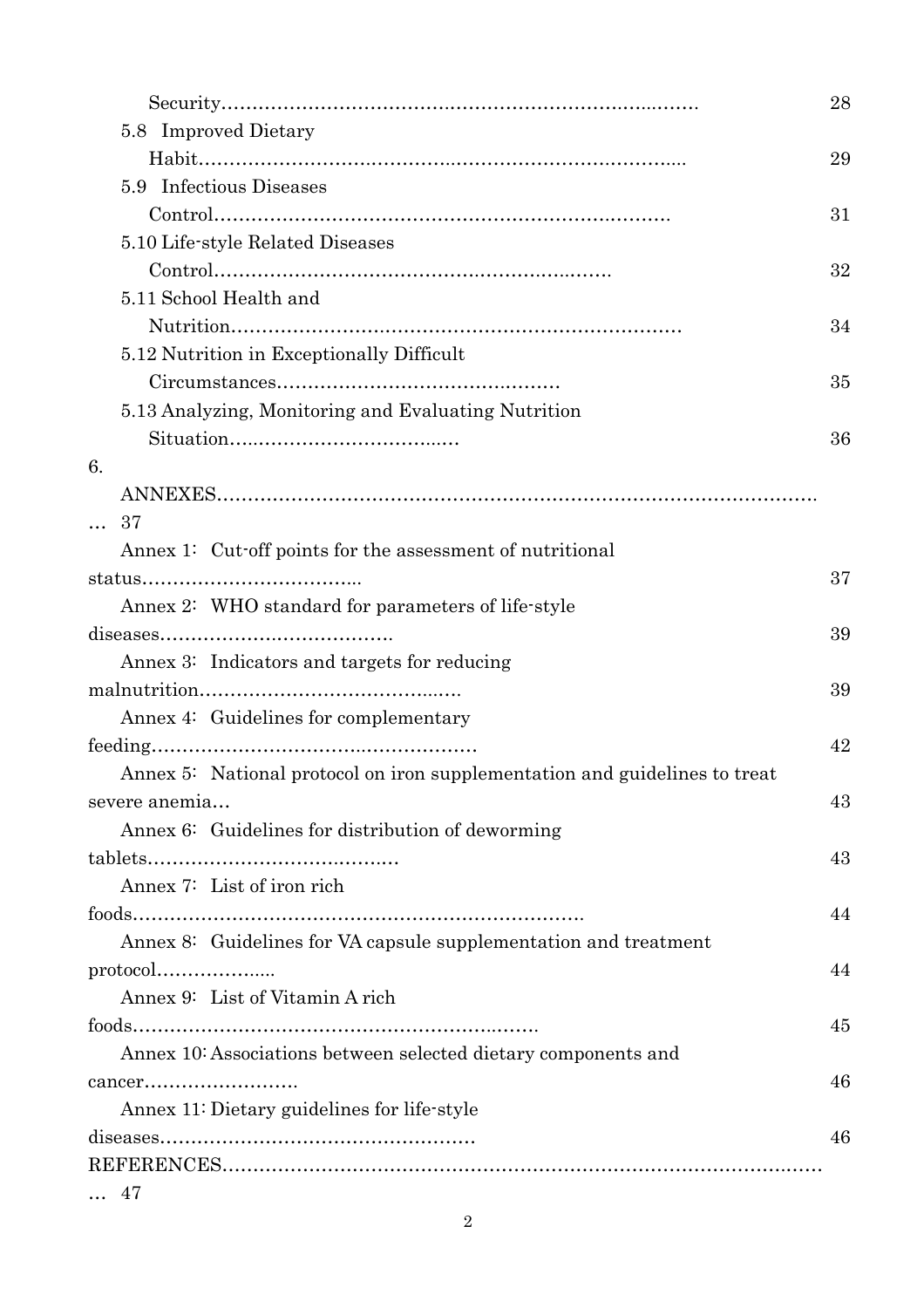# ACRONYMS

| AIDS           | Acquired Immune-Deficiency Syndrome                          |  |  |  |
|----------------|--------------------------------------------------------------|--|--|--|
| <b>ANC</b>     | Antenatal Care                                               |  |  |  |
| API            | Annual Parasitic Incidence                                   |  |  |  |
| AR             | <b>Annual Report</b>                                         |  |  |  |
| ARI            | <b>Acute Respiratory Infections</b>                          |  |  |  |
| <b>BCC</b>     | Behavior Change Communication                                |  |  |  |
| <b>BCHIMES</b> | Census Household Information<br>Between<br>Monitoring<br>and |  |  |  |
|                | <b>Evaluation Survey</b>                                     |  |  |  |
| BF             | <b>Breast Feeding</b>                                        |  |  |  |
| <b>BFHI</b>    | <b>Baby Friendly Hospital Initiative</b>                     |  |  |  |
| BMI            | Body Mass Index                                              |  |  |  |
| <b>BPP</b>     | <b>Birth Preparedness Package</b>                            |  |  |  |
| CBOs           | Community Based Organizations                                |  |  |  |
| <b>CDC</b>     | Curriculum Development Center                                |  |  |  |
| CF             | <b>Complementary Feeding</b>                                 |  |  |  |
| <b>CHD</b>     | <b>Child Health Division</b>                                 |  |  |  |
| <b>DALYs</b>   | Disability–Adjusted Life Years                               |  |  |  |
| <b>DFTQC</b>   | Department of Food Technology and Quality Control            |  |  |  |
| <b>DHO</b>     | District Health Office $(r)$                                 |  |  |  |
| <b>DHS</b>     | Demographic and Health Survey                                |  |  |  |
| DoHS           | Department of Health Services                                |  |  |  |
| <b>DOTS</b>    | Directly Observed Treatment Short Course                     |  |  |  |
| <b>DPHO</b>    | District Public Health Office $(r)$                          |  |  |  |
| <b>EDCD</b>    | Epidemiology and Disease Control Division                    |  |  |  |
| EPI            | <b>Expanded Program of Immunization</b>                      |  |  |  |
| EPP            | <b>Emergency Preparedness Plan</b>                           |  |  |  |
| Ex. BF         | <b>Exclusively Breast Feeding</b>                            |  |  |  |
| <b>FAO</b>     | Food and Agriculture Organization                            |  |  |  |
| <b>FCHVs</b>   | <b>Female Community Health Volunteers</b>                    |  |  |  |
| <b>FHD</b>     | Family Health Division                                       |  |  |  |
| GM             | Growth Monitoring                                            |  |  |  |
| <b>GMP</b>     | <b>Growth Monitoring Practice</b>                            |  |  |  |
| Hb             | Hemoglobin                                                   |  |  |  |
| <b>HIV</b>     | Human Immuno-Deficiency Virus                                |  |  |  |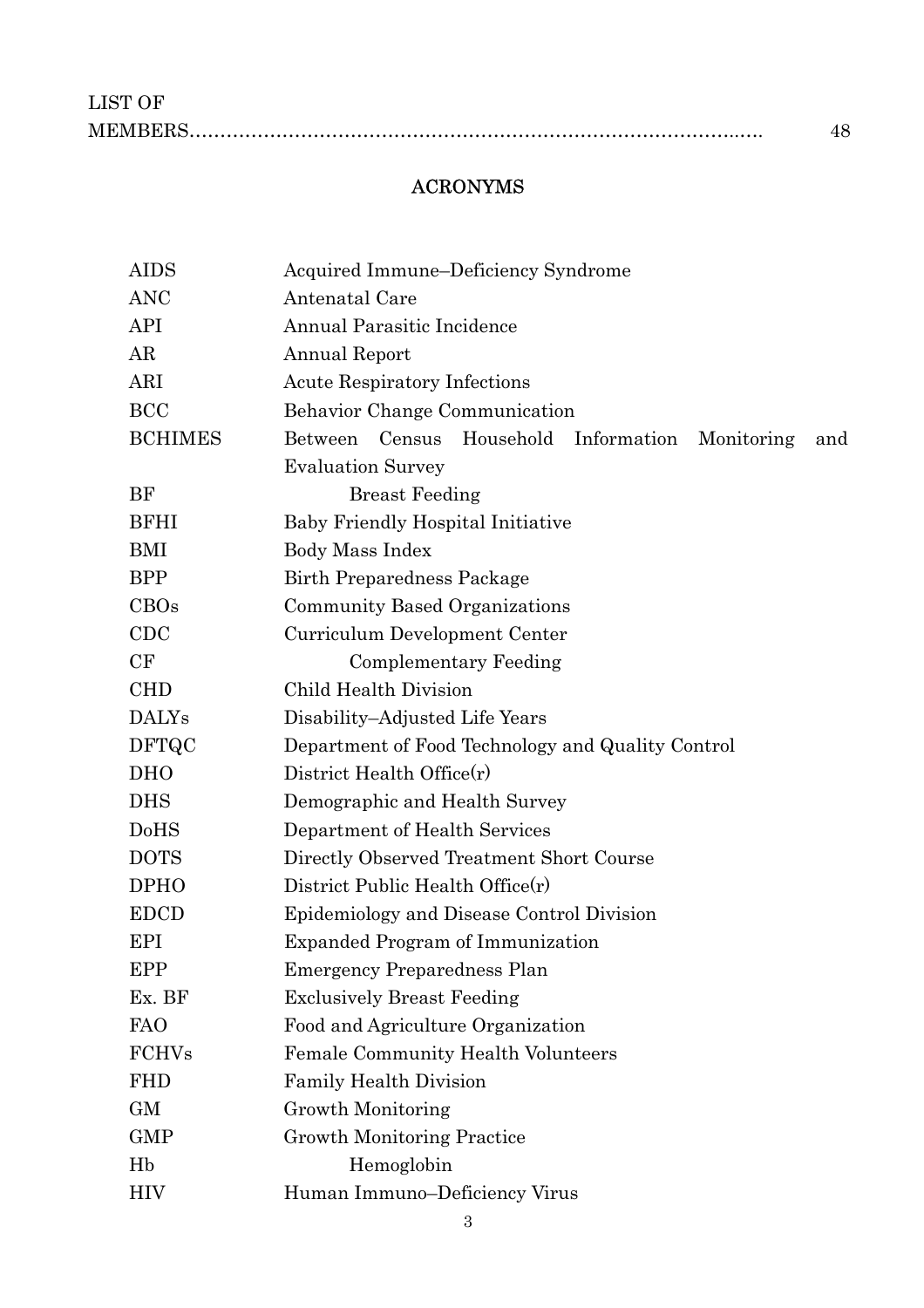| <b>HMG</b>    | His Majesty's Government                                 |
|---------------|----------------------------------------------------------|
| <b>HMIS</b>   | Health Management and Information System                 |
| <b>HPs</b>    | <b>Health Posts</b>                                      |
| <b>HWs</b>    | <b>Health Workers</b>                                    |
| <b>IDA</b>    | Iron Deficiency Anemia                                   |
| <b>IDD</b>    | <b>Iodine Deficiency Disorder</b>                        |
| <b>IEC</b>    | Information, Education and Communication                 |
| <b>IMCI</b>   | Integrated Management of Childhood Illness               |
| <b>INGOs</b>  | International Non Governmental Organizations             |
| IOM           | Institute of Medicine                                    |
| ISA           | <b>Iodized Salt Act</b>                                  |
| IU            | International Unit                                       |
| <b>IYCF</b>   | Infant and Young Child Feeding                           |
| <b>JICA</b>   | Japan International Cooperation Agency                   |
| <b>KABP</b>   | Knowledge, Attitude, Behavior and Practice               |
| <b>LBW</b>    | Low Birth Weight                                         |
| LMD           | Logistic Management Division                             |
| LMIS          | Logistic Management Information System                   |
| MD            | <b>Management Division</b>                               |
| <b>MDGs</b>   | Millennium Development Goals                             |
| MoAC          | Ministry of Agriculture and Cooperatives                 |
| MoE           | Ministry of Education                                    |
| MoH           | Ministry of Health                                       |
| MoHAPP        | Ministry of Housing and Physical Planning                |
| MoIC          | Ministry of Industries and Commerce                      |
| MoLD          | Ministry of Local Development                            |
| MoWCSW        | Ministry of Women, Children and Social Welfare           |
| <b>NCASC</b>  | National Center for AIDS and STDs Control                |
| <b>NCHS</b>   | National Center for Health Statistics                    |
| <b>NFHS</b>   | Nepal Family Health Survey                               |
| <b>NGOs</b>   | Non Government Organizations                             |
| <b>NHEICC</b> | National Health Education, Information and Communication |
|               | Center                                                   |
| <b>NHRC</b>   | Nepal Health Research Council                            |
| <b>NHTC</b>   | National Health Training Center                          |
| <b>NNIPS</b>  | National Nutrition Interventions Project-Sarlahi         |
| <b>NMSS</b>   | Nepal Micro-nutrient Status Survey                       |
| <b>NPC</b>    | National Planning Commission                             |
| <b>NS</b>     | <b>Nutrition Section</b>                                 |
| ORCs          | Outreach Clinics                                         |
|               |                                                          |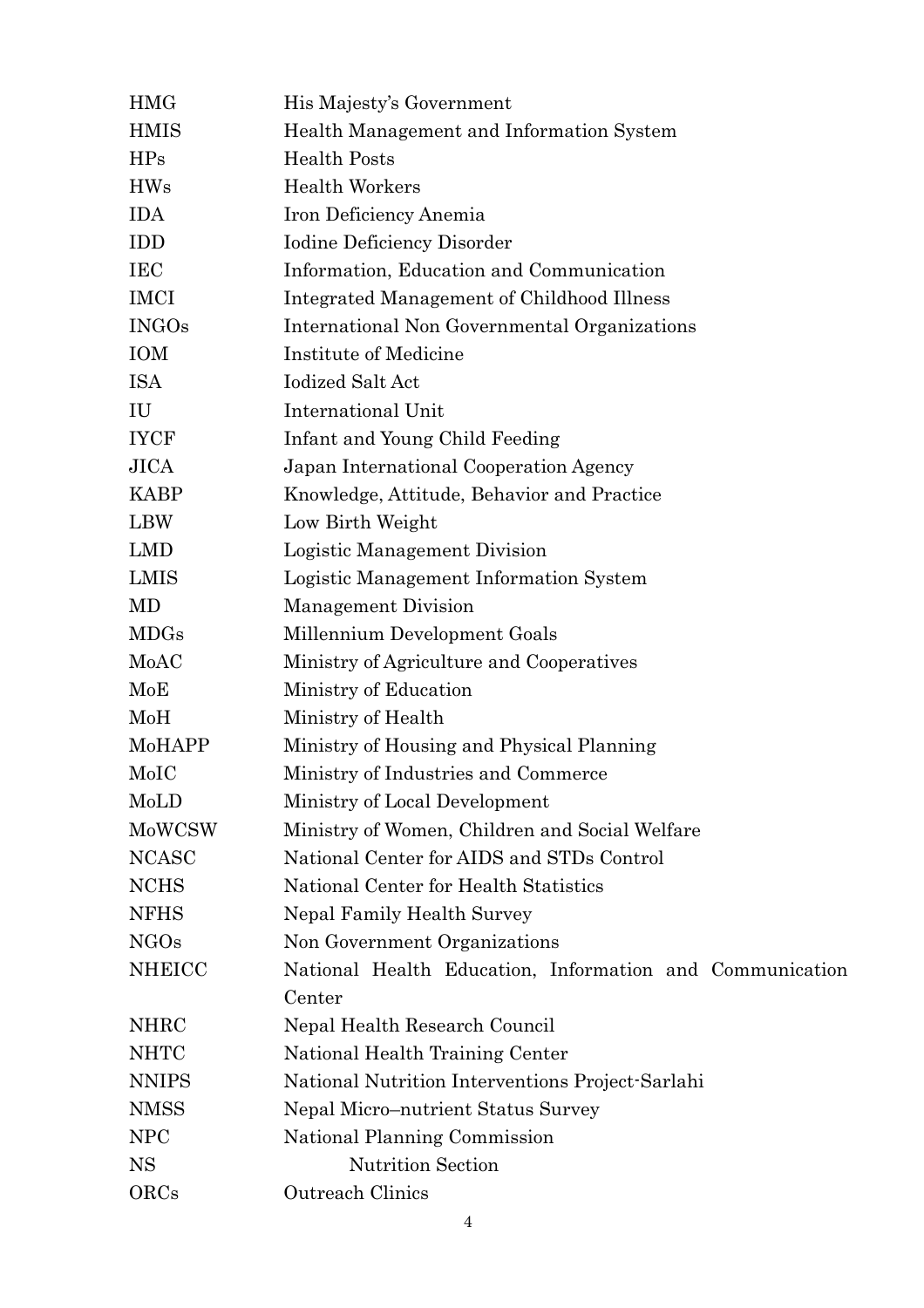| PAHO          | Pan American Health Organization           |
|---------------|--------------------------------------------|
| <b>PEM</b>    | <b>Protein Energy Malnutrition</b>         |
| <b>PHCC</b>   | Primary Health Care Center                 |
| <b>PNC</b>    | Postnatal Care                             |
| <b>RDA</b>    | Recommended Dietary Allowances             |
| RHCC          | Reproductive Health Coordination Committee |
| <b>SHN</b>    | School Health and Nutrition                |
| <b>SHPs</b>   | Sub–Health Posts                           |
| <b>SLTHP</b>  | Second Long-Term Health Plan               |
| <b>SMC</b>    | School Management Committee                |
| <b>STC</b>    | Salt Trading Corporation                   |
| UIE           | Urinary Iodine Excretion                   |
| <b>UNICEF</b> | United Nations Children's Fund             |
| VA            | Vitamin A                                  |
| <b>VAD</b>    | Vitamin A Deficiency                       |
| WFP           | World Food Program                         |
| WHO           | World Health Organization                  |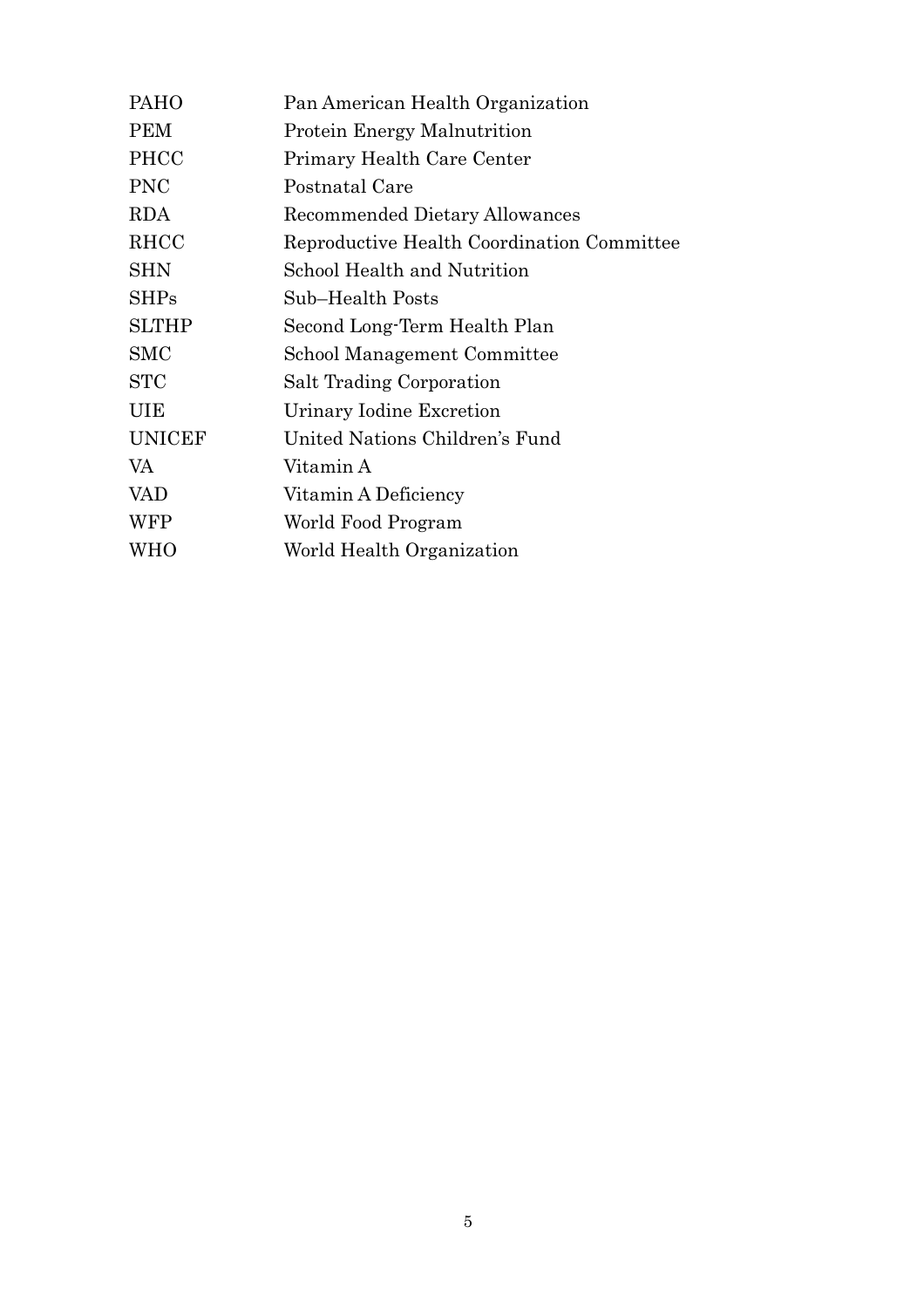#### **PREAMBLE**

Improving the nutritional status of people is one of the prime duties of the government and is an essential factor in improving their health status and the quality of life. There are already many nutrition-related programs. It is, therefore, important to clarify the strategies and the types of activities really necessary for each program. The development and the proposition of nutrition policies and strategies as well as activities to be carried out are thus very important. This is also expected to be useful in systematic and efficient implementation of various nutrition programs.

This paper introduces the causes and the consequences of various types of malnutrition commonly seen in Nepal; the current nutritional situation in Nepal; and the current government actions in the nutrition sector. Then it introduces the overall goal and objectives and targets of each strategic approach. Basis of nutrition policy and guiding principles were explained which are very important and indispensable for the implementation of all the nutrition activities and for the development of nutrition programs. Furthermore, the general strategies for all the nutrition programs are profiled to explain the concepts. Additionally, individual strategic approaches are illustrated with objectives, specific objectives, activities, and indicators. Specific objectives are induced as prerequisite condition to solve the cause of each nutritional problem. Strategies are set to accomplish each specific objective, and activities are set as components for supporting corresponding strategies. Responsible bodies for the implementation of these activities are also listed. Indicators are identified for monitoring and evaluating the achievement of the specific objectives. Finally, annexes are attached with important guidelines and standards as useful information for program implementation.

This paper introduces 13 strategic nutrition approaches, some currently being implemented by the nutrition sector and others not yet implemented but certainly necessary in the current situation. Except for 'the strategy for monitoring,' 12 other strategic approaches are categorized into the types of short and long term objectives according to the duration between programmatic input and their expected impacts. The programs that are categorized as ones with short term objectives are Protein-energy Malnutrition (PEM), Iron Deficiency Anemia (IDA), Iodine Deficiency Disorder (IDD), Vitamin A Deficiency (VAD), Intestinal Worm infestation, Low Birth Weight (LBW), Infectious Diseases and Nutrition in Exceptionally Difficult Circumstance. The programs categorized as those with long term objectives are Household Food Security, Dietary Habit, Life-style Related Diseases and School Health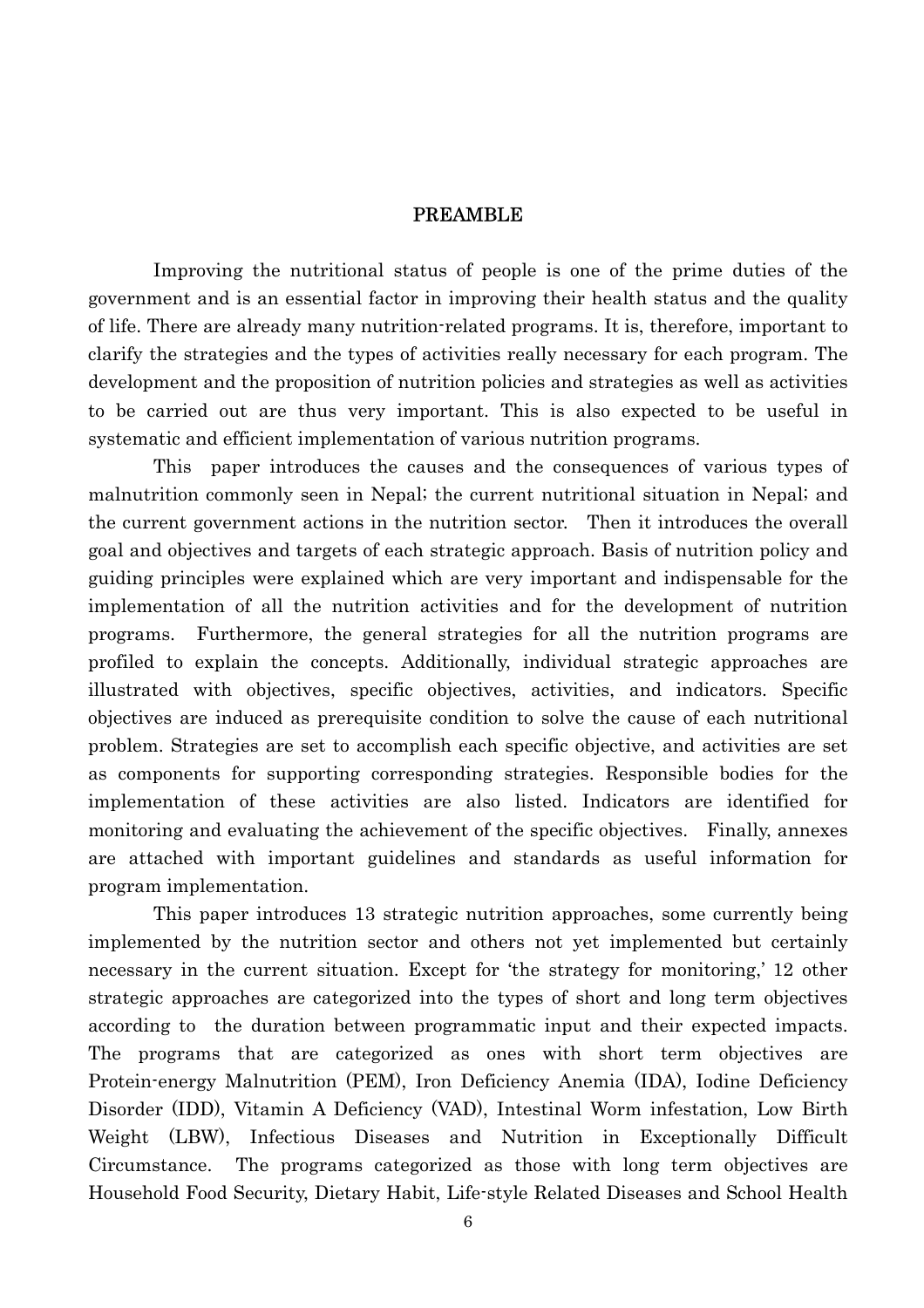and Nutrition.' PEM, including LBW, is a very challenging issue, because the prevalence is associated strongly with various socio- economic factors. Therefore, PEM can also be categorized as a long-term approach.

All the programs with short-term objectives, beside for 'nutrition in exceptional circumstances' have been conducted in the nutrition sector and other sectors, such as the family health and the public health sectors. However, the development or the improvement of the strategies is very urgent in order to strengthen the management of the programs. In addition, challenging programs, such as PEM and anemia control, need some collaboration with other programs with long-term approaches, such as food security, dietary habits and school health and nutrition.

 To have effective and efficient achievement of program, we must consider expanding the target groups from those already at critical risk, to groups who are expected to be influence in the future. School children have great potential to contribute to increasing the knowledge about health and nutrition among their family and community members and to improve the health and nutrition standard as a result of education and practice of health and nutrition at schools. Since the school health and nutrition programs must be effective in this long term view-point, the school health and nutrition strategies are also included in this policy and strategy paper.

Malnutrition during childhood can lead to a risk of life-style diseases in the future as well as immediate risks of morbidity/mortality, according to a recent study1. We must recognize that the causes of life-style diseases are not necessarily the current life style, but can also reflect the nutritional status of childhood. Yet, current life-style, including food habits, has a great influence on life-style diseases, and people's life style is gradually changing in Nepal. Several studies alarmed to pay attention to these types of diseases even in developing countries. The paper summarizes the strategies for such diseases, considering that the program implementation of life-style disease control is now necessary in this country.

Due to the political conflict and natural disasters, Nepal is facing the problem of migration and displaced people. Natural disasters such as flood and landslides occur seasonally, increasing the number of displaced people who suffer from lack of food. In addition, special attention has to be paid to HIV positive mothers who breastfeed their babies, because these babies have a high risk of transmission of HIV through breast milk. To reduce the risk of malnutrition and the death from HIV, possible interventions must be conducted to protect children and mothers from this critical situation. Considering the current situations of Nepal, the strategies for nutrition in exceptionally difficult circumstances are proposed and incorporated in this paper.

We expect that this paper will contribute to the recognition, measurement and sharing of nutritional concerns held in common by any stakeholders planning to take action.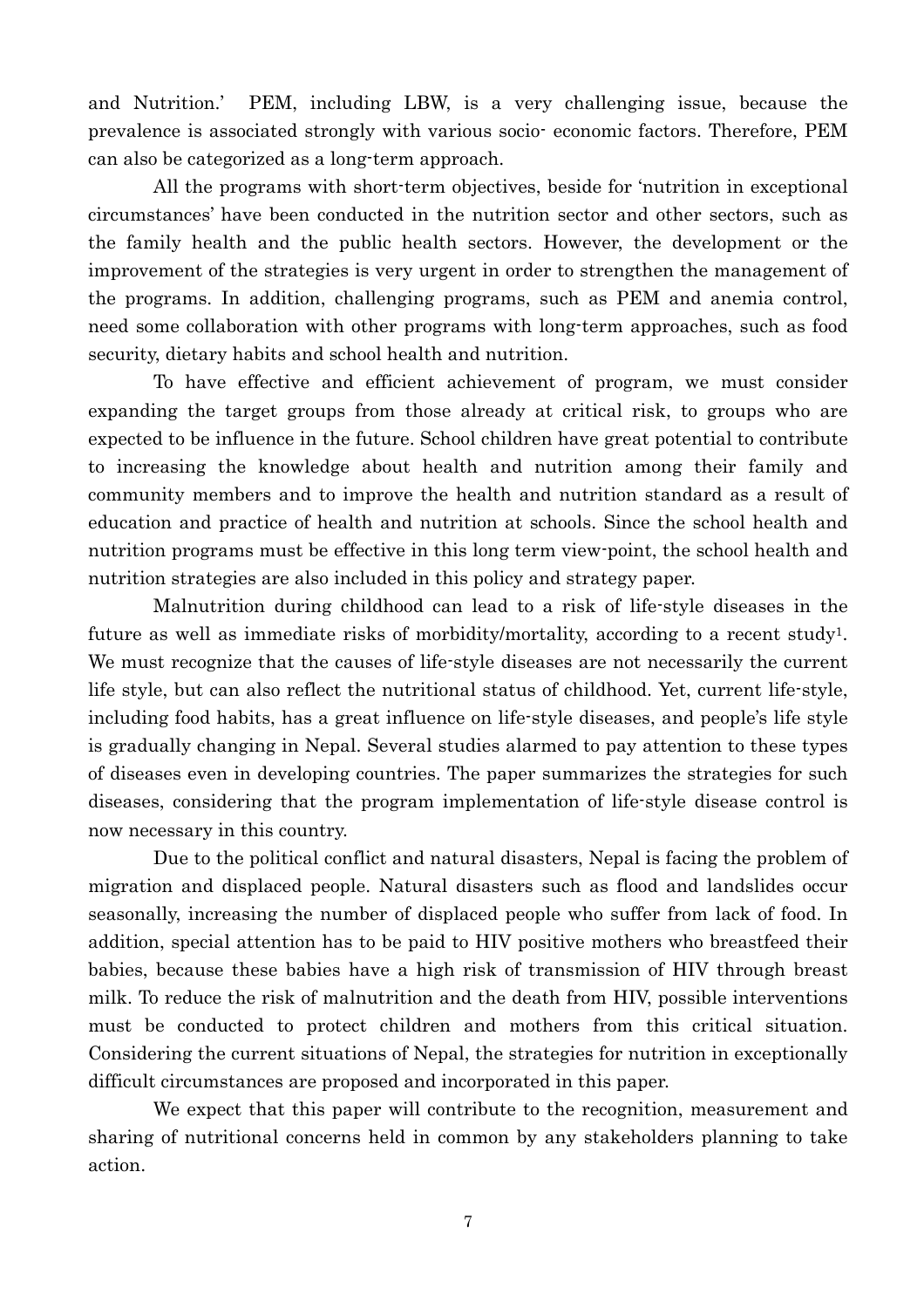#### 1. Background

 $\overline{\phantom{a}}$ l

Human beings need to have adequate nutrition to attain normal physical growth (in children) and for a healthy life. Adequate nutrition is a fundamental right for every human being. If people fail to consume sufficient quality and quantity of nutrients, they will suffer from hunger or malnutrition. Malnutrition takes a variety of forms. The main types of malnutrition seen in Nepal are protein-energy malnutrition, iodine deficiency disorders, iron deficiency anemia and vitamin A deficiency2. In particular malnutrition places an enormous burden on children and women. Even mildly or moderately malnourished children and women are more likely to be at high risk of death due to lack of resistance against common infectious diseases. The above types of malnutrition not only affect people's health but also affect the quality of life and the development of the socio-economic situation in the country.

The World Health Report 2002 clearly describes how childhood and maternal underweight are the greatest risk factor among several main factors that affect people's health and disease status in the world, particularly in Asia<sup>3</sup>. In the Millennium Development Goals (MDGs), underweight has been adopted as a key indicator of poverty and hunger4. In addition, improved nutrition can help in reaching the MDGs by contributing to the achievement of universal primary education, reducing child mortality, improving maternal health, reducing the burden of HIV/AIDS and other infectious diseases as well as reducing poverty and hunger<sup>5</sup>. From these points of view, it is recognized that policies, programs and processes for nutrition improvement have a great role to play in promoting healthy lives and development across the globe.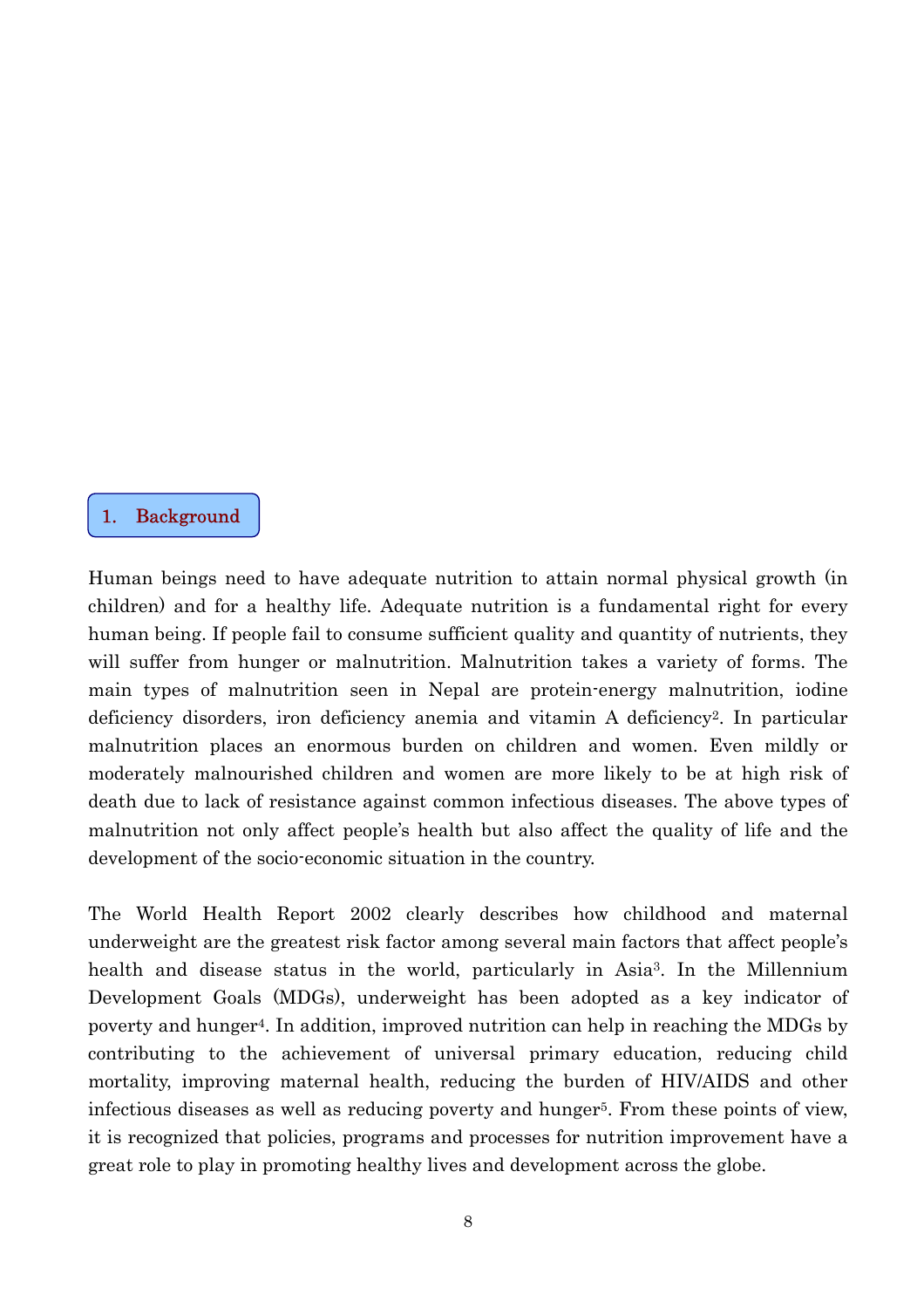

DALYs: Disability-adjusted life years (DALYs) for a disease or health condition are calculated as the sum of the years of life lost due to premature mortality (YLL) in the population and the years lost due to disability (YLD) for incident cases of the health condition.

The burden of disease study (SLTHP, 1997-2017) has shown that group 1st category that includes pre-transition disorders such as infectious diseases, maternal and perinatal disorders and nutrition deficiency in Nepal are responsible for more than two-thirds of the disease burden i.e. 68%. Therefore nutrition intervention has been recommended as a priority element of essential health care services. Main interventions included are nutritional supplementation, enrichment, nutrition education and rehabilitation. Similarly, Nepal Health Sector strategy 2004, and Nepal Health Sector Implementation Plan have recognized the nutritional problems of mother and children and have recommended adopting a specific implementation strategy with regards to nutrition.

Considering the nutritional situation in Nepal the government needs to take more intensified action to reduce the risk of malnutrition for all the Nepali people and to contribute to creating better lives and development in Nepal.

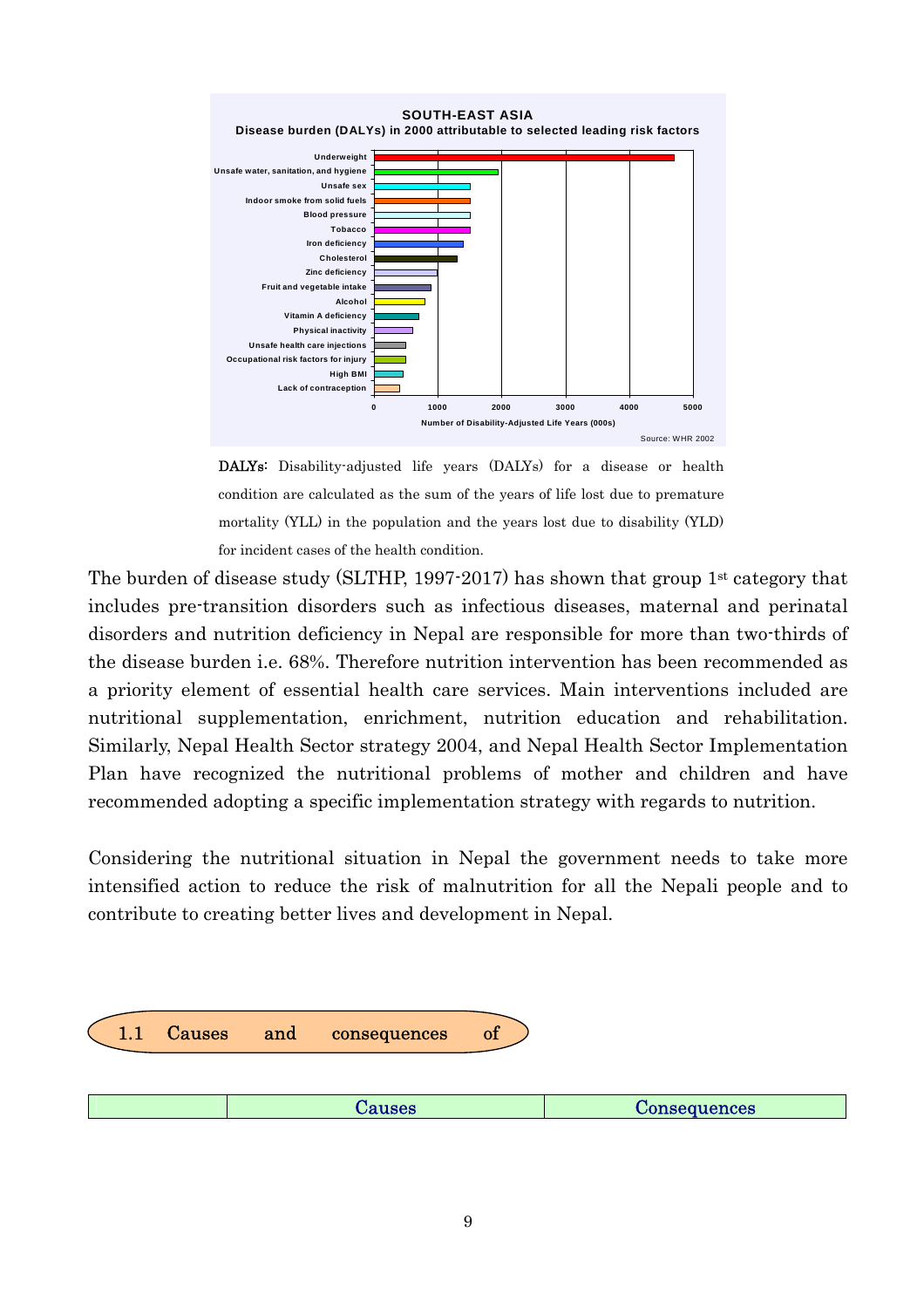| Protein-energy<br>Malnutrition      | • Inappropriate breastfeeding<br>• Inadequate complementary feeding             | • Failing to grow (underweight,<br>stunted, and wasted)                      |
|-------------------------------------|---------------------------------------------------------------------------------|------------------------------------------------------------------------------|
| (PEM)                               | practices<br>• Insufficient health services (Growth                             | • Reduced learning ability<br>• Reduced resistance and immunity              |
| (Children)                          | monitoring and counseling)<br>• Low birth weight.                               | against infection<br>• Reduced productivity in the future                    |
|                                     | • Infectious diseases                                                           |                                                                              |
|                                     | • Inadequate energy intake<br>• Inadequate energy intake                        | • Low birth weight                                                           |
| (Women)                             | • Inadequate knowledge and practice of                                          | • Increased risk of maternal mortality                                       |
|                                     | maternal feeding<br>• Heavy physical workload                                   | and morbidity<br>• Reduced productivity                                      |
|                                     | • Lack of extra food intake during                                              |                                                                              |
| <b>Iron Deficiency</b>              | pregnancy and lactation<br>• Inadequate intake of iron from daily               | • Impaired human function at all                                             |
| Anemia (IDA)                        | diets                                                                           | stages of life                                                               |
|                                     | • Inadequate absorption of dietary iron<br>• Infestations such as hookworms and | • Impaired work performances,<br>endurance and productivity                  |
|                                     | malaria<br>• High requirements of iron particularly                             | • Increased risk of maternal morbidity<br>and mortality                      |
|                                     | during growth and pregnancy                                                     | • Increased risk of sickness and death                                       |
|                                     | • Blood loss (menstruation, and injury)<br>• Vitamin A deficiency               | for the baby                                                                 |
|                                     |                                                                                 |                                                                              |
| <b>Iodine</b><br><b>Deficiency</b>  | • Lack of iodine in food                                                        | $\bullet$ Cretinism<br>$\bullet$ Goiter                                      |
| Disorders (IDD)                     |                                                                                 | • Impaired cognitive function                                                |
|                                     |                                                                                 | • Increased prenatal morbidity and<br>mortality                              |
|                                     |                                                                                 | • Reduced productivity                                                       |
| Vitamin A<br>deficiency (VAD)       | • Low intake of Vitamin A from daily<br>diets                                   | • Xerophthalmia (Night blindness,<br>Bitot's spot, corneal ulcer,            |
|                                     | • Restricted Vitamin A (VA) absorption                                          | Keratomalacia, xerosis)                                                      |
|                                     | Worm infestation<br>• Increased VA requirement resulting                        | • Increased risk of morbidity and<br>mortality                               |
|                                     | from infectious diseases                                                        | • Increased risk of anemia                                                   |
| $\bm{\mathrm{Intestinal}}$<br>worms | • Poor hygienic manner and environment<br>• Inadequate opportunities for taking | • Anemia and malnutrition                                                    |
|                                     | deworming tablets                                                               |                                                                              |
| Low birth<br>weight (LBW)           | • Small maternal size at conception (low<br>weight and short stature)           | • Increased mortality and morbidity<br>• Increased risk of stunting          |
|                                     | • Low gestational weight gain                                                   | • Poor neurodevelopment                                                      |
|                                     | • Maternal anemia<br>Maternal malnutrition                                      | • Reduced strength and work capacity<br>• Increased risk of chronic diseases |
|                                     | • Premature delivery                                                            |                                                                              |
| <b>Household food</b>               | • Early pregnancy<br>• Low food production                                      | $\bullet$ Malnutrition                                                       |
| insecurity                          | • Food loss during storage and                                                  | • Reduced productivities                                                     |
|                                     | preservation<br>• Poor food processing skills                                   | • Increased risk of mortality and<br>morbidity                               |
|                                     | • Poor management in food allocation<br>• Low income for purchasing foods       |                                                                              |
| <b>Infectious</b>                   | • Lack of knowledge, attitude and                                               | • Increased mortality                                                        |
| diseases                            | practice of good hygiene manner                                                 | • Increased malnutrition                                                     |
|                                     | • Insufficient access to public health<br>services and medical treatment        |                                                                              |
|                                     | Poor nutritional status                                                         |                                                                              |
| Life-style                          | • Poor hygienic environment<br>• Unbalanced food intake                         | • Increase mortality                                                         |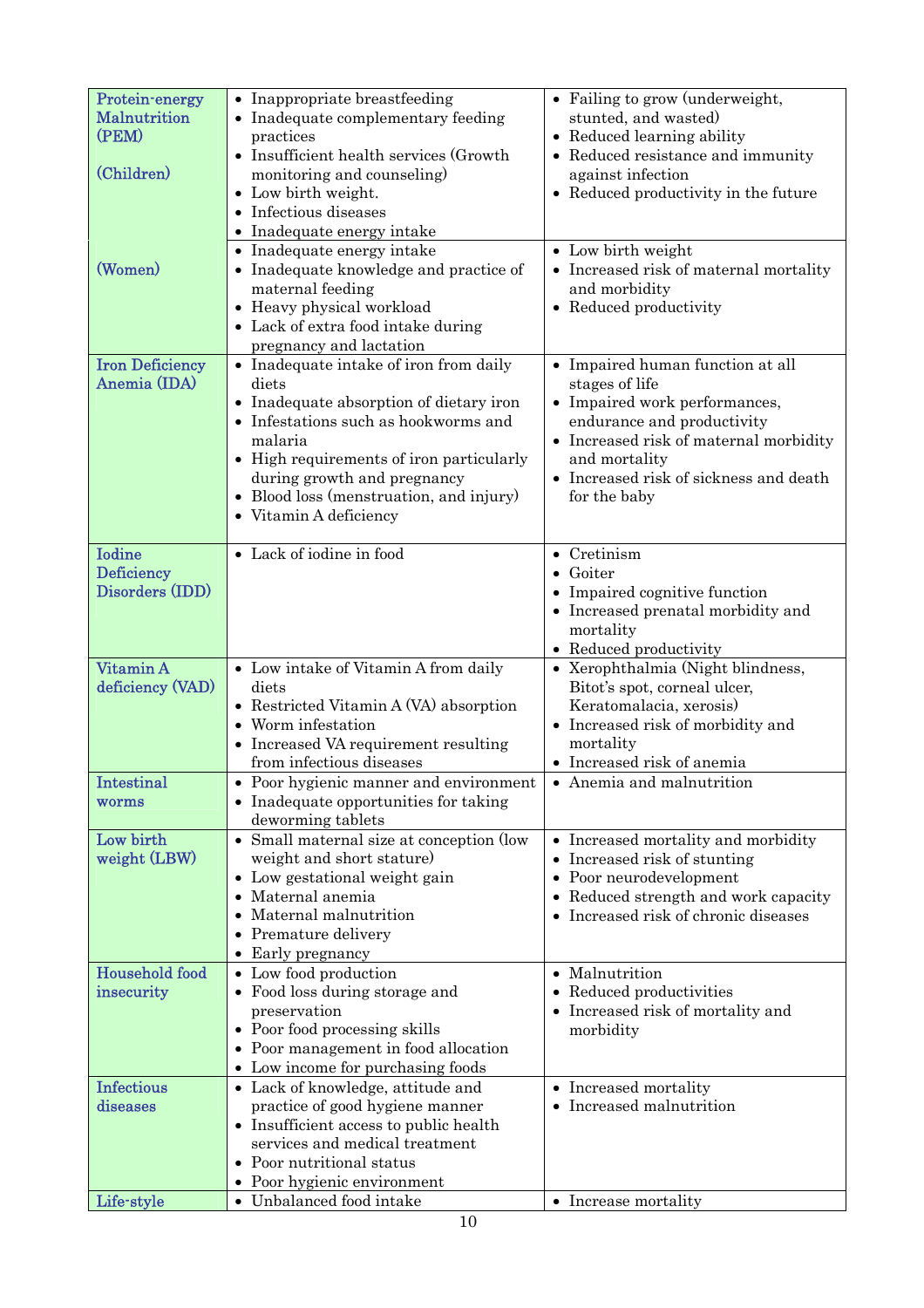| related diseases | Insufficient practice of healthy life<br>$\bullet$<br>style (tobacco use, alcohol, lack of<br>exercise, etc)<br>• Childhood malnutrition and obesity<br>Mental stress | • Reduced quality of life<br>• Reduced productivity |
|------------------|-----------------------------------------------------------------------------------------------------------------------------------------------------------------------|-----------------------------------------------------|
|                  |                                                                                                                                                                       |                                                     |

# 1.2 Current nutritional situation in

C |

| Protein-energy<br>Malnutrition<br>(PEM) | 51% of children below 5 years of age<br>are affected by stunting (short for<br>their age), which can be a sign of early<br>chronic under-nutrition <sup>6</sup> .<br>48% of the children are underweight<br>(low weight for age) <sup>6</sup> .<br>10 % of the children are wasted (thin<br>$\bullet$<br>for their age), which can be an<br>indicator of acute under-nutrition <sup>6</sup> .<br>Stunting is more common in the<br>Mountain areas than in the Terai, but<br>underweight and wasting are more<br>common in the Terai areas.<br>27% of women fall below the cut-off point of BMI $(\leq 18.5)$<br>appropriate for their growth. | <b>Current status of Protein Energy Malnutrition</b><br>(PEM) among children below 5 years of age<br>60<br>50.5<br>48.3<br>50<br>40<br>$\frac{9}{6}$<br>30<br>20<br>9.6<br>10 <sub>1</sub><br>$\Omega$<br><b>Stunted</b><br><b>Underweight</b><br>Wasted<br>Source: Nepal Demographic and Health Survey, 2001<br>Prevalence of stunting, underweight and wasting tended to increase after 6<br>months of age indicating that the practice of complementary feeding was not |
|-----------------------------------------|-----------------------------------------------------------------------------------------------------------------------------------------------------------------------------------------------------------------------------------------------------------------------------------------------------------------------------------------------------------------------------------------------------------------------------------------------------------------------------------------------------------------------------------------------------------------------------------------------------------------------------------------------|----------------------------------------------------------------------------------------------------------------------------------------------------------------------------------------------------------------------------------------------------------------------------------------------------------------------------------------------------------------------------------------------------------------------------------------------------------------------------|
| <b>Breast feeding</b><br>(BF)           | • Percentage of exclusively breastfed<br>children $\leq 6$ months is 68.3, however<br>this coverage is still low. Only about<br>half of the children continue to be<br>exclusively breastfed by the time they<br>are 4-5 months old <sup>6</sup> .<br>· Nearly one in three children are<br>breastfed within one hour of birth.<br>• Initiation of breastfeeding is delayed<br>for more than 24 hours for one in three<br>$neonates6$ .<br>• 40% of neonates received a prelactal<br>feed <sup>6</sup> .                                                                                                                                      | <b>Breastfeeding status by age</b><br>$12 - 15$<br>Age in months<br>$2 - 3$<br>$\mathcal{L}$<br>20<br>40<br>$60^{\circ}$<br>$80^{\circ}$<br>$\Omega$<br>100<br>Exclusively breastfed (%)                                                                                                                                                                                                                                                                                   |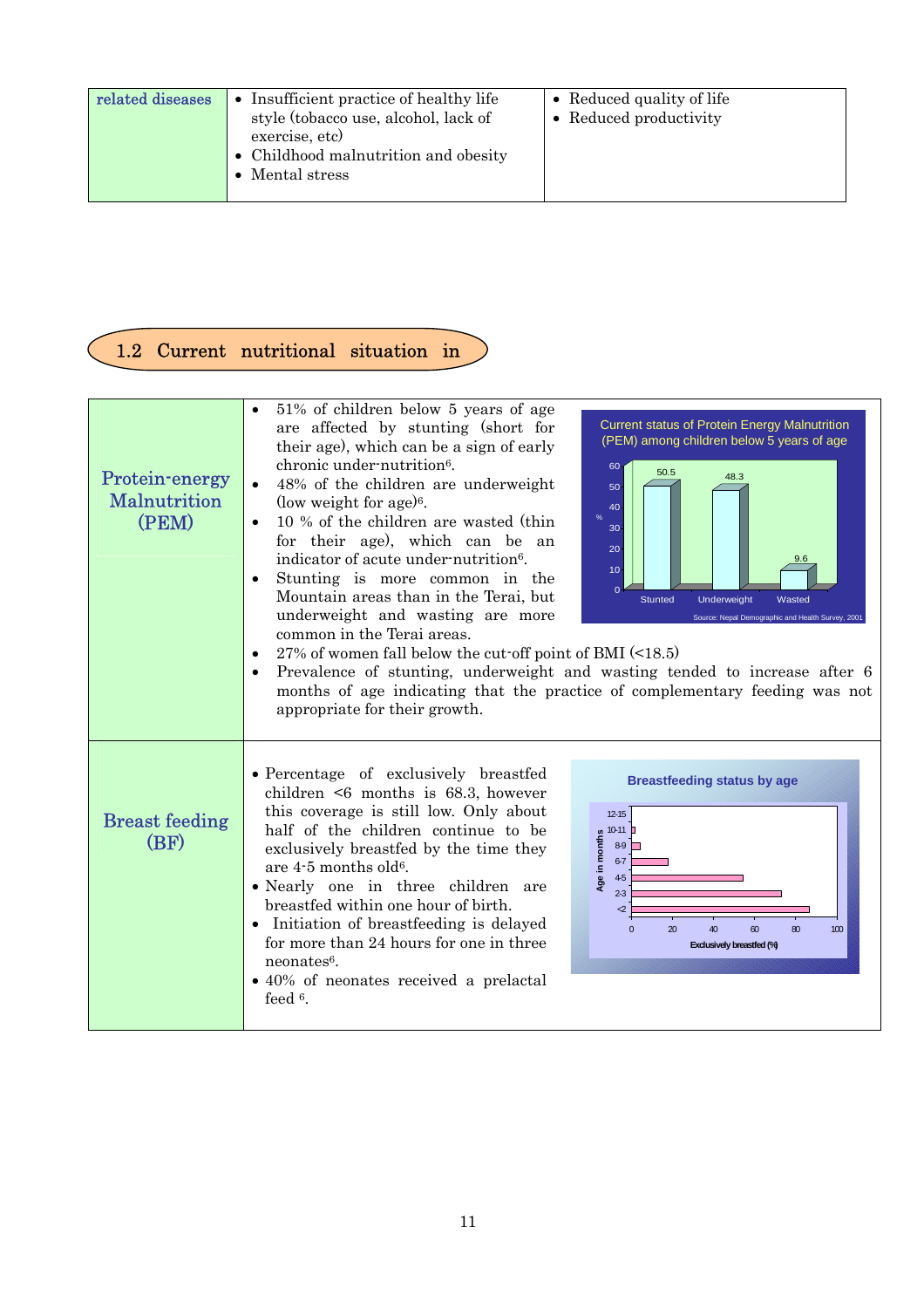| Complementary<br>feeding (CF)                    | $\bullet$ 65% of children aged 6.9 months<br>receive foods made from grains as<br><b>Foods consumed by children</b><br>complementary food <sup>6</sup> .<br>100<br>• The consumption rate of vegetables<br>90<br>and fruits is relatively low, with only<br>80<br>70<br>about 50% even in children aged one<br>60<br>year <sup>6</sup> .<br>50<br>40<br>• Only around 20% of children aged one<br>30<br>year consume meat products <sup>6</sup> .<br>20<br>10<br>• The frequency of meal was about 3<br>$2 - 3$<br>$4 - 5$<br>$6 - 7$<br>$12 - 15$<br>$10 - 11$<br>16-19<br>times per day in children aged one<br>Age in months<br>Other milk/cheese/yogurt<br>□ Food made from grains<br>year <sup>6</sup> . This is quite low compared with<br>Fruits/vegetables<br>Meat/fish/liver/poultry/eggs<br>the recommended frequency of 4 to 6<br>times including snacks, according to WHO complementary feeding guideline <sup>10</sup> .                  |
|--------------------------------------------------|--------------------------------------------------------------------------------------------------------------------------------------------------------------------------------------------------------------------------------------------------------------------------------------------------------------------------------------------------------------------------------------------------------------------------------------------------------------------------------------------------------------------------------------------------------------------------------------------------------------------------------------------------------------------------------------------------------------------------------------------------------------------------------------------------------------------------------------------------------------------------------------------------------------------------------------------------------|
| <b>Iron Deficiency</b><br>Anemia<br>(IDA)        | • Prevalence of anemia was higher in<br>Prevalence of anemia in infants, children<br>preschool children<br>(78%)<br>than in<br>and women<br>women (67%). An astonishingly high<br>100 <sub>1</sub><br>90<br>rate of 90% was found in infants, 6-11<br>90 <sub>o</sub><br>78<br>months old <sup>7</sup> .<br>80<br>67<br>70<br>• Among women, there<br>is<br>distinct<br>60<br>$\%$<br>50<br>variation between ecological<br>zones,<br>40<br>with highest levels in the<br>Terai,<br>30<br>20 <sub>1</sub><br>followed by the Mountains <sup>7</sup> .<br>10<br>• Only 32% of pre-school children and<br>6-11 months<br>Preschool<br>Women<br>29% of pregnant women consumed an<br>infants<br>children<br>adequate amount of iron to fulfill their<br>daily requirements <sup>7</sup> .<br>• Prevalence of anemia was also high $(64%)$ in high school adolescents who attended<br>the Government Girl's high school in Kathmandu valley <sup>8</sup> . |
| Iodine<br>Deficiency<br><b>Disorder</b><br>(IDD) | • Currently only 63% of households in<br>Prevalence of low urinary iodine (<100µg/l)<br>Nepal are using adequately iodized<br>in school-aged children<br>salt <sup>2</sup> .<br>80<br>• The proportion of low UIE values<br>$70 -$<br>$\left($ <100 $\mu$ g/l) was 39.1% (adult women<br>$60 -$<br>and school-aged children) <sup>7</sup> .<br>46.7<br>$50 -$<br>• The prevalence of low UIE is highest<br>%40 <sup>1</sup><br>among women in the Terai zone. It is<br>21.1<br>$30 -$<br>$20 -$<br>still high as a public health problem<br>$10 -$<br>in that group <sup>7</sup> .<br>• Only 35% of the respondents had<br><b>Hills</b><br>Terai<br>Mountains<br>National<br>heard educational messages about<br>iodized salt and very few of the respondents (19%) knew about the importance of<br>iodized salt for health <sup>7</sup> .                                                                                                             |
| Vitamin A<br>deficiency<br>(VAD)                 | • The overall prevalence of night blindness in reproductive aged women and pregnant<br>women was 4.7% and 6.0% respectively, while 16.7% of women reported having<br>night blindness during their last pregnancy <sup>7</sup> .<br>• The prevalence of night blindness was 0.27% among 12-59 months children, and<br>that of Bito's spot was 0.33 % among 6.59 months children <sup>7</sup> . (These prevalence are<br>below WHO-Cut points for public health problems)<br>• In school-aged children, the prevalence of night blindness was 1.2%, and Bito's spot<br>was 1.9% <sup>7</sup> .<br>• Serum retinol levels revealed 16.6% of women and 32.2% of preschool children had<br>sub-clinical VAD <sup>7</sup> .<br>• Only 42% of pre-school children and 37% of women consumed an adequate amount<br>of vitamin A <sup>7</sup> .                                                                                                                 |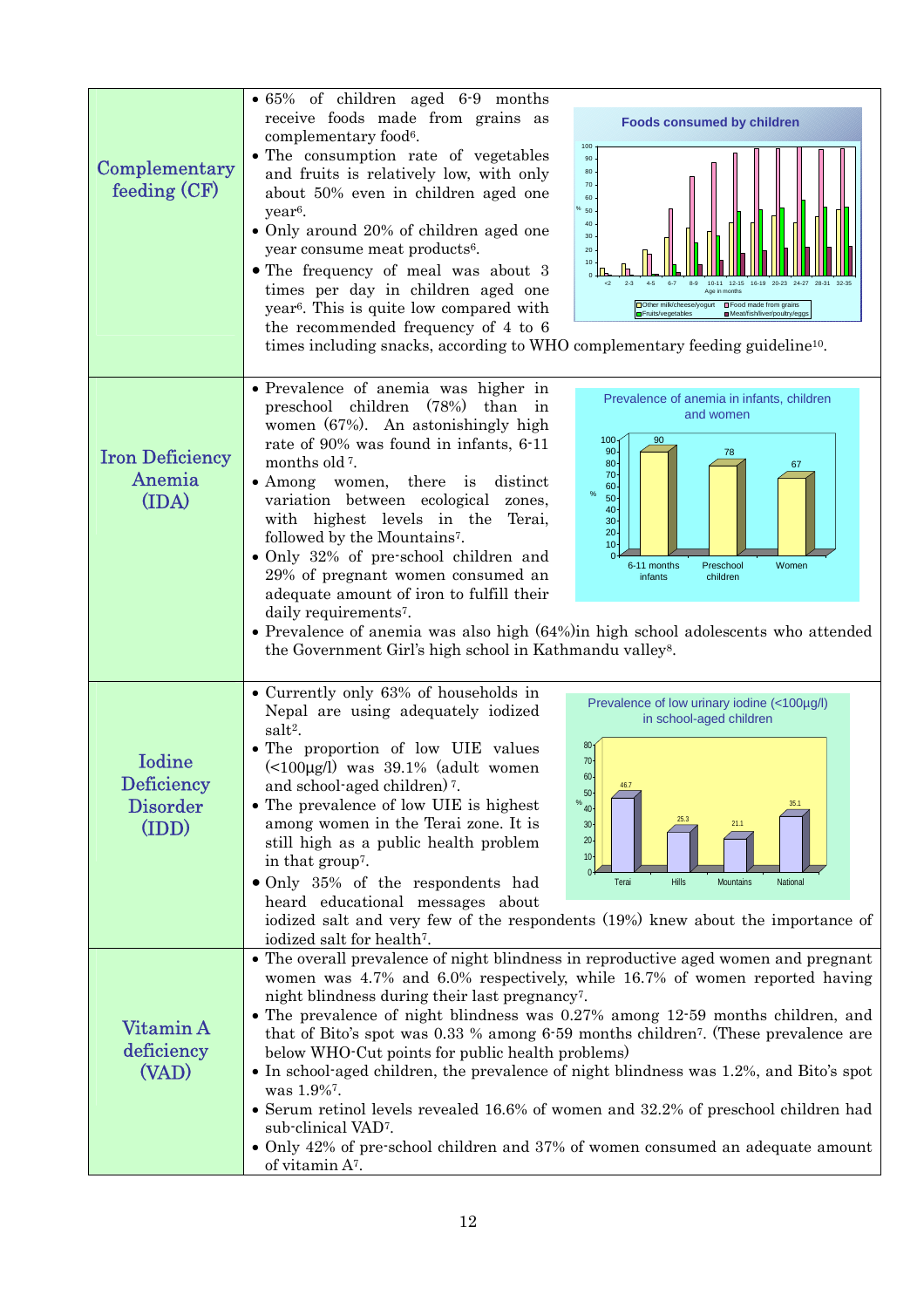|                                | • Since there was no national data on worm infestation it is estimated that more than<br>following studies. | 50% of the children and adolescents are suffering from intestinal worms from the                                                            |          | 10<br>9<br>8 <sup>1</sup><br>7 <sup>5</sup><br>$6 -$<br>$\%$<br>5 <sup>5</sup><br>$\mathbf{4} \cdot$<br>3 <sup>1</sup><br>$2 -$<br>1 | Prevalence of night blindness among women<br>4.7<br>Reproductive age<br>women | 6.0<br>Pregnant women  |          |
|--------------------------------|-------------------------------------------------------------------------------------------------------------|---------------------------------------------------------------------------------------------------------------------------------------------|----------|--------------------------------------------------------------------------------------------------------------------------------------|-------------------------------------------------------------------------------|------------------------|----------|
| Intestinal<br>worms            | <b>Studies</b>                                                                                              | Districts studied                                                                                                                           |          | Roundworm<br>prevalence                                                                                                              | Whipworm<br>prevalance                                                        | Hookworm<br>prevalence | Total    |
| infestations                   | 1996<br><b>NNIPS</b><br>study<br>292<br>pregnant<br>women                                                   | Sarlahi                                                                                                                                     | 56%      |                                                                                                                                      | $8\%$                                                                         | 79%                    |          |
|                                | <b>WHO/WFP</b><br>1996<br>study<br>school<br>711<br>children                                                | Surkhet<br>Parsa,<br>and Dailekh                                                                                                            | 22%      |                                                                                                                                      | 19%                                                                           | 65%                    | 74%      |
|                                | 1998 JICA study<br>1905<br>school<br>children                                                               | Kavrepalanchowk                                                                                                                             | 43%      |                                                                                                                                      | $5\%$                                                                         | 9%                     | 48%      |
|                                | <b>NNIPS</b><br>1998<br>study<br>129 infants                                                                | Sarlahi                                                                                                                                     | 0.8%     |                                                                                                                                      | $\overline{0}$                                                                | 0.8%                   |          |
|                                | NS/JICA<br>2004<br>study<br>536 adolescent<br>girls                                                         | Kathmandu,<br>Bhaktapur<br>and<br>Lalitpur                                                                                                  | 45.1%    |                                                                                                                                      |                                                                               | 35.1%                  | 40%      |
| Low birth<br>weight (LBW)      | • Percentage of infant with low birth-weight is 21% in Nepal <sup>9</sup> .                                 |                                                                                                                                             |          |                                                                                                                                      |                                                                               |                        |          |
| Life-style<br>related diseases |                                                                                                             | The morbidity and mortality of life-style related diseases are likely to be increased<br>according to the data based on the hospital source |          |                                                                                                                                      |                                                                               |                        |          |
|                                | 1997/1998<br>2002/2003                                                                                      |                                                                                                                                             |          |                                                                                                                                      |                                                                               |                        |          |
|                                | Life-style<br>related disease                                                                               | <b>Hospital Inpatient</b><br>Morbidity                                                                                                      |          | Death                                                                                                                                | Hospital Inpatient<br>Morbidity                                               |                        | Death    |
|                                | Cancer                                                                                                      | 572                                                                                                                                         |          | 28                                                                                                                                   | 1360                                                                          |                        | 37       |
|                                | Hypertension<br>Diabetes                                                                                    | 311<br>91                                                                                                                                   |          | 12<br>$\overline{5}$                                                                                                                 | 1022<br>308                                                                   |                        | 30<br>14 |
|                                | Cardiovascular                                                                                              | 1867                                                                                                                                        |          | 140                                                                                                                                  | 4878                                                                          |                        | 283      |
|                                | disease                                                                                                     | Source: DHS Annual Report 1997/1998 & DHS Annual Report 2002/2003                                                                           |          |                                                                                                                                      |                                                                               |                        |          |
|                                |                                                                                                             |                                                                                                                                             | Admitted |                                                                                                                                      |                                                                               |                        |          |
|                                | Life-style related disease                                                                                  | 2001                                                                                                                                        | cases    | 2003                                                                                                                                 |                                                                               |                        |          |
|                                | Coronary Artery Disease                                                                                     | 572                                                                                                                                         |          | 28                                                                                                                                   |                                                                               |                        |          |
|                                | Hypertension<br>Diabetes                                                                                    | 311<br>91                                                                                                                                   |          | 12<br>$\bf 5$                                                                                                                        |                                                                               |                        |          |
|                                |                                                                                                             |                                                                                                                                             |          |                                                                                                                                      |                                                                               |                        |          |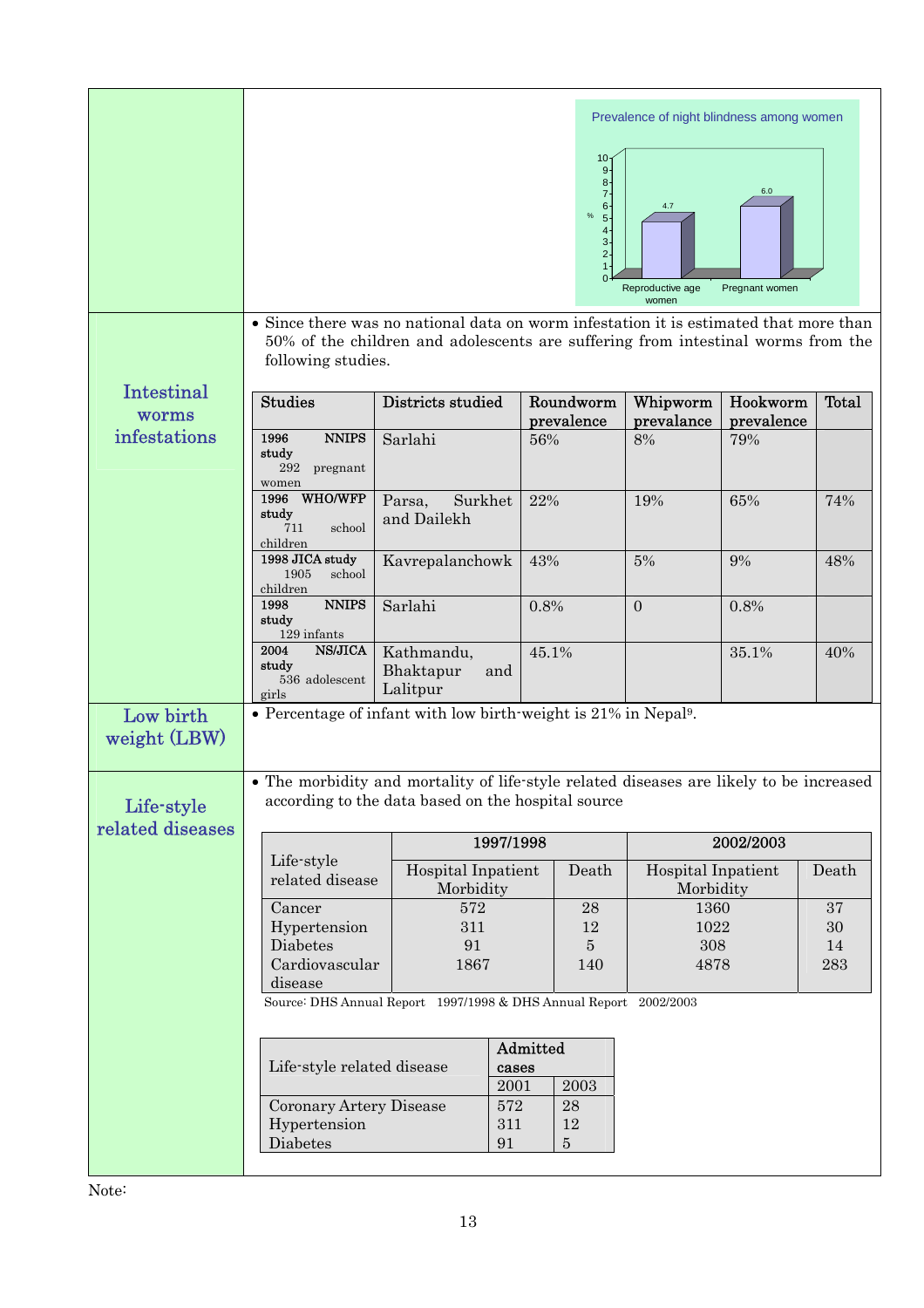Cut-off points for assessment of nutritional status: see Annex 1 Adjustment of Hb-cut-offs for populations living at higher altitudes: see Annex 1 WHO standards for parameters of life-style related disease: See annex 2

1.3 Government actions in nutrition

 $\overline{a}$ 

#### Current government actions for reducing various nutrition problems

|            | Growth<br>monitoring<br>nutrition<br>and<br>$\bullet$                                                                                                                                                                                                                                                                                                                                                                                                                                                                                                                                                                         |
|------------|-------------------------------------------------------------------------------------------------------------------------------------------------------------------------------------------------------------------------------------------------------------------------------------------------------------------------------------------------------------------------------------------------------------------------------------------------------------------------------------------------------------------------------------------------------------------------------------------------------------------------------|
| <b>PEM</b> | counseling at Primary Health Care Center<br>(PHCC), Health Posts (HPs), Sub-Health<br>Posts (SHPs) and Outreach Clinics (ORCs).<br>Promotion<br>of<br>exclusive<br>breastfeeding<br>$\bullet$<br>through mass media<br>Implementation of Breast Milk Substitute<br>Act 2049 and Regulation 2051.<br>Promotion of complementary feeding after 6<br>$\bullet$<br>months.<br>Seven hospitals certified as Baby Friendly<br>$\bullet$<br>Hospital Initiatives (BFHI) in various parts<br>of country.                                                                                                                              |
| <b>IDA</b> | Distribution of iron/folate tablets to pregnant<br>$\bullet$<br>and<br>lactating mothers through<br>women<br>hospitals, PHCC, HPs, SHPs and ORCs.<br>Intensification program of maternal iron<br>$\bullet$<br>supplementation through Female Community<br>Health Volunteers (FCHVs) in 12 districts.                                                                                                                                                                                                                                                                                                                          |
| <b>IDD</b> | Universal salt iodization as sole strategy to<br>$\bullet$<br>address IDD.<br>Distribution of iodized salt in remote districts<br>$\bullet$<br>at subsidized rates.<br>Iodized<br>Implementation<br>of<br>Salt<br>Social<br>$\bullet$<br>marketing Campaign.<br>Monitoring of iodized salt at the entry points,<br>$\bullet$<br>regional and national levels.<br>Evaluation of IDD status through National<br>$\bullet$<br>Survey and integrated mini- surveys for<br>Vitamin A, iodized salt and deworming.<br>Iodized salt warehouse constructions in various parts of country.<br>Development of Iodized Salt Act in 1998. |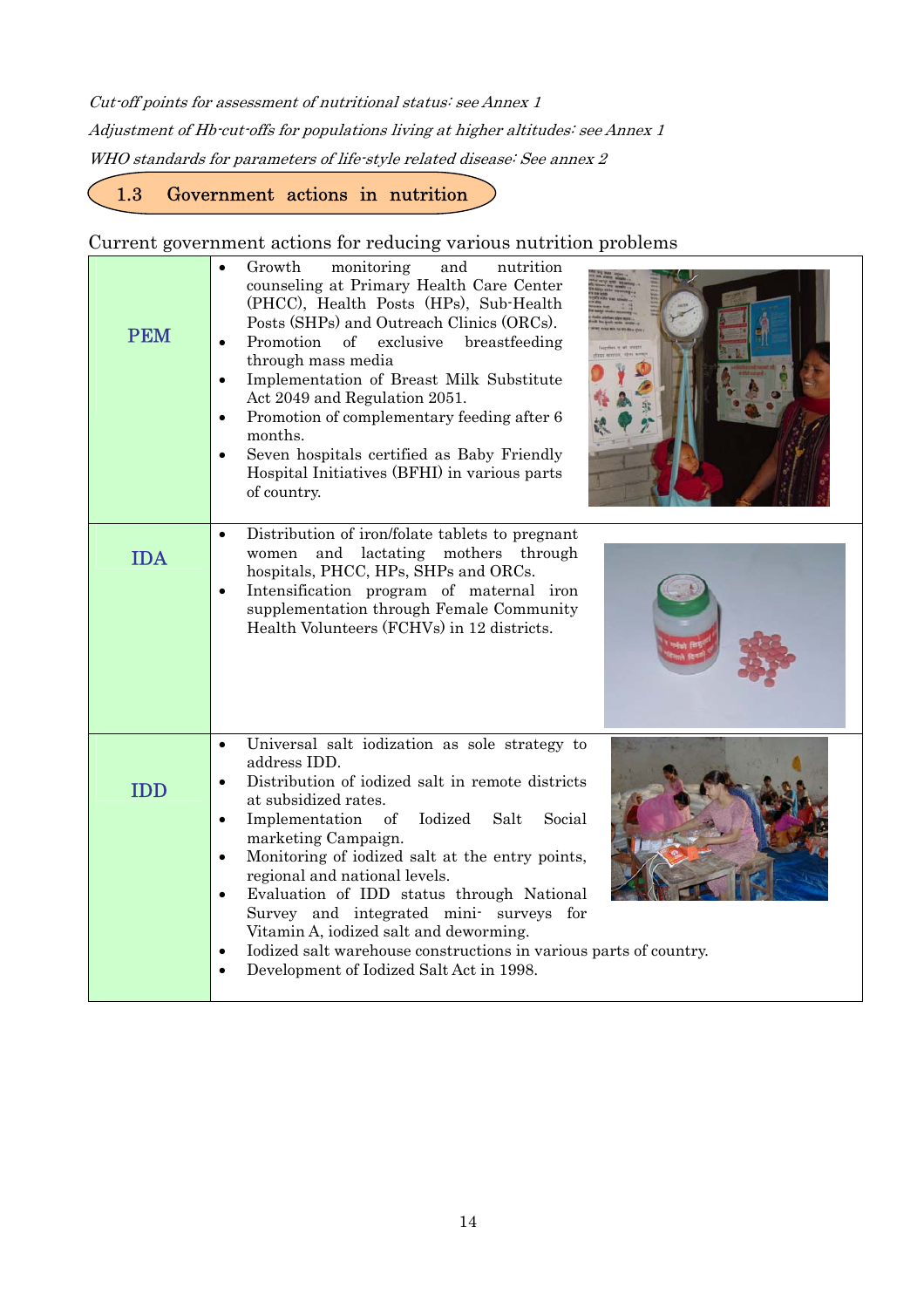| <b>VAD</b>                                                    | • Mass supplementation of high-dose VA<br>capsules to children aged 6 and 59 months of<br>age in 75 districts.<br>• Nutrition<br>education<br>activities<br>through<br>Behavior Change Communication (BCC) and<br>mass media, community-level health workers<br>and agricultural extension workers.<br>• Initiation of VA capsules supplementation for<br>postpartum mothers through FCHVs and<br>health facilities.<br>• Treatment of night-blind pregnant women<br>with low dose VA capsules in the selected<br>districts.<br>$\bullet$ Case<br>treatment<br>for<br>measles,<br>severe<br>malnutrition, chronic diarrhea and eye<br>problems related to VAD. |
|---------------------------------------------------------------|----------------------------------------------------------------------------------------------------------------------------------------------------------------------------------------------------------------------------------------------------------------------------------------------------------------------------------------------------------------------------------------------------------------------------------------------------------------------------------------------------------------------------------------------------------------------------------------------------------------------------------------------------------------|
| <b>Intestinal</b><br>worms                                    | Biannual deworming of children aged 1.5 years during vitamin A capsule<br>$\bullet$<br>supplementation in all 75 districts.<br>Deworming of all pregnant women after completing the first trimester of pregnancy.                                                                                                                                                                                                                                                                                                                                                                                                                                              |
| <b>LBW</b>                                                    | Advocacy for antenatal check<br>and<br>up<br>$\bullet$<br>counseling at least 4 times during prenatal<br>period according to MoH policy.<br>Nutrition<br>education<br>through<br>health<br>$\bullet$<br>institutions for the general population with<br>special focus on adolescents and expectant<br>mothers.                                                                                                                                                                                                                                                                                                                                                 |
| Infectious<br><b>Disease</b><br>Control<br>(in other sectors) | Standard case management of diarrhea, ARI, measles, malnutrition and malaria<br>among under 5 children through community based Integrated Management of<br>Childhood Illness (IMCI) program.<br>Vaccine preventable disease control through regular immunization and periodic<br>$\bullet$<br>campaigns.<br>DOTS program for TB patient<br>$\bullet$                                                                                                                                                                                                                                                                                                           |
| Life-style<br>related<br>diseases<br>(in other sectors)       | Tobacco advertisement have been banned in the electronic mass media<br>$\bullet$<br>Establishment of a focal point in MoH to deal with problems related to non<br>٠<br>communicable diseases (coronary heart diseases, cancer etc)<br>The money collected from the tax of tobacco products is being diverted for the<br>$\bullet$<br>treatment of cancer and heart disease patients.                                                                                                                                                                                                                                                                           |

### 2. Overall goal and objectives and targets of each strategic h:

ſ l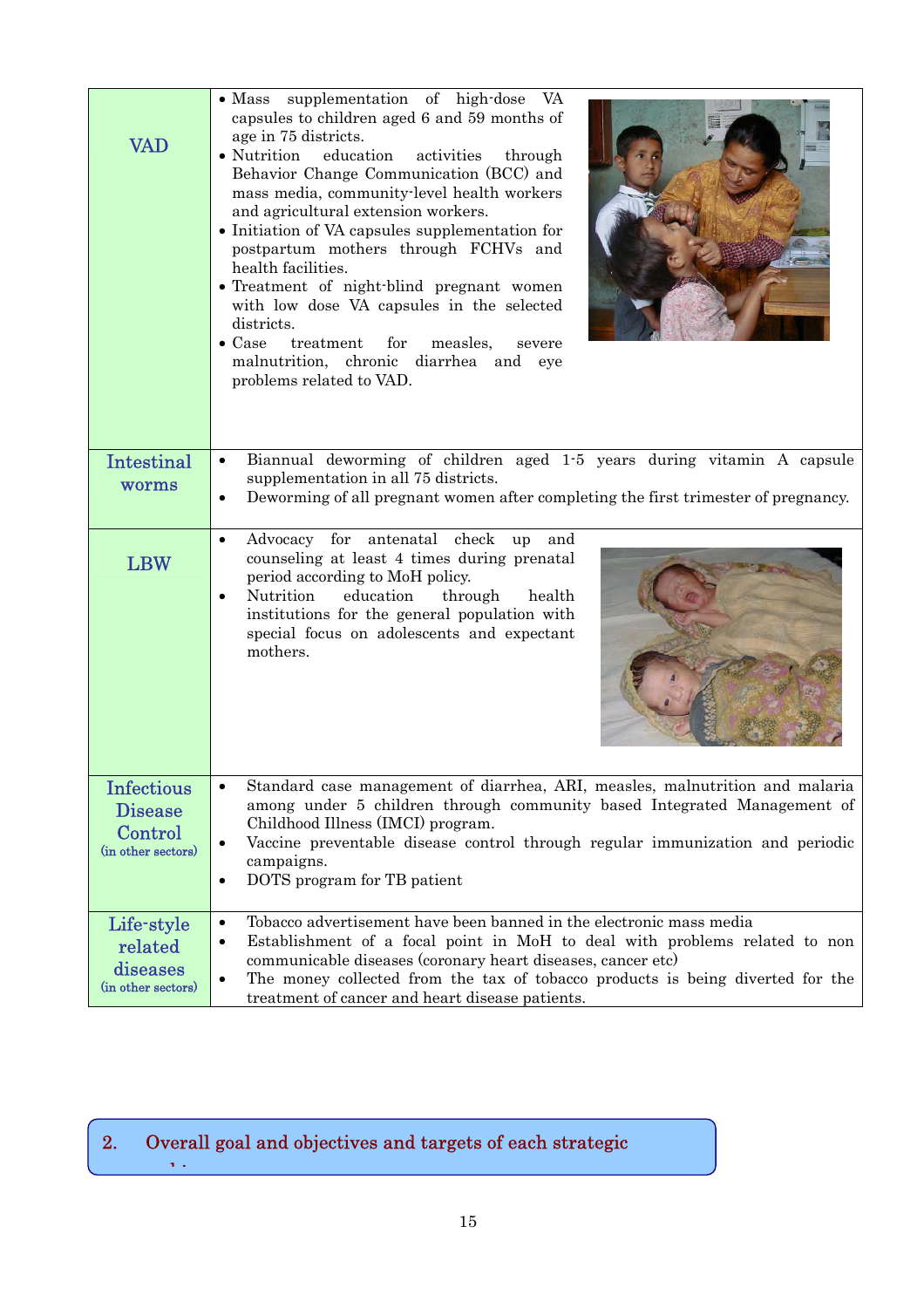### Overall goal:

Achieving nutritional well being of all people in Nepal so that they can maintain a healthy life and contribute to the socio-economic development of the country, through improved nutrition-program implementation in collaboration with relevant sectors.

In order to achieve the overall goal, the following conditions are indispensable:

- 1. The measures in this document have to be implemented and sustained to reduce the burden of nutritional problems such as protein-energy malnutrition, iron deficiency anemia, iodine deficiency disorder, vitamin A deficiency, low birth weight, diet-related diseases (life-style related diseases) and other nutritional disorders.
- 2. The measures for improved dietary habits, household food security and 'school health and nutrition' should be implemented as long-term strategies to modify nutritional status of the people and to reduce the prevalence of the nutritional disorders.
- 3. The control of infectious diseases including intestinal worm infestation has to be strengthened to help reduce the risk of malnutrition as well.
- 4. It is urgently necessary to address or promote the measures regarding nutrition in exceptionally difficult circumstances such as breastfeeding of HIV positive mothers and food shortages in crisis situation.
- 5. In order to promote the above mention measures efficiently and effectively, the monitoring, assessment and supervision of program implementation must be conducted regularly.

In order to accomplish the above conditions, the area of approach with objectives and targets have been set up as following:

| Categories      |             | Objectives and targets                                                  |
|-----------------|-------------|-------------------------------------------------------------------------|
|                 | Objective 1 | To reduce protein-energy malnutrition in children under 5 years of age  |
|                 |             | and reproductive aged women                                             |
|                 | Target 1    | To reduce the prevalence of PEM among children to half of the           |
| <b>PEM</b>      |             | 2000 level by the year 2017                                             |
|                 | Target 2    | To reduce the prevalence of low BMI in women to half of the 2000        |
|                 |             | level by the year 2017                                                  |
| <b>IDA</b>      | Objective 2 | To reduce the prevalence of anemia among women and children             |
|                 | Target 1    | To reduce the prevalence of iron deficiency anemia to less than         |
|                 |             | 40% by the year 2017                                                    |
| <b>IDD</b>      | Objective 3 | To virtually eliminate iodine deficiency disorders and sustain the      |
|                 |             | elimination                                                             |
|                 | Target 1    | To virtually eliminate iodine deficiency disorders by the year 2017     |
| VAD             | Objective 4 | To virtually eliminate vitamin A deficiency and sustain the elimination |
|                 | Target 1    | To virtually eliminate vitamin A deficiency by the year 2017            |
| Intestinal worm | Objective 5 | To reduce the infestation of intestinal worms among children and        |
| infestation     |             | pregnant women                                                          |

# Objectives and targets: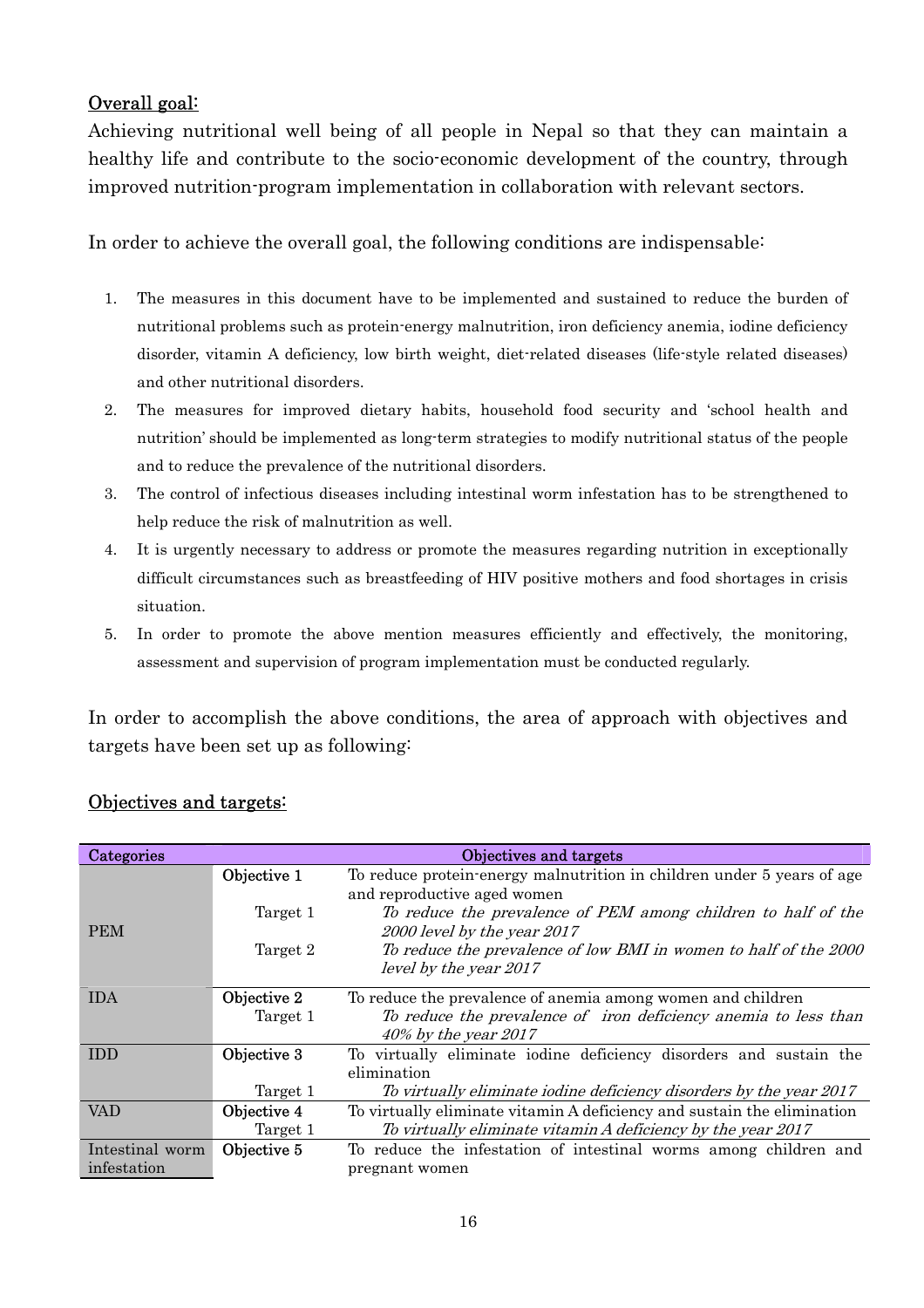|                                                                | Target 1                | To reduce infestation of intestinal worms to less than 10% by the<br>vear 2017                                                                                                 |  |
|----------------------------------------------------------------|-------------------------|--------------------------------------------------------------------------------------------------------------------------------------------------------------------------------|--|
| <b>LBW</b>                                                     | Objective 6<br>Target 1 | To reduce the prevalence of low birth weight<br>To reduce the prevalence of low birth weight to 12% by the year<br>2017                                                        |  |
| Household food<br>security                                     | Objective 7             | To improve household food security to ensure that all people can have<br>adequate access, availability and utilization of food needed for healthy<br>life                      |  |
|                                                                | Target 1                | To reduce the percentage of people with inadequate energy intake<br>to $25\%$ by the year $2017$                                                                               |  |
| Dietary Habit                                                  | Objective 8             | To promote the practice of good dietary habits to improve the<br>nutritional status of all people                                                                              |  |
|                                                                | Target 1                | To reduce the prevalence of undernutrition (underweight) and low<br>BMI to half of the 2000 level by the year 2017                                                             |  |
| Infectious<br>disease                                          | Objective 9             | To prevent and control infectious diseases to improve nutritional status<br>and reduce child mortality                                                                         |  |
| Life-style<br>related diseases                                 | Objective 10            | To control the incidence of life-style related diseases (coronary artery<br>disease, hypertension, tobacco and smoke related diseases, cancer,<br>diabetes, dyslipidemia, etc) |  |
| School<br>health<br>and nutrition                              | Objective 11            | To improve health and nutritional status of school children                                                                                                                    |  |
| Nutrition<br>in<br>exceptionally<br>difficult<br>circumstances | Objectives 12           | To reduce the critical risk of malnutrition and life during exceptionally<br>difficult circumstances                                                                           |  |
| Monitoring                                                     | Objective 13            | To strengthen the system for analyzing, monitoring and evaluating the<br>nutrition situation                                                                                   |  |

Note:

Indicators and targets for reducing malnutrition: see Annex 3

## 3. Basis of Nutrition Policy

The Government of Nepal is concerned about the serious problem of malnutrition that persistently exists in large sections of the population in different forms, degrees and magnitudes and hence is strongly committed to improving the situation and ensuring the nutritional well being of all the people. In order to reduce/control nutritional problems, the Government of Nepal needs to take various measures based on the following important principles:

| Human<br>rights                            | Hunger and malnutrition are unacceptable in a world that has both the<br>knowledge and the resources to end this human catastrophe. We<br>recognize that accesses to nutritionally adequate and safe food and<br>services for nutrition education are the rights of each individual. |
|--------------------------------------------|--------------------------------------------------------------------------------------------------------------------------------------------------------------------------------------------------------------------------------------------------------------------------------------|
| <b>Pre-condition</b><br>for<br>development | Nutritional well being of all people is a pre-condition for the<br>development of societies and it should be a key objective for progress in<br>human development. It must be at the centre of our social economic<br>development plans and strategies.                              |
| <b>Healthy Life</b>                        | Malnutrition is directly or indirectly associated with more than 50% of                                                                                                                                                                                                              |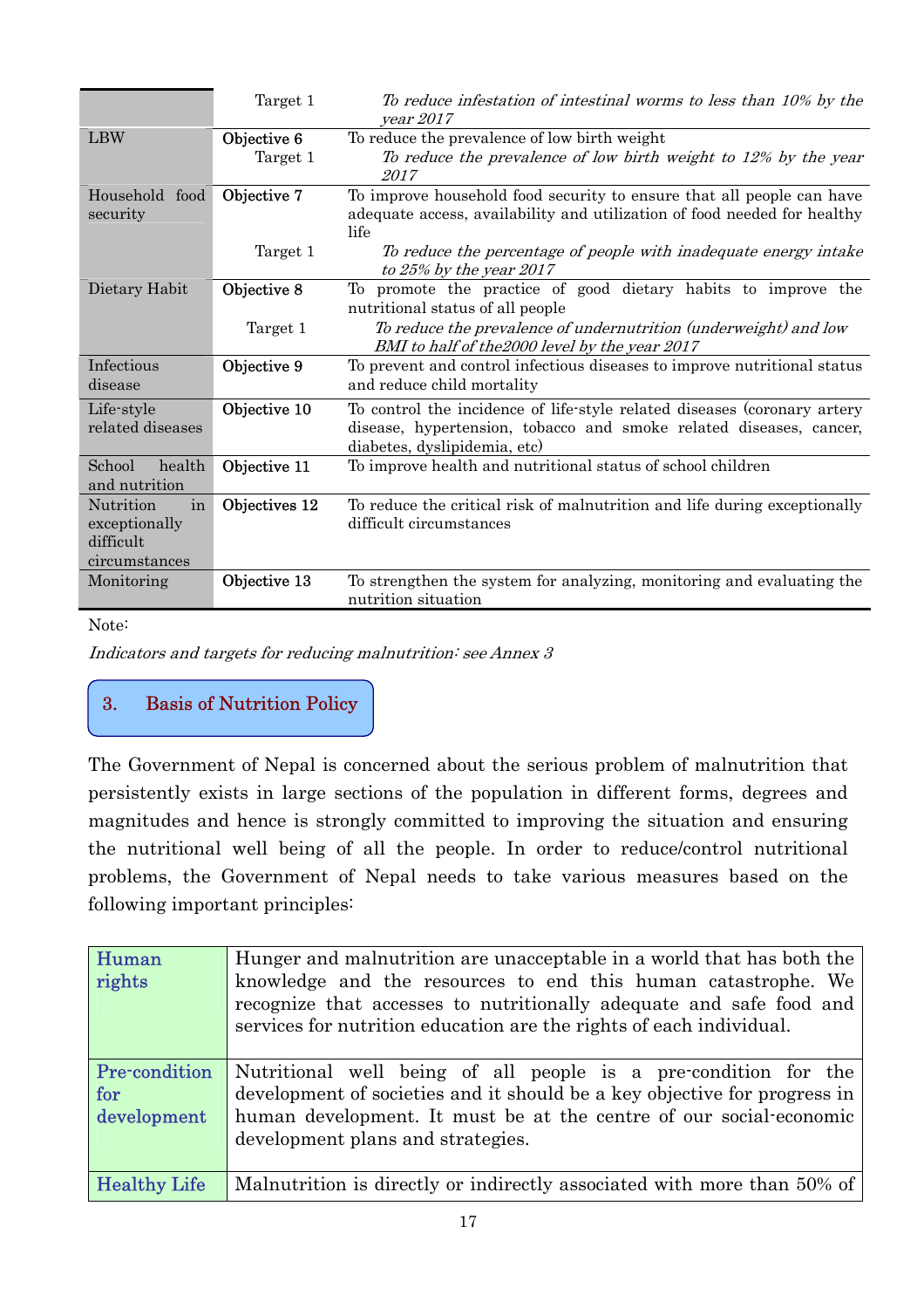|                                          | all child mortality and is associated with most of the major risk factors<br>for maternal mortality. Malnutrition is the main contributor of the<br>burden of diseases in the developing world. Nutritional improvement<br>has to be enhanced to ensure the healthy life of all people.                                                                                                                                                          |
|------------------------------------------|--------------------------------------------------------------------------------------------------------------------------------------------------------------------------------------------------------------------------------------------------------------------------------------------------------------------------------------------------------------------------------------------------------------------------------------------------|
| <b>Universal</b><br>primary<br>education | Under nutrition in infancy and early childhood affects school enrolment<br>rates and on cognitive and behavioral development. Iodine and iron<br>deficiencies lead to impaired cognitive development and thus effects<br>educational attainments. Nutrition is therefore one of the key elements<br>not only for normal physical development but also for improved<br>intellectual resources.                                                    |
| Prioritized<br>groups                    | Infants, young children, pregnant and nursing women, disabled people<br>and the elderly within poor households are the most nutritionally<br>vulnerable groups. Priority must be given to them for the protection<br>and promotion of their nutritional well-being.                                                                                                                                                                              |
| People's<br>participation                | People-focused policies for nutritional improvement must acknowledge<br>the fact that people's own knowledge, practices and creativity are<br>important driving forces for social change. Local community<br>involvement, including that of families and households, is a<br>prerequisite for improving food production and sustaining access to<br>food and for instituting nutrition improvement programs and projects.                        |
| Gender                                   | Women play a key role in socio-economic development and in many<br>societies they are also the main producers of food. Special attention<br>should be given to the nutrition of women during pregnancy and<br>lactation. All forms of gender discrimination including traditional<br>practices detrimental to women must be eliminated in accordance with<br>the 1979 Convention on Elimination of All Forms of Discrimination<br>against Women. |

# 4. Guiding

The following general strategies have been pursued to improve the nutritional situation in Nepal.

| Community           | Promote, facilitate and utilize community participation and     |  |  |  |
|---------------------|-----------------------------------------------------------------|--|--|--|
| Participation       | involvement for all nutrition activities.                       |  |  |  |
|                     |                                                                 |  |  |  |
| <b>Coordination</b> | Develop understanding and effective co-ordination between the   |  |  |  |
| Intra<br>among      | various sections and divisions in the Department of Health      |  |  |  |
| <b>Sectors</b>      | Services, <i>i.e.</i> , Family Health Division (FHD), Logistics |  |  |  |
|                     | Management Division (LMD), National Health Training Centre      |  |  |  |
|                     | (NHTC) and the National Health Education, Information and       |  |  |  |
|                     | Communication Centre (NHEICC).                                  |  |  |  |
|                     |                                                                 |  |  |  |
| <b>Coordination</b> | Maintain and strengthen co-ordination among other agencies      |  |  |  |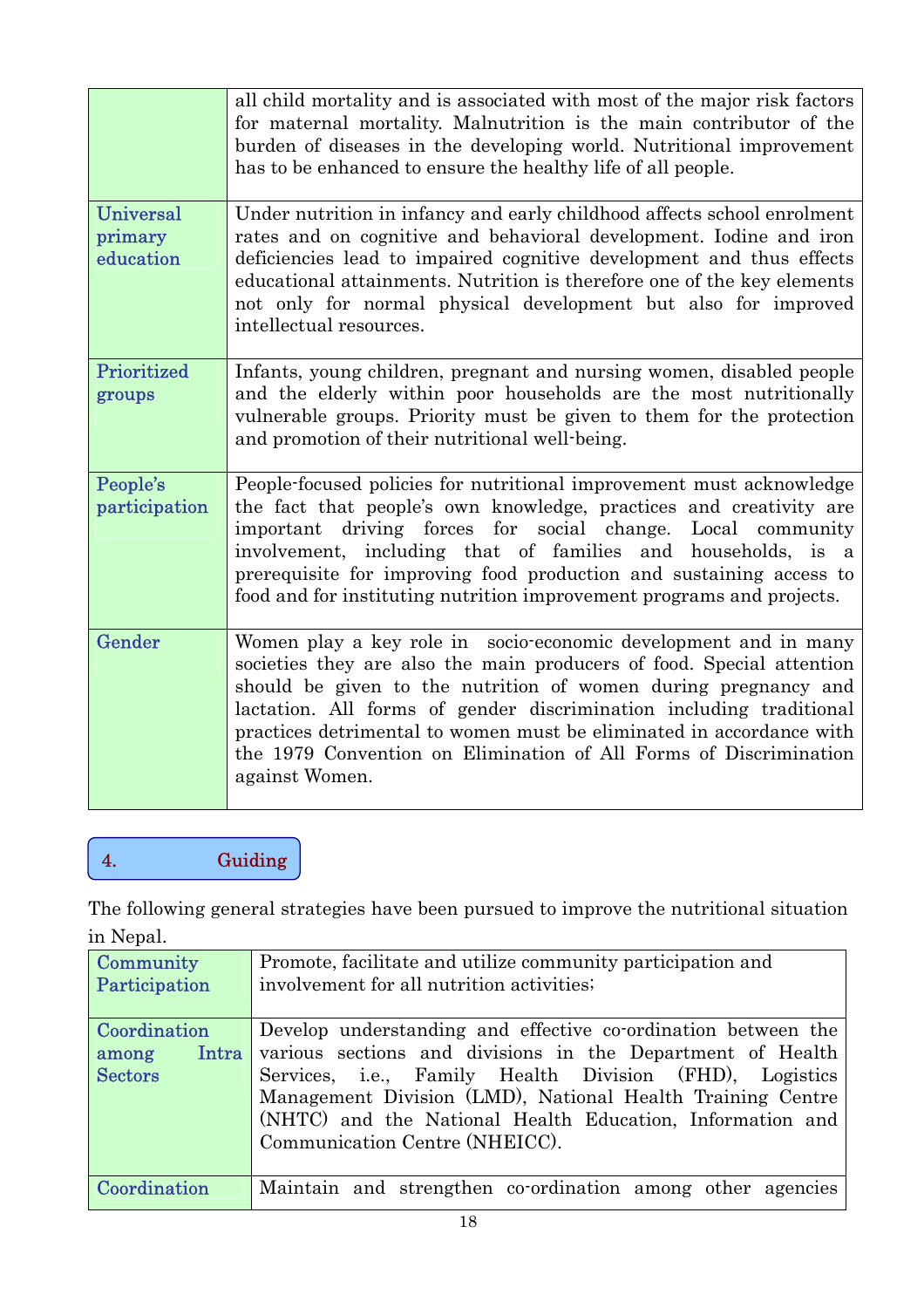| Inter<br>among<br><b>Sectors</b> | involved in nutrition activities, i.e., the Ministry of Agriculture and<br>Cooperatives (MoAC), Ministry of Education (MoE), Ministry of<br>Women, Children and Social Welfare (MoWCSW), Ministry of<br>Local Development (MoLD) and the National Planning<br>Commission (NPC), as well as with other programs, International<br>Development agencies, NGOs, INGOs and private sectors. |  |  |
|----------------------------------|-----------------------------------------------------------------------------------------------------------------------------------------------------------------------------------------------------------------------------------------------------------------------------------------------------------------------------------------------------------------------------------------|--|--|
| Decentralization                 | Decentralize authority to the region, district, Health Post, Sub<br>and community for assessment,<br>Health<br>Post<br>planning,<br>implementation, and monitoring of nutrition activities.                                                                                                                                                                                             |  |  |
| Advocacy                         | Conduct National Advocacy and Social Mobilization Campaigns.                                                                                                                                                                                                                                                                                                                            |  |  |
| Communication                    | Develop behavior change communication strategies to implement<br>nutrition programs with adequate messages and media use.<br>Strengthen effective use of interpersonal communication and mass<br>media for synergistic effect                                                                                                                                                           |  |  |
| Integration                      | Integrate/incorporate nutrition plans in activities such as the<br>Expanded Programmes on Immunization (EPI), Integrated<br>Management of Childhood Illness (IMCI), Maternal and Child<br>Health, Family Planning programs, etc.                                                                                                                                                        |  |  |
| Monitoring<br>and<br>evaluation  | Monitor and evaluate the situations of nutritional status and<br>program implementation to strengthen nutrition policy<br>and<br>strategy and to modify programs as necessary                                                                                                                                                                                                           |  |  |
| Research                         | Carry out research and feasibility study to analyze the current<br>nutritional situation to identify the major factors of nutritional<br>problems and to clarify the possibility of new approaches.                                                                                                                                                                                     |  |  |
| Capacity<br><b>Building</b>      | Develop the capacity of all health workers so they can effectively<br>knowledge and implement<br>transfer<br>appropriate<br>nutrition<br>programs with good skills. Develop the system to educate<br>dieticians. Nutrition institution building is essential to strengthen<br>all the nutrition programs.                                                                               |  |  |



Objective 1: To reduce Protein-energy malnutrition in children under 5 years of age and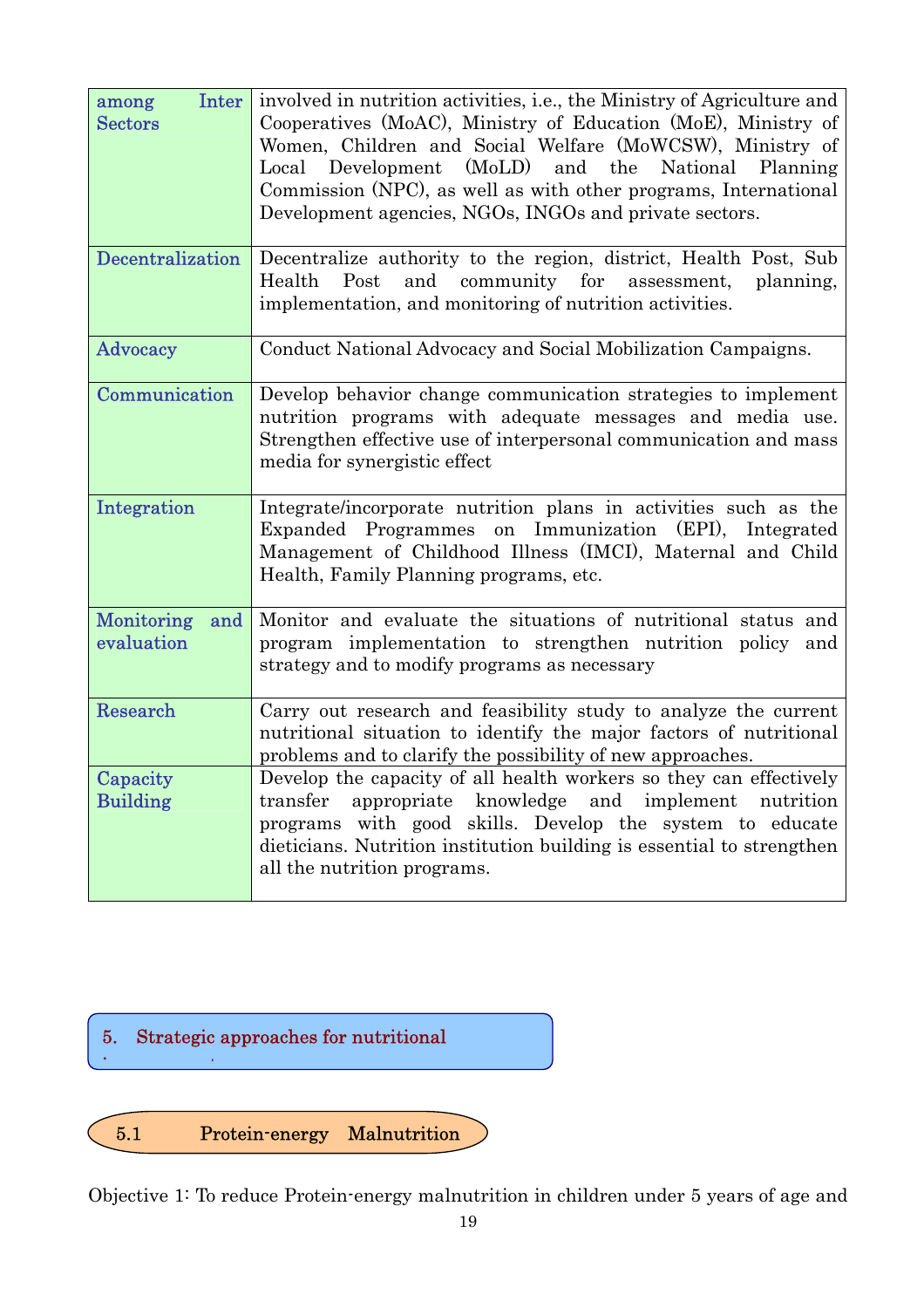#### reproductive aged women



#### (for children)

| Specific objective          | Strategy                     | <b>Activities</b>                     | Responsibility | Indicator   |
|-----------------------------|------------------------------|---------------------------------------|----------------|-------------|
| To protect,                 | Ensure early initiation of   | • Campaign through                    | NS/CHD.        | Coverage of |
| promote and                 | BF within one hour of birth, | mass media                            | DHO/DPHO,      | Ex. BF      |
| support optimal             | avoidance of prelactal feed  | • Counsel the mother                  | MoE            |             |
| feeding practice            | and promotion of Ex. BF for  | regarding BF                          |                | Coverage of |
| for infants and             | the first 6 months.          | $\bullet$ Mobilize women's            |                | appropriate |
| young children <sup>a</sup> | Ensure continuation of BF    | group                                 |                | CF          |
|                             | for at least 2 years and     | • Develop school                      |                |             |
|                             | introduction of appropriate  | curriculum                            |                |             |
|                             | CF after 6 months            |                                       |                |             |
|                             | Strengthen the capacity of   | • Train HWs/medical                   | NS/CHD,        |             |
|                             | HWs/ medical professionals   | professionals,                        | DHO/DPHO,      |             |
|                             | for nutrition/BF             | community level                       | <b>CBOs</b>    |             |
|                             | management                   | service providers                     |                |             |
|                             |                              | and volunteers                        |                |             |
|                             |                              | • Reactivate BFHI                     |                |             |
|                             | Protect from commercial      | $\bullet$ Implement,                  | NS/CHD,        |             |
|                             | promotional practices which  | strengthen and                        | DHO/DPHO,      |             |
|                             | undermine optimal BF         | monitor the                           | MoH            |             |
|                             | practices                    | Breast-milk                           |                |             |
|                             |                              | Substitute                            |                |             |
|                             |                              | Marketing Control                     |                |             |
|                             |                              | Act                                   |                |             |
|                             |                              | • Appoint Inspector                   |                |             |
|                             | Empower all mothers,         | for monitoring<br>• Provide nutrition | DHO/DPHO,      |             |
|                             | families and care-givers to  | counseling and                        | MoH,           |             |
|                             | make and carry out fully     | education for                         | Health         |             |
|                             | informed decisions about     | mothers and                           | institutions   |             |
|                             | feeding                      |                                       |                |             |
|                             |                              | caregivers                            |                |             |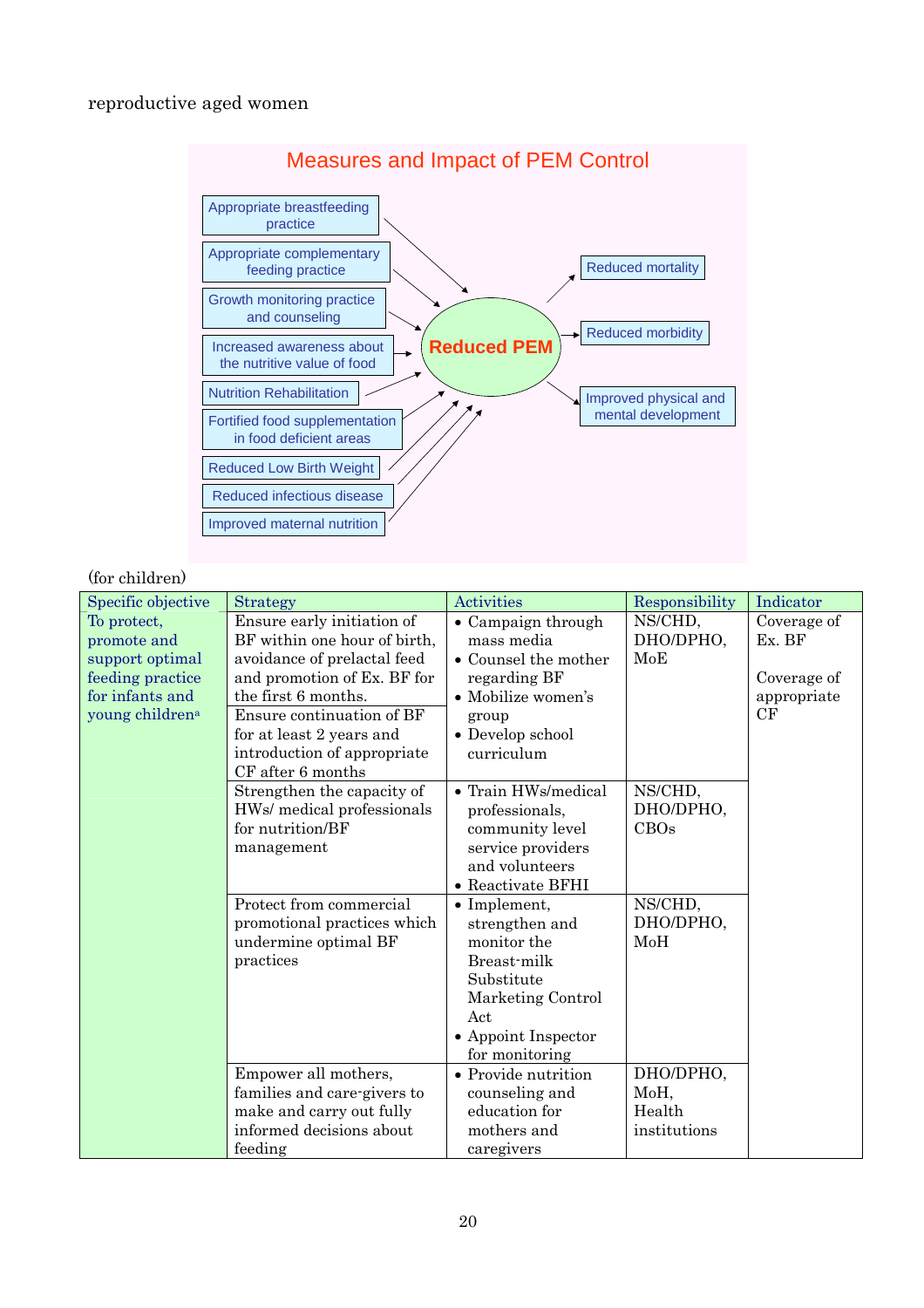|                 | Support community based    | • Create and support      | DHO/DPHO,    |             |
|-----------------|----------------------------|---------------------------|--------------|-------------|
|                 | programs                   | the network of            | Health       |             |
|                 |                            | mother to mother          | institutions |             |
|                 |                            | support group             |              |             |
|                 |                            |                           |              |             |
|                 |                            | $\bullet$ Integrate       |              |             |
|                 |                            | community-based           |              |             |
|                 |                            | programs with other       |              |             |
|                 |                            | health programs.          |              |             |
|                 |                            | • Collectively assess,    |              |             |
|                 |                            | analyze and take          |              |             |
|                 |                            | action for optimal        |              |             |
|                 |                            | feeding practice          |              |             |
|                 | Promote mother and child   | • Establish crèches       | NS/CHD,      |             |
|                 |                            |                           | DHO/PHO      |             |
|                 | friendly working           | • Promote BF breaks       |              |             |
|                 | environment                | for working mothers       |              |             |
|                 |                            | • Advocate for            |              |             |
|                 |                            | extended maternity        |              |             |
|                 |                            | leave                     |              |             |
|                 |                            | • Advocate for            |              |             |
|                 |                            | paternity leave           |              |             |
|                 | Promote the use of         | • Develop guidelines      | NS/CHD       |             |
|                 | appropriate and adequate   | on safe IYCF <sup>b</sup> | <b>DFTQC</b> |             |
|                 | locally available          | • Explore innovative      |              |             |
|                 |                            |                           |              |             |
|                 | complementary foods        | approaches through        |              |             |
|                 | like Jaulo and Sarvottam   | fortification             |              |             |
|                 | Pitho                      | • Develop mandatory       |              |             |
|                 |                            | standards on              |              |             |
|                 |                            | commercial                |              |             |
|                 |                            | production of CF,         |              |             |
|                 |                            | fortification and         |              |             |
|                 |                            | marketing practices       |              |             |
|                 |                            | • Nutrition education     |              |             |
|                 |                            | for mothers/care          |              |             |
|                 |                            | takers                    |              |             |
| To increase the |                            |                           |              |             |
|                 | Strengthen the system of   | • Update guidelines       | NS/CHD,      | GM coverage |
| coverage of     | GM and                     | on GM                     | DHO/DPHO,    |             |
| Growth          | supervision/monitoring for | $\bullet$ Explain the     | Health       |             |
| Monitoring (GM) | GМ                         | guidelines of GM to       | institutions |             |
|                 |                            | all health workers        |              |             |
|                 |                            | through training          |              |             |
|                 |                            | $\bullet$ Regular         |              |             |
|                 |                            | implementation and        |              |             |
|                 |                            | monitoring of GM          |              |             |
|                 |                            | • Training and            |              |             |
|                 |                            | workshop for              |              |             |
|                 |                            | DHO/PHO/NFP               |              |             |
|                 |                            |                           |              |             |
|                 | Improve skills and         | • Training and            | NFP,         |             |
|                 | knowledge regarding GM     | orientation               | DHO/DPHO,    |             |
|                 | and nutrition counseling   | • Monitoring and          | NS/CHD       |             |
|                 | among health workers.      | supervision               |              |             |
|                 | Provide PHC/HP/SHP with    | • Distribution of         | <b>LMD</b>   |             |
|                 | necessary equipment and    | weighing scales,          |              |             |
|                 | material for GM            | growth charts, and        |              |             |
|                 |                            | IEC materials             |              |             |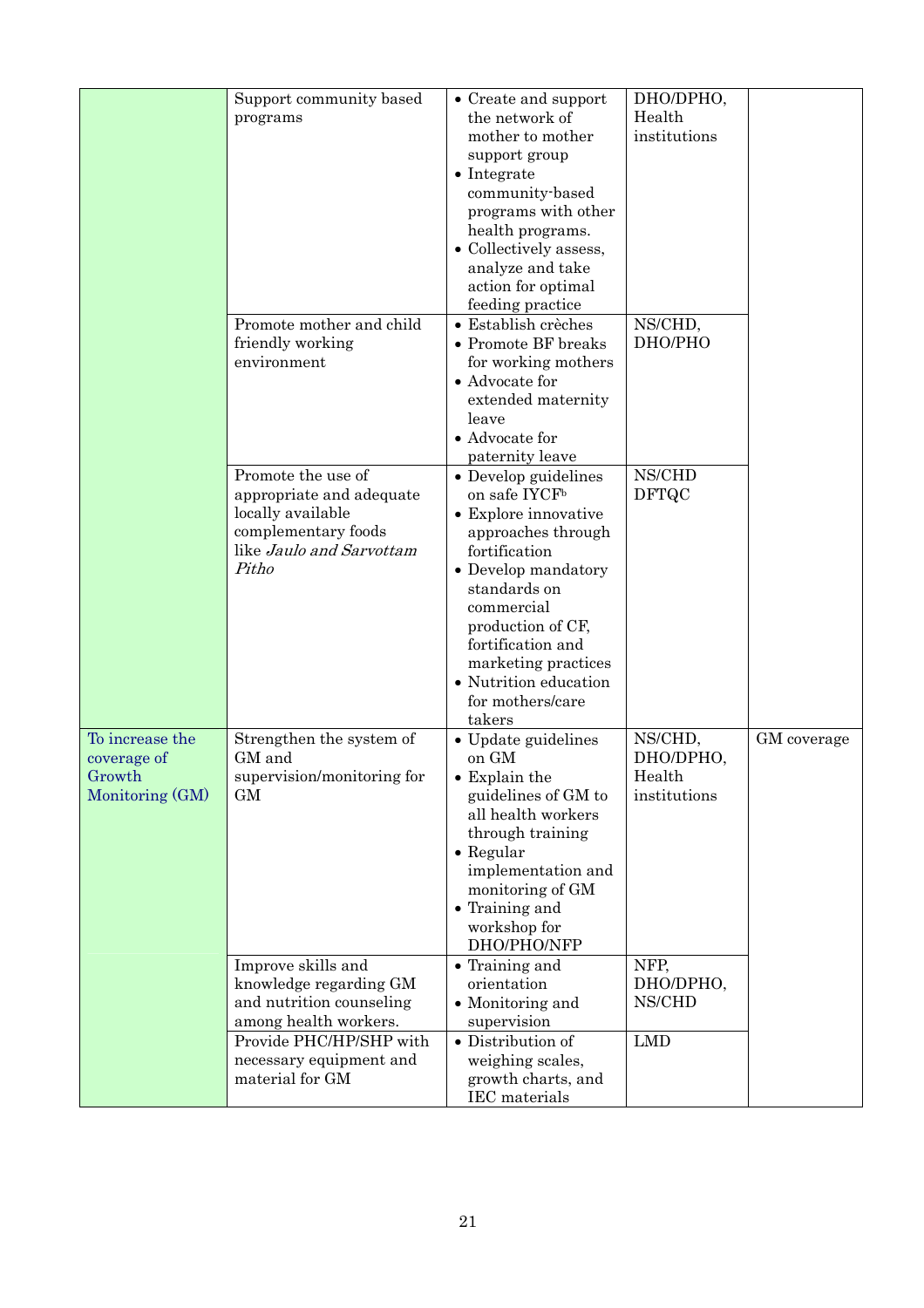| To improve<br>nutrition<br>knowledge,<br>attitudes and<br>practices of<br>parents and<br>community people | Create awareness regarding<br>the importance of<br>appropriate and adequate<br>nutrition for children,<br>pregnant and lactating<br>mothers | • Nutrition education<br>and counseling<br>practice through<br>ANC/PNC services,<br>GM and mass media                                                     | DHO/DPHO,<br>NS/CHD                          | Improved<br><b>KABP</b>                     |
|-----------------------------------------------------------------------------------------------------------|---------------------------------------------------------------------------------------------------------------------------------------------|-----------------------------------------------------------------------------------------------------------------------------------------------------------|----------------------------------------------|---------------------------------------------|
|                                                                                                           | Change culturally<br>acceptable nutrition<br>behavior to improve intake<br>of nutritious foods and<br>diversification of diet               | • Nutrition education<br>and counseling<br>practice through<br>ANC/PNC services,<br>GM and mass media<br>• School Health and<br><b>Nutrition Programs</b> | DHO/DPHO<br>NS/CHD<br>Health<br>institutions |                                             |
| To facilitate the<br>building of<br>nutrition<br>rehabilitation                                           | Facilitate the function of<br>nutrition rehabilitation at<br>hospital level                                                                 | $\bullet$ Establish a<br>rehabilitation center<br>at each zonal<br>hospital                                                                               | NS/CHD,<br>Zonal<br>hospitals,<br>NGOs/INGOs | No. of<br>rehabilitatio<br>n centers        |
| institutions for<br>severe<br>malnutrition                                                                | Strengthen the ability of<br>health personnel in dietary<br>and clinical management of<br>severely malnourished<br>children                 | $\bullet$ Train health<br>personnel in the<br>treatment of severe<br>malnutrition                                                                         | NS/CHD                                       | No. of<br>malnourishe<br>d cases<br>treated |
| To reduce the No.<br>of children who<br>suffer from<br>inadequate<br>energy intake                        | Distribute fortified foods to<br>children aged 6 to 36<br>months (and expectant and<br>nursing mothers) in food<br>deficient areas          | • Develop guidelines<br>for food<br>supplementation<br>• Collaborate with<br>donor agencies for<br>effective<br>distribution to<br>target areas.          | NS/CHD.<br>Donor<br>agencies                 |                                             |
| To reduce low<br>birth weight                                                                             | See objective 6                                                                                                                             |                                                                                                                                                           |                                              |                                             |
| To reduce the risk<br>of infectious<br>diseases                                                           | See objective 9                                                                                                                             |                                                                                                                                                           |                                              |                                             |
| To improve<br>maternal<br>nutrition                                                                       | See the next strategy for women                                                                                                             |                                                                                                                                                           |                                              |                                             |

Note:

a. Concept of objectives and strategies in this part were based on the IYCF Strategy paper (draft)

b. Guideline for complementary foods should be developed following WHO guideline: see Annex 4

#### (For women)

| Specific Objective | Strategy                 | Activities                  | Responsibility | Indicators  |
|--------------------|--------------------------|-----------------------------|----------------|-------------|
| To reduce the risk | Create awareness of the  | • National campaign         | NS/CHD,        | Weight gain |
| factors for        | importance of additional | by mass media               | FHD,           | during      |
| under-nutrition    | dietary intake during    | (National nutrition)        | MoWCSW,        | pregnancy   |
| in women,          | pregnancy and lactation  | week)                       | MoE            |             |
| particularly       |                          | • Use local media           |                | BMI for     |
| pregnant and       |                          | (FM)                        |                | non-pregnan |
| lactating women    |                          | $\bullet$ Implement BCC and |                | t women     |
|                    |                          | <b>BPP</b>                  |                |             |
|                    |                          | • Intra-sectoral            |                |             |
|                    |                          | collaboration               |                |             |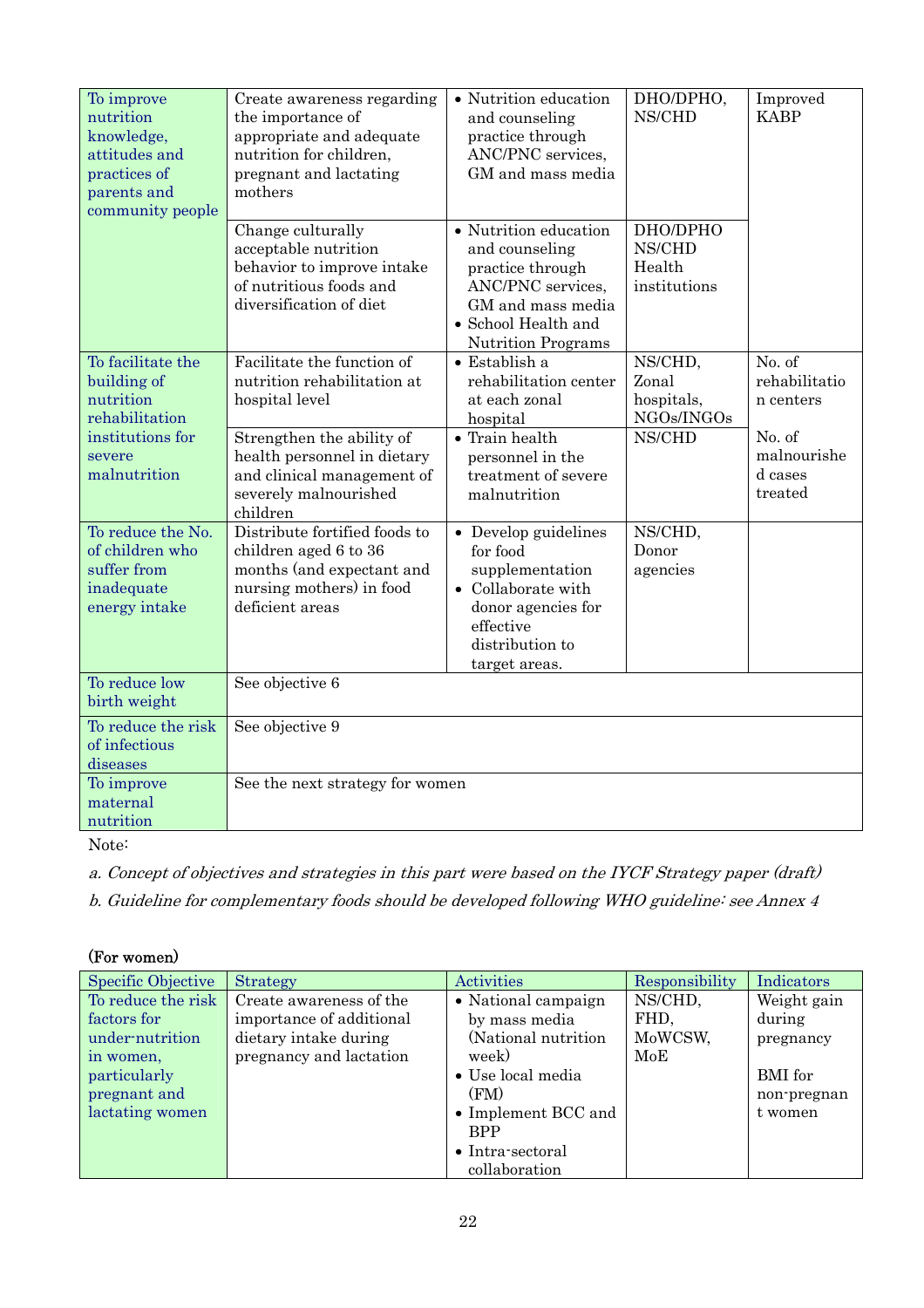|                    | Strengthen the activities of<br>nutrition education and<br>counseling                                     | • Train HWs and<br>other initiators on<br>nutrition<br>• Activate nutrition<br>education and<br>counseling at health<br>facilities<br>• Use local media<br>(FM) | NS/CHD,<br><b>FHD</b> |
|--------------------|-----------------------------------------------------------------------------------------------------------|-----------------------------------------------------------------------------------------------------------------------------------------------------------------|-----------------------|
|                    | Promote social (community)<br>and family) support for<br>maintaining good heath<br>care and dietary habit | • Implement BCC and<br><b>BPP</b>                                                                                                                               | NS/CHD,<br><b>FHD</b> |
|                    | Reduce heavy work load of<br>pregnant and lactating<br>women                                              | • Implement BCC and<br><b>BPP</b>                                                                                                                               | NS/CHD,<br><b>FHD</b> |
|                    | Prevent early pregnancy<br>and ensure adequate birth<br>spacing                                           | • Implement BCC and<br><b>BPP</b>                                                                                                                               | NS/CHD,<br><b>FHD</b> |
|                    | Improve iron status of<br>pregnant and lactating<br>women                                                 | See Objective 2                                                                                                                                                 |                       |
| 5.2<br><b>Iron</b> | <b>Deficiency</b><br>Anemia                                                                               |                                                                                                                                                                 |                       |

Objective 2: To reduce the prevalence of anemia among women (reproductive aged) and children (preschool)



| Specific objectives Strategy | Activities | Indicators<br>Responsibility |
|------------------------------|------------|------------------------------|
|------------------------------|------------|------------------------------|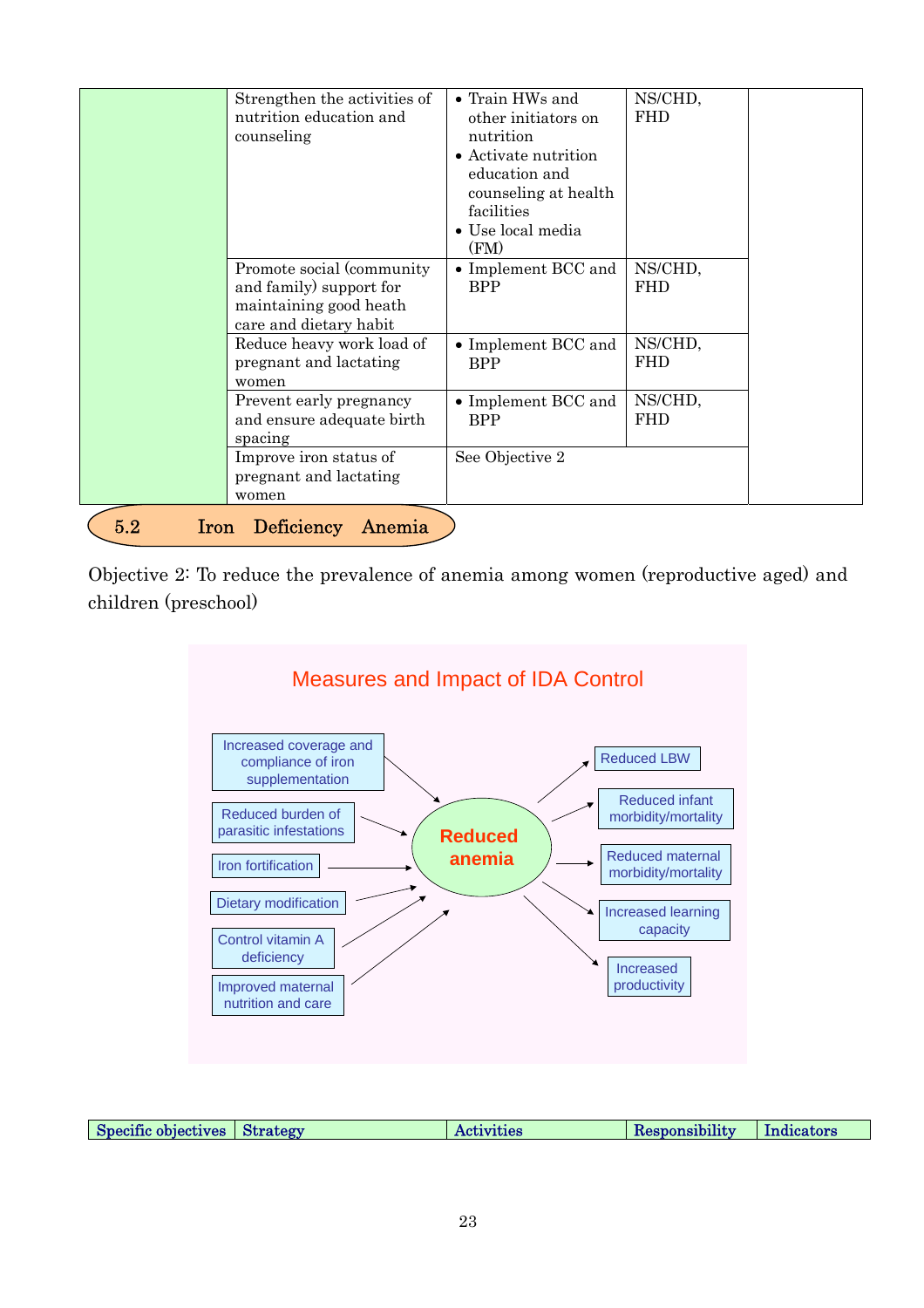| To increase<br>coverage and<br>compliance of<br>iron/folate<br>supplementation<br>for pregnant and<br>postpartum<br>women <sup>a</sup> | Create awareness of<br>anemia and importance of<br>iron supplementation<br>Ensure availability of<br>iron/folate supplements at<br>all health facilities and<br>ORC<br>Increase accessibility of<br>iron/folate at the family<br>and community level | $\bullet$ IEC campaigns<br>through mass media<br>• Nutrition education<br>at community level<br>• Strengthen logistic<br>system and<br>monitoring for<br>delivery of<br>iron/folate tablets<br>• Involvement of<br><b>FCHVs</b><br>• Activation of the role                                                                             | NS/CHD,<br>DHO/DPHO,<br>NHTC,<br><b>NHEICC</b><br>NS/CHD,<br>DHO/DPHO,<br>LMD,<br>DHO/DPHO | Anemia<br>prevalence<br>Coverage and<br>compliance of<br>iron<br>supplementati<br>on                           |
|----------------------------------------------------------------------------------------------------------------------------------------|------------------------------------------------------------------------------------------------------------------------------------------------------------------------------------------------------------------------------------------------------|-----------------------------------------------------------------------------------------------------------------------------------------------------------------------------------------------------------------------------------------------------------------------------------------------------------------------------------------|--------------------------------------------------------------------------------------------|----------------------------------------------------------------------------------------------------------------|
| To reduce burden<br>of parasitic<br>infestationsb<br>(helminthes,<br>kalazar and<br>malaria)                                           | Strengthen parasitic<br>infestation control<br>programs (intestinal<br>helminthes, malaria and<br>kalazar)<br>Create awareness about<br>improving living conditions                                                                                  | of PHCC/ORC<br>• Biannual<br>Deworming<br>activities for<br>preschool children<br>• Deworming of<br>pregnant women<br>during second<br>trimester of<br>pregnancy<br>$\bullet$ Appropriate use of<br>insecticide spray<br>• Distribution of<br>impregnated<br>mosquito nets<br>• National campaign<br>through mass media                 | NS/CHD<br>DHO/DPHO<br><b>EDCD</b><br>NHEICC,<br>DHO/DPHO,                                  | Prevalence of<br>parasitic<br>infestation<br>Coverage of<br>deworming<br>tablets<br>Reduction in<br><b>API</b> |
| To control<br>vitamin A<br>deficiency in<br>children,<br>pregnant and<br>postpartum<br>mothers                                         | including sanitation and<br>hygiene<br>Promote vitamin A<br>deficiency control program<br>for children, pregnant and<br>postpartum mothers                                                                                                           | • Health education<br>• Collaboration with<br>related sectors<br>See objective 4 (strategy for VAD control)                                                                                                                                                                                                                             | EDCD,<br><b>MoHAPP</b>                                                                     |                                                                                                                |
| To effectively<br>implement food<br>fortification to<br>increase dietary<br>iron intake                                                | Identify suitable food<br>vehicles for iron<br>fortification<br>Devise necessary policies<br>to successfully implement<br>fortification<br>Fortify commercially<br>produced wheat flour with<br>iron                                                 | $\bullet$ Feasibility study of<br>iron fortification<br>• Revise food<br>regulations<br>$\bullet$ Develop a<br>systematic plan for<br>production and<br>distribution<br>• Establish<br>monitoring system<br>to ensure quality of<br>fortification<br>• Encourage private<br>sectors and NGOs in<br>iron fortification of<br>wheat flour | NS/CHD<br><b>DFTQC</b><br>MoAC                                                             | Production<br>and<br>consumption<br>of iron<br>fortified foods                                                 |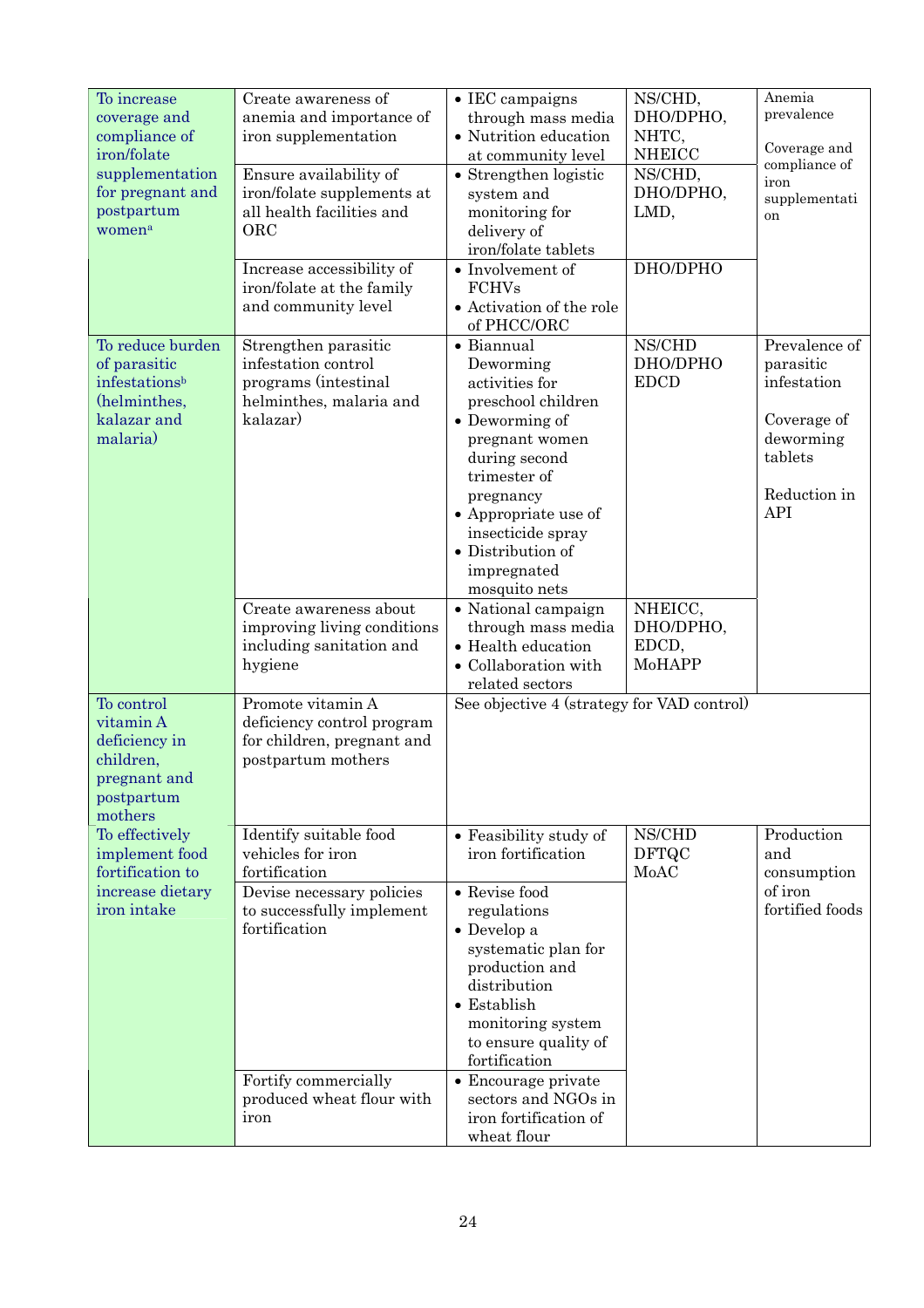| To promote locally<br>appropriate<br>dietary<br>modifications to<br>improve the<br>quality and<br>diversity of food<br>consumed                          | Increase awareness about<br>iron rich foods <sup>c</sup> , both<br>animal and vegetables<br>sources<br>Promote dietary practices<br>that improve the content<br>and bioavailability of iron<br>in diet<br>Advocate for equity among<br>genders in access and<br>control over household<br>foods | • National campaign<br>• Nutrition education<br>$\bullet$ Develop IEC<br>materials<br>• National campaign<br>for gender equity                                                                | NFP/DHO,<br>NS/CHD,<br>NHEICC,<br>MoWCSW                 | Improved<br><b>KABP</b>                                                                      |
|----------------------------------------------------------------------------------------------------------------------------------------------------------|-------------------------------------------------------------------------------------------------------------------------------------------------------------------------------------------------------------------------------------------------------------------------------------------------|-----------------------------------------------------------------------------------------------------------------------------------------------------------------------------------------------|----------------------------------------------------------|----------------------------------------------------------------------------------------------|
| To promote<br>maternal care<br>practices to<br>improve health<br>and nutritional<br>status of mothers<br>and their babies                                | Create awareness of the<br>importance of increased<br>food intake and reduced<br>work load during<br>pregnancy<br>Promote advocacy<br>campaigns against teen<br>age pregnancy, early<br>marriage and short birth<br>spacing                                                                     | $\bullet$ IEC campaign<br>• Nutrition education<br>$\bullet$ Coordination with<br>existing gender<br>programs<br>$\bullet$ IEC campaign<br>• Coordination with<br>existing gender<br>programs | DHO/DPHO,<br>NS/CHD,<br>MoWCSW,<br>NHEICC,<br>NGOs/INGOs | Improved<br><b>KABP</b><br>Maternal<br>morbidity/<br>mortality<br>Incidence of<br>LBW babies |
|                                                                                                                                                          | Develop a scheme for<br>screening and diagnosing<br>high risk women for severe<br>anemia                                                                                                                                                                                                        | • Develop guidelines<br>for screening and<br>diagnosis of high<br>risk groups                                                                                                                 |                                                          |                                                                                              |
| To identify<br>effective<br>modalities to<br>address iron<br>deficiency in<br>children,<br>adolescents and<br>non-pregnant<br>reproductive aged<br>women | Conduct operational<br>research regarding anemia<br>Review the possibility of<br>extending iron/folate<br>supplementation to other<br>groups at risk as well as to<br>find out alternative<br>approaches to<br>supplementation                                                                  | • Operational<br>research<br>$\bullet$ Collect information<br>and review other<br>possibilities                                                                                               | NS/CHD                                                   | Operation<br>research                                                                        |
| To develop a<br>systematic<br>approach to<br>monitoring and<br>evaluation of<br>anemia control                                                           | Strengthen HMIS and<br>LMIS to routinely monitor,<br>supervise and report on<br>program implementation<br>Evaluate the impact of the                                                                                                                                                            | • Review existing<br><b>HMIS/LMIS</b><br>• Strengthen<br>reporting and<br>recording systems at<br>all levels<br>• Design and carry out                                                        | NS/CHD,<br>DHO/DPHO,<br>LMD, MD                          | Monitoring<br>and<br>evaluation<br>report                                                    |
| program<br>activities                                                                                                                                    | program through periodic<br>surveys and identify `hot<br>spots' which need to be<br>prioritized<br>Develop capacity in<br>screening for anemia by<br>measuring hemoglobin<br>with field testing tools                                                                                           | the evaluation<br>surveys<br>• Training for health<br>workers in screening<br>for anemia                                                                                                      |                                                          |                                                                                              |

Note:

a. National Protocol on Iron Supplementation and guidelines for treating severe anemia: see Annex

5

b. Guidelines for the distribution of deworming tablets: see Annex  $6$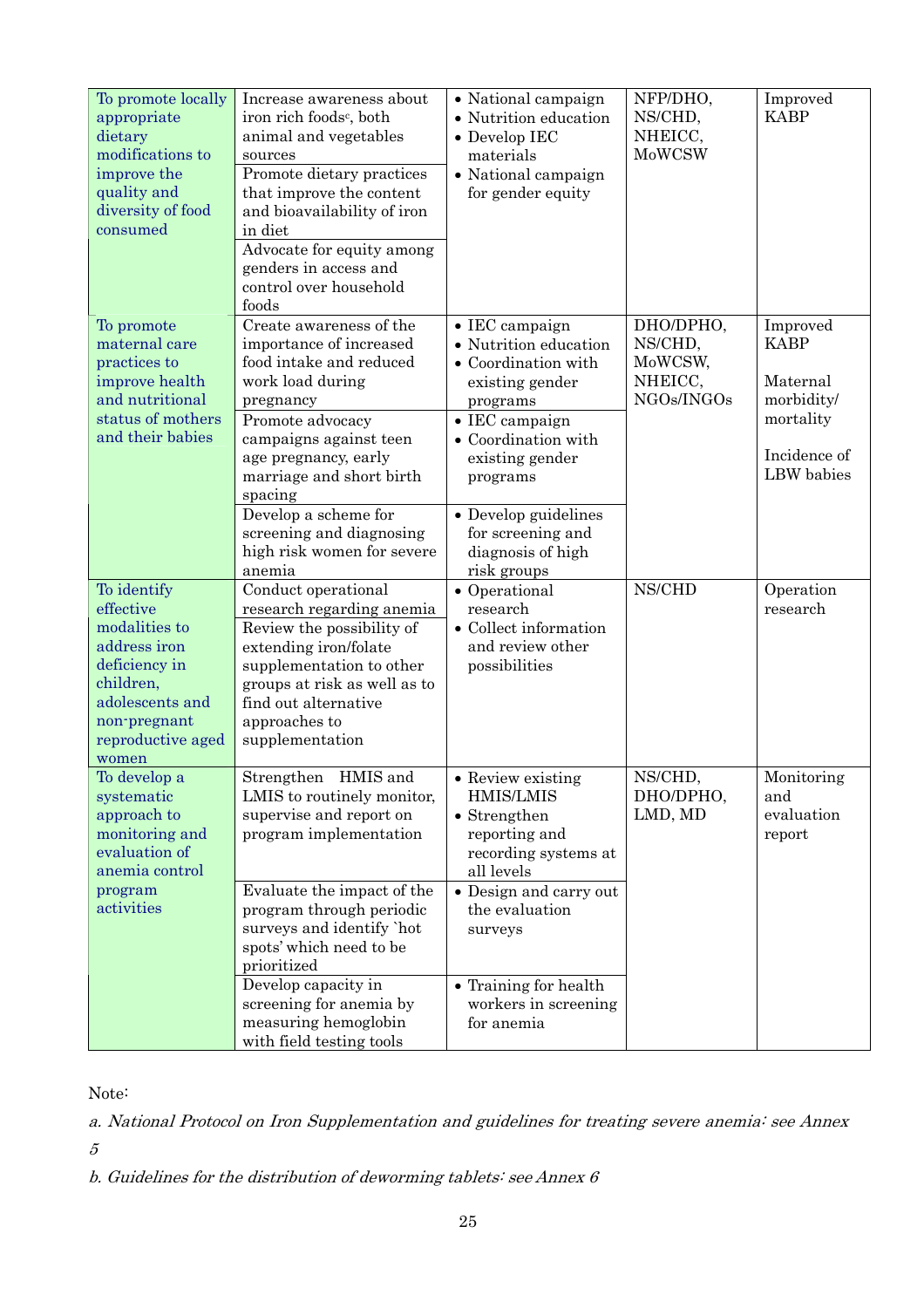c. List of iron rich foods: see Annex 7



Objective 3: To virtually eliminate iodine deficiency and sustain the elimination



| Specific objectives | Strategy                    | Activity                          | Responsibility | Indicator       |
|---------------------|-----------------------------|-----------------------------------|----------------|-----------------|
| To ensure all       | Strengthen implementation   | • Implement Iodized               | NS/CHD,        | Prepared        |
| edible salt is      | of Iodized Salt Act         | Salt Regulations                  | DFTQC, IDD     | Guidelines      |
| iodized             |                             | • Develop operational             | committee      |                 |
|                     |                             | guidelines for                    |                | Iodine level at |
|                     |                             | iodized salt trading              |                | entry, dealer   |
|                     |                             | • Strengthen                      |                | and household   |
|                     |                             | monitoring and                    |                | levels          |
|                     |                             | regulating bodies <sup>a</sup> of |                |                 |
|                     |                             | iodized salt trading              |                | $%$ of          |
|                     | Encourage better storage    | • Advocacy for                    | MoH, STC       | households      |
|                     | practices to prevent iodine | importer/trader,                  |                | consuming       |
|                     | loss                        | dealer, retailer and              |                | adequately      |
|                     |                             | community people                  |                | iodized salt    |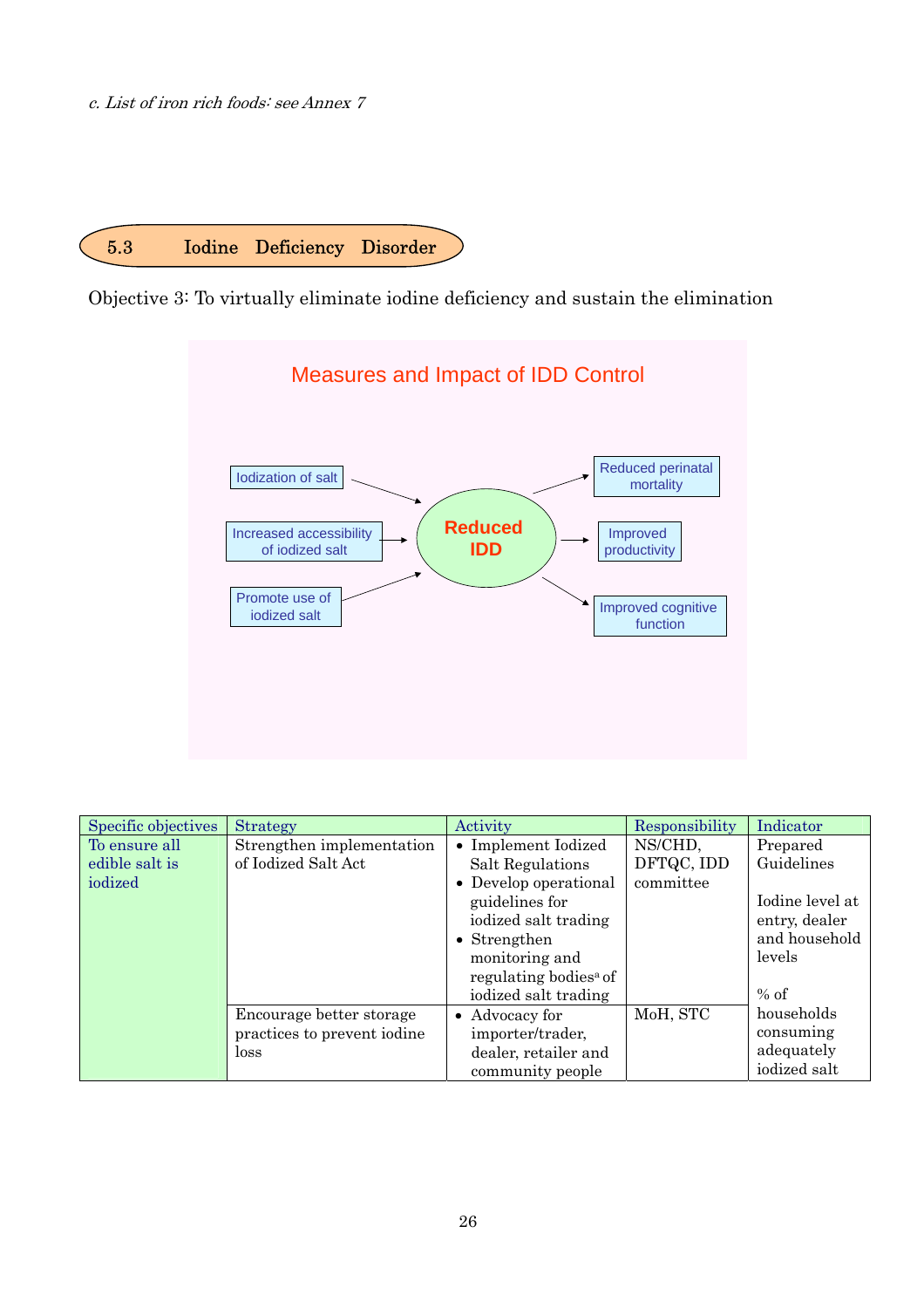|                                                                                               | Ensure systematic<br>monitoring of iodized salt                                              | • Internal monitoring<br>at entry points<br>$\bullet$ External<br>monitoring at the<br>entry sites and<br>depot sites<br>• Monitoring at<br>community level                                                                                                                                                                                                                                     | STC, Salt<br>traders<br>NS/CHD,<br>DFTQC.<br>DHO/DPHO | $(>15$ ppm $)$                                                                                             |
|-----------------------------------------------------------------------------------------------|----------------------------------------------------------------------------------------------|-------------------------------------------------------------------------------------------------------------------------------------------------------------------------------------------------------------------------------------------------------------------------------------------------------------------------------------------------------------------------------------------------|-------------------------------------------------------|------------------------------------------------------------------------------------------------------------|
| To increase the<br>accessibility of<br>iodized packet<br>salt with quality<br>assurance logob | Increase the market share<br>of the iodized packet salt                                      | • Advocate among<br>dealers/traders<br>• Monitore the<br>market share of<br>iodized packet salt<br>with quality<br>assurance logo in<br>salt business<br>Distribution of<br>iodized salt in<br>inaccessible<br>districts at<br>subsidized costs<br>• Coordinate with<br>different<br>government bodies<br>to restrict<br>infiltration of non<br>iodized salt or<br>inadequately<br>iodized salt | NS/CHD                                                | Coverage of<br>the market<br>share of<br>iodized packet<br>salt                                            |
| To increase the<br>use of iodized<br>packet salt                                              | Create awareness of the<br>importance of iodized salt                                        | • Implement social<br>marketing<br>campaign<br>$\bullet$ Initiate school<br>based promotion<br>campaign<br>Training/orientation<br>to health workers<br>and volunteers                                                                                                                                                                                                                          | NS/CHD,<br>DHO/DPHO,<br>NGOs/INGOs                    | Coverage of<br>the use of<br>iodized packet<br>salt                                                        |
| To monitor IDD<br>prevalence at<br>national level                                             | Develop IDD monitoring<br>system and implement the<br>monitoring survey at<br>national level | • Collaborations with<br>external and<br>internal partners to<br>practice                                                                                                                                                                                                                                                                                                                       | NS, IOM,                                              | Prevalence of<br>IDD based on<br><b>UIE</b><br>examination<br>and coverage<br>of iodized salt <sup>c</sup> |

Note:

a. Regulation bodies: 1. Ministry of Health 2. IDD elimination committee and 3.DFTQC

- b. Quality assurance logo: IDD technical Committee under Ministry of Health issued a two child logo for the quality assurance of iodized packet salt at 50 ppm level (minimum) in 1998.
- c. WHO/UNICEF/ICCIDD has recommended two main indicators to assess the status of IDD. These are urinary iodine excretion (bio-chemical indicator) and salt iodine (process indicator). Criteria based on both of the indicators should be met in order to declare elimination of IDD from a particular area.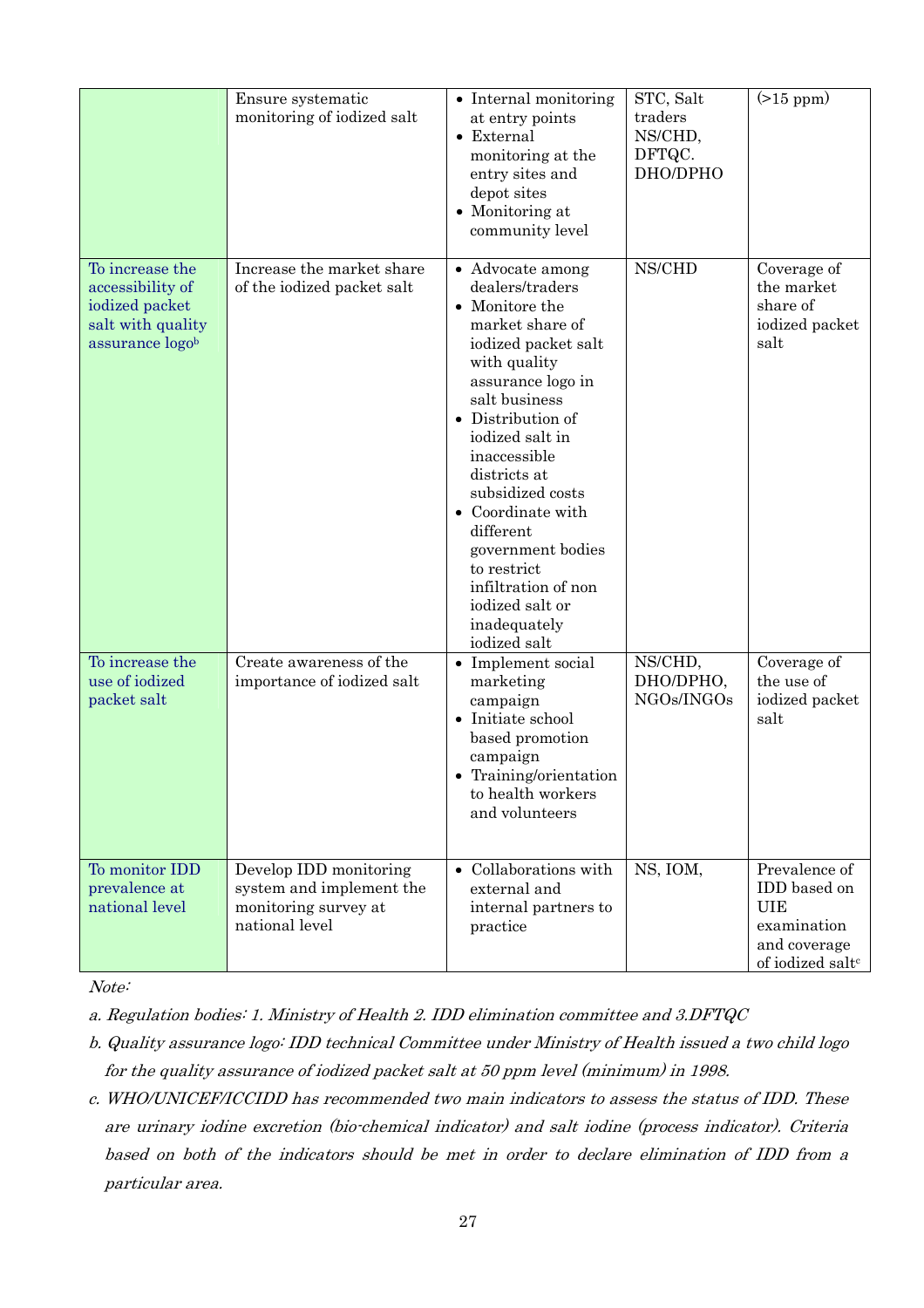

Objective 4: To virtually eliminate vitamin A deficiency and sustain the elimination



| Specific objectives          | Strategy                                            | <b>Activities</b>     | Responsibility      | Indicator     |
|------------------------------|-----------------------------------------------------|-----------------------|---------------------|---------------|
| To sustain the               | Ensure availability of VA                           | Strengthen logistic   | LMD,                | Coverage of   |
| existing high                | capsules at health facilities                       | system of VA          | DHO, CHD            | VA            |
| coverage of                  |                                                     | capsules              |                     | supplementati |
| supplementation              |                                                     | distribution          |                     | <sub>on</sub> |
| of high-dose VA              |                                                     |                       |                     |               |
| capsules to                  | Increase awareness of                               | • Distribution of VA  | DHO/DPHO,           |               |
| children aged                | importance of VA capsules                           | capsule through       | NS/CHD              |               |
| $6 - 59$ months <sup>a</sup> | supplementation                                     | <b>FCHVs</b>          |                     |               |
|                              |                                                     | • Supervision by      |                     |               |
|                              |                                                     | Health post           |                     |               |
|                              |                                                     | workers               |                     |               |
|                              |                                                     | • Training to newly   |                     |               |
|                              |                                                     | appointed HWs and     |                     |               |
|                              |                                                     | newly recruited       |                     |               |
|                              | Promote biannual VA                                 | <b>FCHVs</b>          |                     |               |
|                              |                                                     | • National campaign   | DHO/DPHO,<br>NS/CHD |               |
|                              | capsules supplementation<br>through FCHV at VA days | through mass<br>media |                     |               |
|                              |                                                     | • Mobilization of     |                     |               |
|                              |                                                     | community leaders     |                     |               |
|                              |                                                     |                       |                     |               |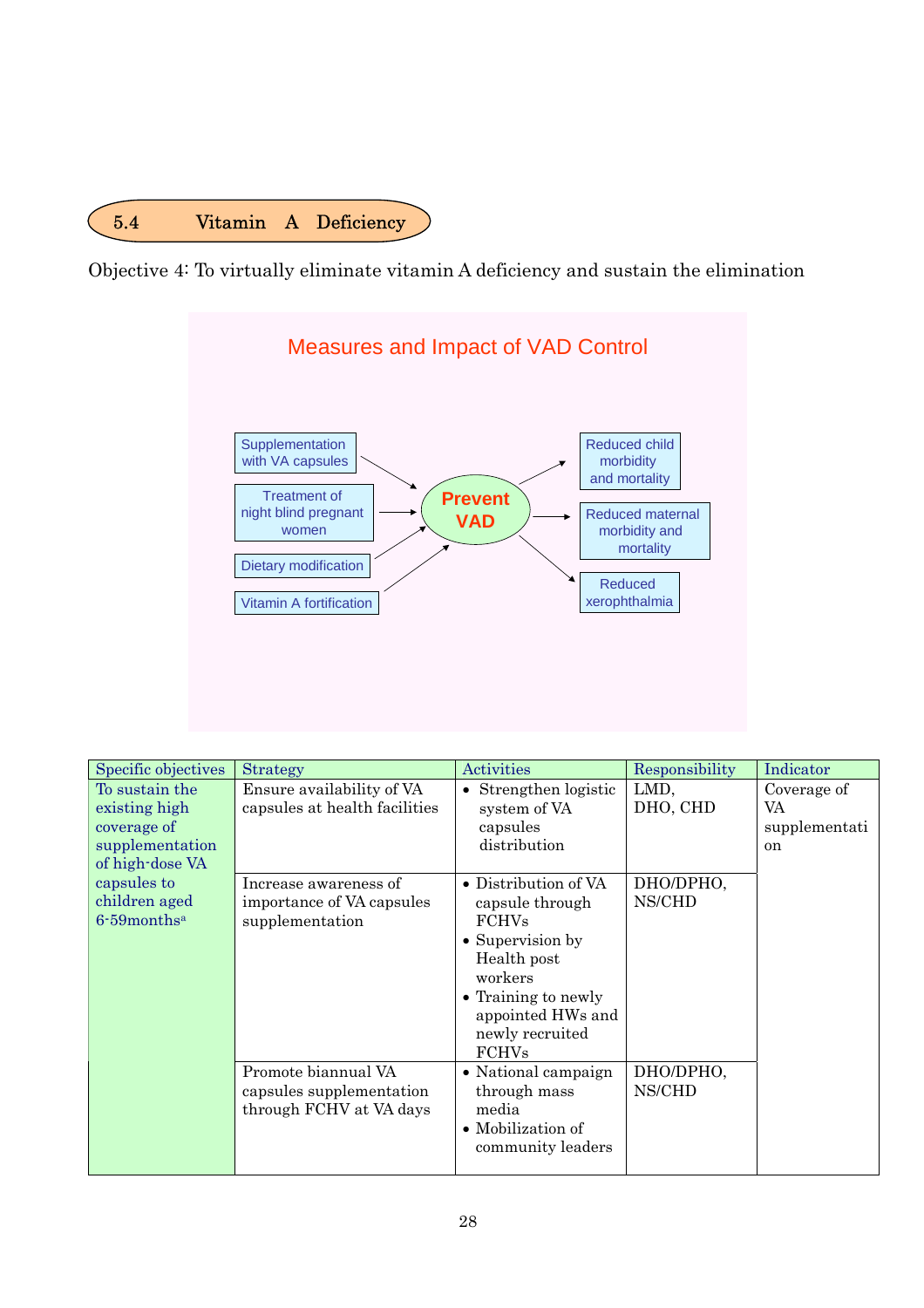| To increase                       | of<br>Increase awareness                                              | • Campaign and                  | DHO/DPHO,           | Coverage of   |
|-----------------------------------|-----------------------------------------------------------------------|---------------------------------|---------------------|---------------|
| coverage of                       | benefits of VA capsules                                               | education                       | NS/CHD              | VA            |
| supplementation                   | supplementation                                                       | • Distribution of VA            |                     | supplementati |
| of high-dose VA<br>capsule to     | Promote VA capsules<br>supplementation within 6                       |                                 | DHO/DPHO,<br>NS/CHD | on            |
| postpartum                        | weeks of delivery                                                     | capsule through<br>FCHVs and HP |                     |               |
| mothersb                          |                                                                       | staffs                          |                     |               |
|                                   |                                                                       | • Supervision by                |                     |               |
|                                   |                                                                       | Health post                     |                     |               |
|                                   |                                                                       | workers                         |                     |               |
|                                   |                                                                       | • Training to newly             |                     |               |
|                                   |                                                                       | appointed HWs and               |                     |               |
|                                   |                                                                       | newly recruited                 |                     |               |
|                                   |                                                                       | <b>FCHVs</b>                    |                     |               |
|                                   |                                                                       | • Supplementation of            |                     |               |
|                                   |                                                                       | VA capsule at the               |                     |               |
|                                   |                                                                       | time of BCG                     |                     |               |
|                                   |                                                                       | vaccination                     |                     |               |
| To reduce the risk                | Promote treatment of                                                  | $\bullet$ Advocate for          | DHO/DPHO,           | Coverage of   |
| of VA deficiency                  | night-blind pregnant                                                  | low-dose VA                     | NS/CHD,             | LDVAC dose    |
| for night blind                   | women with low-dose VA                                                | capsules                        | Health              | Prevalence of |
| pregnant                          | capsules after first                                                  | $\bullet$ Low-dose              | institutions        | night         |
| mothers <sup>c</sup>              | trimester.                                                            | treatment through               |                     | blindness     |
|                                   |                                                                       | health institutions             |                     |               |
| To ensure                         | Strengthen implementation                                             | • Training to health            | NS/CHD              | Coverage of   |
| treatment of                      | of the activity for treatment                                         | workers at health               |                     | cases treated |
| clinical conditions               |                                                                       | institutes                      |                     |               |
| such as                           |                                                                       | • Disseminate and               |                     |               |
| xerophthalmia,<br>measles, severe |                                                                       | distribute case                 |                     |               |
| malnutrition and                  |                                                                       | treatment protocol<br>card      |                     |               |
| prolonged                         |                                                                       |                                 |                     |               |
| diarrhea by the                   | Ensure availability of VA                                             | • Supply VA capsules            | LMD,                |               |
| recommended                       | capsules                                                              | to all health                   | NS/CHD              |               |
| dose of VA                        |                                                                       | facilities                      |                     |               |
| capsules                          |                                                                       |                                 |                     |               |
| To promote                        | Advocate for increased                                                | • National campaign             | NS/CHD,             | Improved      |
| dietary                           | home production,                                                      | • Nutrition education           | MoAC, DFTQC,        | <b>KABP</b>   |
| modification to                   | consumption and                                                       | • Promote home                  | MoE                 |               |
| improve the                       | preservation of VA rich                                               | gardening and                   |                     |               |
| quality and                       | foods                                                                 | animal husbandry                |                     |               |
| diversity of foods                | Promote the consumption of<br>VA rich foods <sup>d</sup> and balanced | • Campaign by<br>mass-media     |                     |               |
|                                   | diet through nutrition                                                | • Promote home                  |                     |               |
|                                   | education                                                             | gardening and                   |                     |               |
|                                   |                                                                       | animal husbandry                |                     |               |
|                                   |                                                                       | $\bullet$ Nutrition education   |                     |               |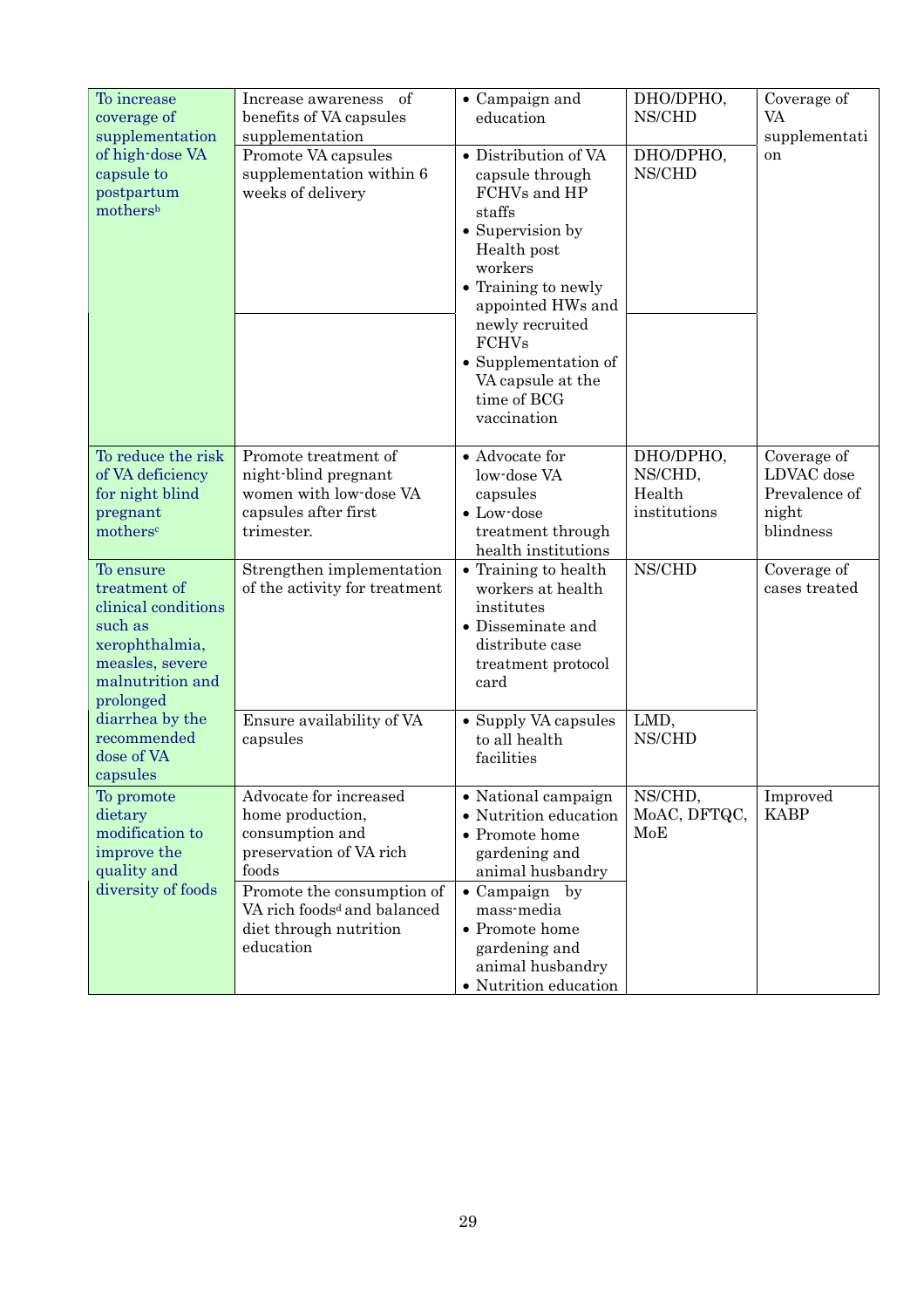| To promote the<br>use of VA fortified<br>food | Strengthen implementation<br>of fortification activity | $\bullet$ Create awareness<br>about fortified food<br>$\bullet$ Identify<br>appropriate food<br>vehicle for VA<br>fortification<br>$\bullet$ Establish<br>fortification policy | NS/CHD,<br>MoIC,<br><b>DFTQC</b> | Increased use<br>of fortified<br>food |
|-----------------------------------------------|--------------------------------------------------------|--------------------------------------------------------------------------------------------------------------------------------------------------------------------------------|----------------------------------|---------------------------------------|
|                                               |                                                        | $\bullet$ Encourage<br>industrial partners<br>and NGOs/INGOs<br>in fortification                                                                                               |                                  |                                       |

Note:

- a. Guidelines for VA Capsule supplementation and treatment protocol: see annex 8
- b. Postpartum supplementation is aimed to correct VAD in infants from birth to 6 months.
- c. Currently practicing in three districts only.
- d. List of vitamin A rich foods: see Annex 9

| ה ה | Intestinal Worm |  |
|-----|-----------------|--|
|     |                 |  |

Objective 5: To reduce the infestation of intestinal worms among children and pregnant women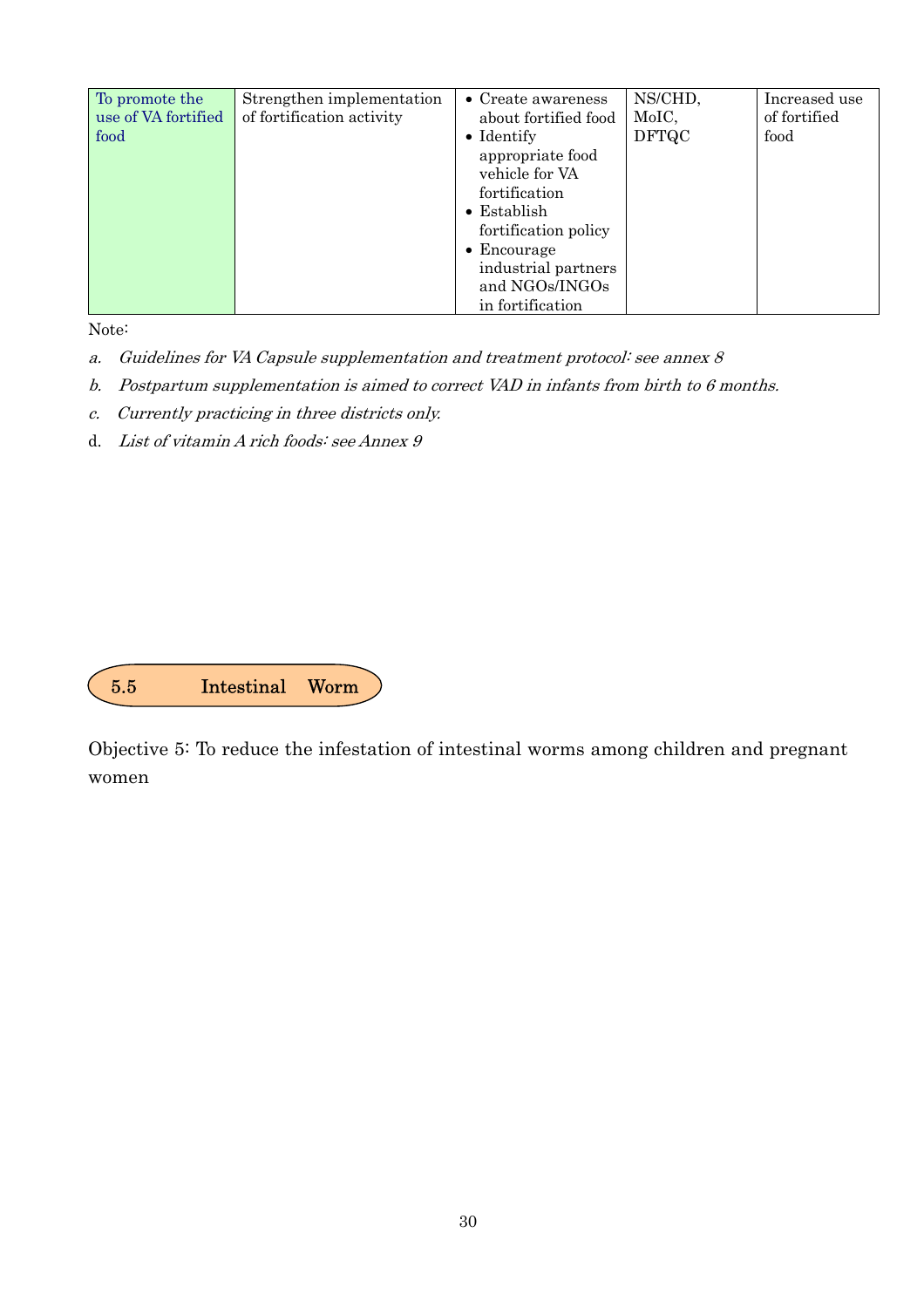# Measures and Impact of Intestinal Worms Control



| Specific objectives                                                                                                       | <b>Strategy</b>                                                                                                          | <b>Activities</b>                                                                                                                                                            | Responsibility                                        | Indicator                                                                                 |
|---------------------------------------------------------------------------------------------------------------------------|--------------------------------------------------------------------------------------------------------------------------|------------------------------------------------------------------------------------------------------------------------------------------------------------------------------|-------------------------------------------------------|-------------------------------------------------------------------------------------------|
| To sustain the<br>existing high<br>coverage of<br>deworming<br>tablets among<br>children aged 1-5<br>years <sup>a</sup> . | Distribute the deworming<br>tablets to target groups<br>during vitamin A capsule<br>supplementation in all<br>districts. | • Training to FCHVs<br>$\bullet$ Logistics<br>management of<br>deworming tablets<br>• Distribution of<br>deworming tablets by<br><b>FCHVs</b><br>• Advocacy for<br>deworming | LMD,<br>DHO/DPHO<br>NS/CHD, Health<br>institutions    | Coverage of<br>deworming<br>tablets<br>Prevalence of<br>intestinal<br>worm<br>infestation |
| To increase the<br>coverage of<br>deworming<br>tablets to<br>pregnant women <sup>b</sup>                                  | Strengthen deworming<br>program for pregnant<br>women through health<br>facilities                                       | • Training to Health<br>workers<br>• Logistic management<br>of deworming tablets<br>• Distribution by<br>health workers<br>• Advocacy for<br>deworming                       | LMD,<br>DHO/DPHO<br>NS/CHD,<br>Health<br>institutions | Coverage of<br>deworming<br>tablets<br>Prevalence of<br>intestinal<br>worm<br>infestation |
| To promote the<br>improvement of<br>hygiene practices<br>to reduce<br>contamination<br>with intestinal<br>worms/ova       | Advocate for people to<br>improve their hygiene<br>practices.                                                            | $\bullet$ Campaign<br>• Health education                                                                                                                                     | DHO/DPHO,<br>NS/CHD,<br><b>NHEICC</b>                 | Coverage of<br>deworming<br>tablets<br>Prevalence of<br>intestinal<br>worm<br>infestation |

Note:

a. Guidelines for distribution of deworming tablets: see annex 6

b. Single dose of deworming tablets (Albendazole 400 mg) from  $2<sup>nd</sup>$  trimester (4months) of pregnancy.

5.6 Low Birth Weight

Objective 6: To reduce the prevalence of low birth weight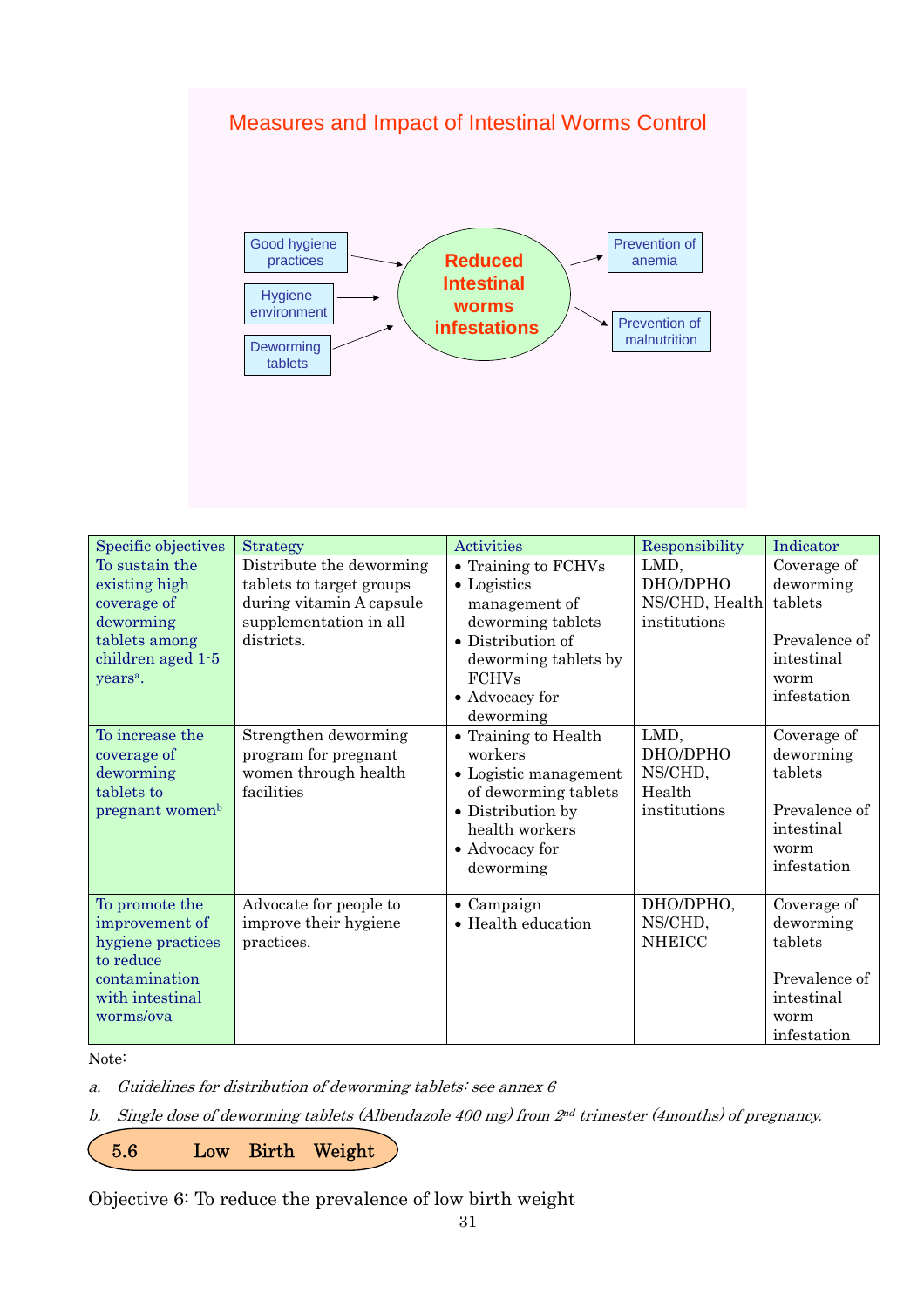

| Specific objectives                                                                                              | Strategy                                                                                 | Activities                                                                                                                                                                      | Responsibility                             | Indicator                                                                               |
|------------------------------------------------------------------------------------------------------------------|------------------------------------------------------------------------------------------|---------------------------------------------------------------------------------------------------------------------------------------------------------------------------------|--------------------------------------------|-----------------------------------------------------------------------------------------|
| To improve<br>maternal<br>nutritional status                                                                     | Reduce maternal PEM                                                                      | • Nutrition education<br>counseling<br>• National campaign<br>• Monitoring nutritional                                                                                          | DHO/DPHO,<br>NS/CHD,<br>MoWCSW,<br>NHEICC, | Weight gain<br>of pregnant<br>mother                                                    |
|                                                                                                                  |                                                                                          | status at antenatal<br>clinic                                                                                                                                                   | Health<br>institutions                     | Coverage of<br>iodized salt                                                             |
|                                                                                                                  | Reduce maternal IDD                                                                      | • Campaign to promote<br>use of iodized salt                                                                                                                                    |                                            | Anemia                                                                                  |
|                                                                                                                  | Reduce maternal VAD                                                                      | • Treatment of night<br>blind pregnant women                                                                                                                                    |                                            | prevalence                                                                              |
|                                                                                                                  |                                                                                          | with low dose VA<br>capsules                                                                                                                                                    |                                            | <b>VAD</b><br>prevalence                                                                |
|                                                                                                                  | Reduce maternal anemia                                                                   | • Provide iron tablets<br>and de-worm medicine                                                                                                                                  |                                            | Improved                                                                                |
|                                                                                                                  | Reduce workload of<br>pregnant women                                                     | • Collaboration with<br>gender sector                                                                                                                                           |                                            | <b>KABP</b>                                                                             |
| To reduce number<br>of pregnant<br>women who have<br>the habits of<br>smoking tobacco<br>and drinking<br>alcohol | Increase awareness of<br>risks of smoking and<br>alcohol to LBW                          | • National campaign<br>through mass media<br>• Nutrition/health<br>education<br>$\bullet\,$ Enforce respective<br>legislation                                                   | FHD, Health<br>institutions                | No. of<br>pregnant<br>women with<br>the habits of<br>smoking and<br>drinking<br>alcohol |
| To reduce cases of<br>early pregnancy                                                                            | Increase awareness of<br>risks of teen-age<br>pregnancy to infant and<br>maternal health | • Establish and<br>strengthen adolescent<br>clinic<br>• Develop school<br>curriculum on<br>reproductive health<br>• Counseling and<br>education<br>• Improve family<br>planning | FHD, Health<br>institutions                | Cases of Teen<br>age<br>pregnancy                                                       |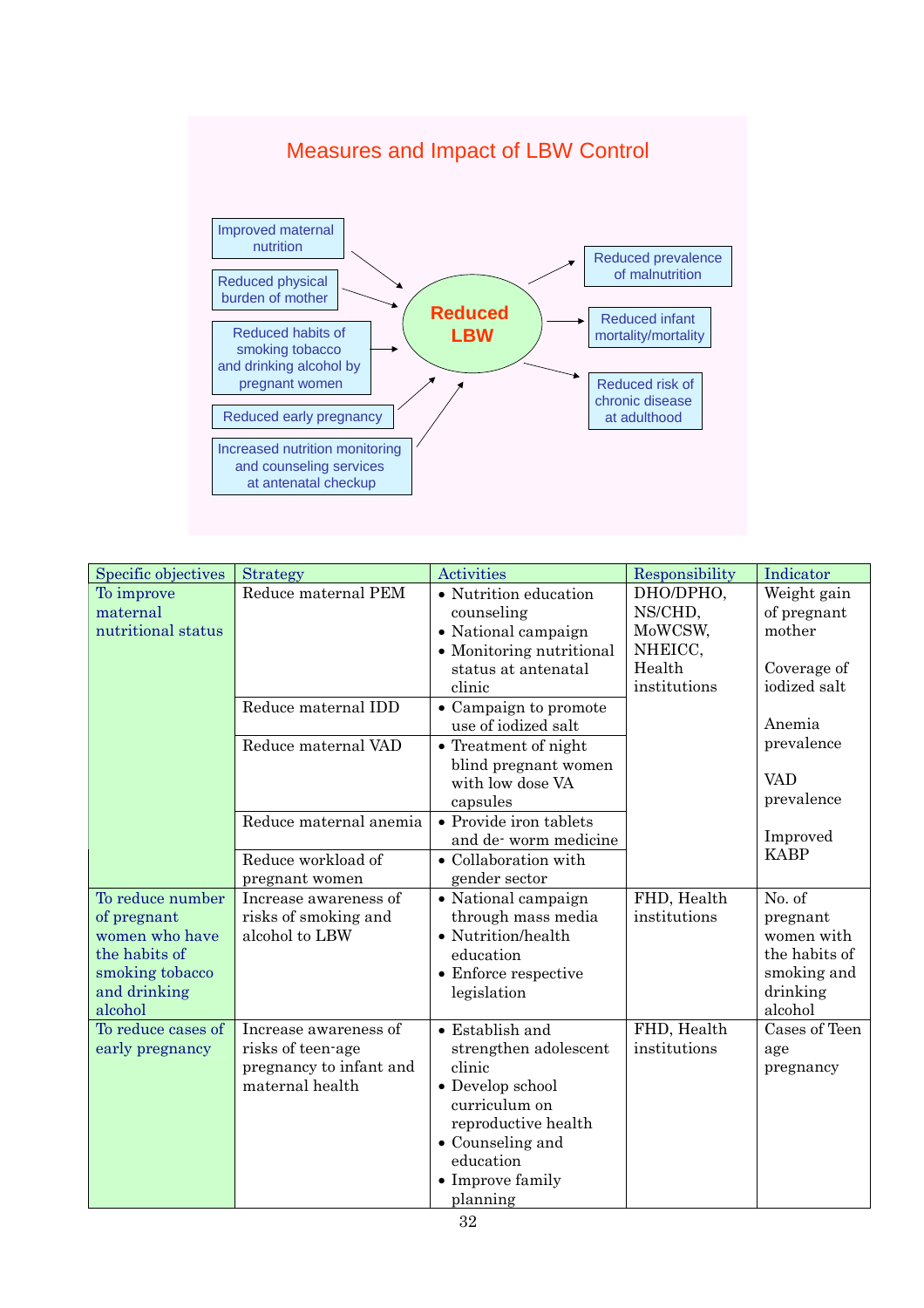

Objective 7: To improve household food security to ensure that all people have adequate access, availability and utilization of food needed for a healthy life.



| Specific        | <b>Strategy</b>             | Activities          | Responsibility | Indicator     |
|-----------------|-----------------------------|---------------------|----------------|---------------|
| objectives      |                             |                     |                |               |
| To improve      | Promote kitchen gardening   | Collaboration with  | MoAC, MoH      | Energy        |
| nutritious food | Improve agricultural skills | agricultural sector |                | availability/ |
| production at   | Promote raising of poultry, |                     |                | Capita        |
| household level | fish and livestock for      |                     |                |               |
|                 | household consumption       |                     |                |               |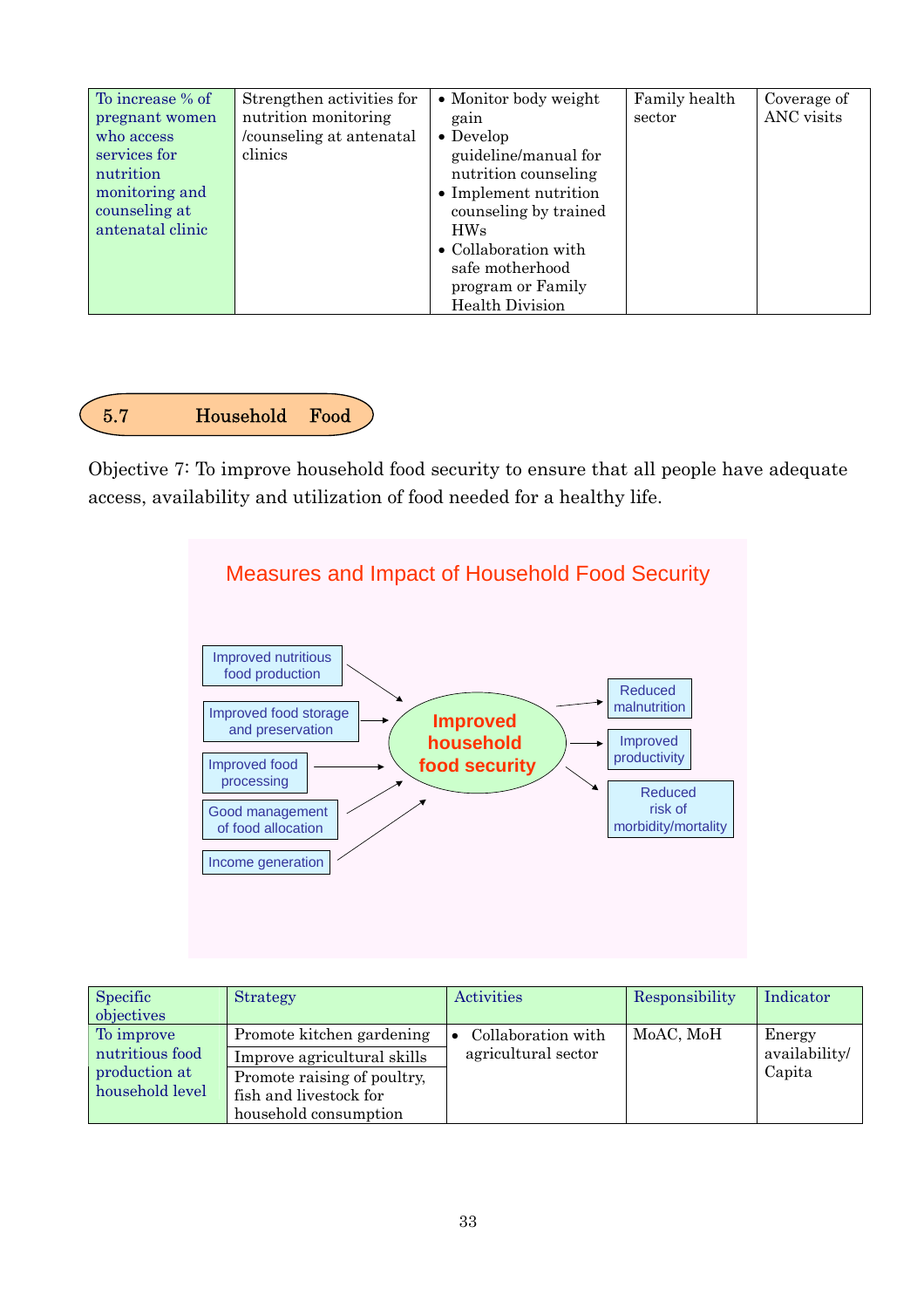| To improve food<br>storage and<br>preservation<br>skills                                              | Advocate among community<br>people as to how to store<br>and preserve their foods at<br>home | • Develop IEC<br>materials<br>$\bullet$ Training to<br>community people<br>• Collaboration with<br>agricultural sector | MoAC, DFTQC                                                        | Improved<br><b>KABP</b>                                                      |
|-------------------------------------------------------------------------------------------------------|----------------------------------------------------------------------------------------------|------------------------------------------------------------------------------------------------------------------------|--------------------------------------------------------------------|------------------------------------------------------------------------------|
| To diversify<br>utilization of<br>various food<br>items                                               | Improve technical<br>knowledge of food<br>processing                                         | $\bullet$ Establish<br>cooperatives<br>• Establish<br>community<br>processing unit                                     | MoAC, DFTQC                                                        | Quantity of<br>production<br>and<br>consumptio<br>n of<br>processed<br>foods |
| To improve food<br>allocation<br>throughout the<br>year within the<br>household                       | Advocate among community<br>people as to how to manage<br>their food allocation              | $\bullet$ Develop IEC<br>materials<br>• Campaign and<br>education<br>Training                                          | MoAC, MoE,<br>NS/CHD                                               | Food deficit<br>data                                                         |
| To increase<br>income<br>generating<br>opportunities for<br>sustained<br>purchasing<br>power of foods | Promote activities of<br>women's groups which are<br>interested in income<br>generation      | • Introduction of<br>appropriate income<br>generation activities                                                       | MoAC,<br>MoWCSW,<br>Local<br>development<br>offices,<br>NGOs/INGOs | Increased<br>household<br>income                                             |



Objective 8: To promote the practice of good dietary habits to improve the nutritional status of all people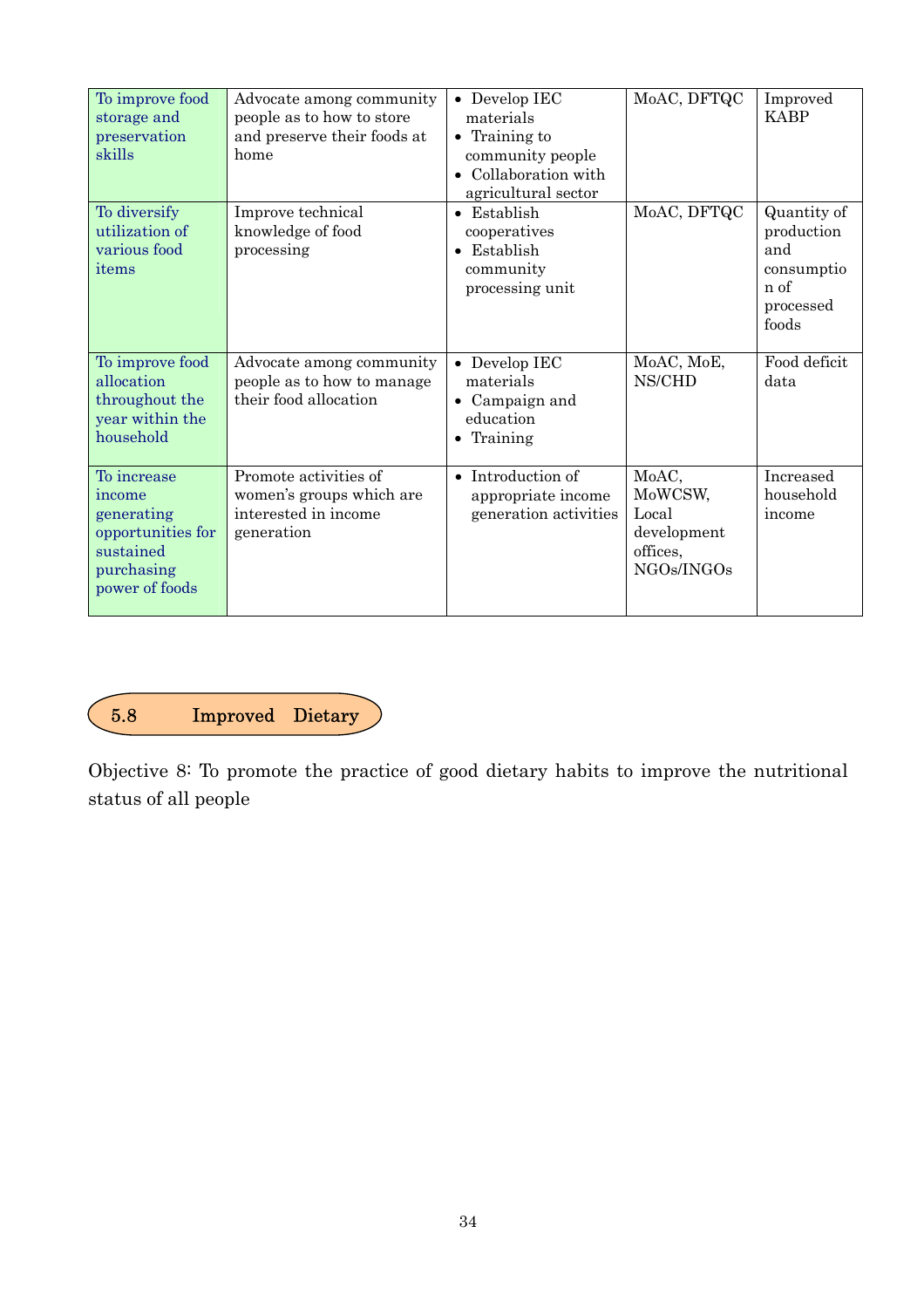



| Specific objectives                                                                                                                                                                                             | Strategy                                                                                                                                                                                | Activities                                                                                                                                                                                                                                                                                                                                                                                                                                          | Responsibility                                                          |                                                                                                                                 |
|-----------------------------------------------------------------------------------------------------------------------------------------------------------------------------------------------------------------|-----------------------------------------------------------------------------------------------------------------------------------------------------------------------------------------|-----------------------------------------------------------------------------------------------------------------------------------------------------------------------------------------------------------------------------------------------------------------------------------------------------------------------------------------------------------------------------------------------------------------------------------------------------|-------------------------------------------------------------------------|---------------------------------------------------------------------------------------------------------------------------------|
| To identify<br>nutritional<br>problems due to<br>culturally related<br>dietary habits<br>To increase the<br>awareness and<br>knowledge of<br>balanced diets,<br>nutritious foods,<br>and good dietary<br>habits | Conduct a study to clarify<br>the problems of<br>culturally-related dietary<br>habits<br>Promote nutrition<br>education activities and<br>advocate for good diets and<br>dietary habits | • Collect information<br>about dietary habits<br>and food intake<br>• Review and analyze<br>the<br>culturally-related<br>dietary habits<br>$\bullet$ Update and<br>disseminate existing<br>guidelines on good<br>diets and dietary<br>habits<br>$\bullet$ Develop IEC<br>materials for good<br>dietary habits<br>Coordinate with<br>curriculum<br>development center<br>to update the<br>curriculum<br>• Implement nutrition<br>education /advocacy | NS/CHD<br><b>DFTQC</b><br>NS/CHD<br><b>DFTQC</b><br>CDC/MoE<br>DHO/DPHO | Indicator<br>Nutritional<br>status<br>(Prevalence of<br>underweight<br>and<br>Prevalence of<br>low BMI<br>Improved<br>knowledge |
| To promote<br>behavior change<br>to improve<br>dietary habits                                                                                                                                                   | Develop and strengthen<br>programs that focus on<br>behavior change as the<br>means of improving<br>dietary habits                                                                      | at various levels<br>• Develop tools which<br>promote behavior<br>change for improved<br>dietary habits<br>$\bullet$ Train health<br>workers in the use<br>of behavior change<br>tools<br>• Utilize local people<br>and resources in<br>programs aimed at                                                                                                                                                                                           | NS/CHD,<br>NHTC,<br>DHO/DPHO                                            | Improved<br>behavior<br>change                                                                                                  |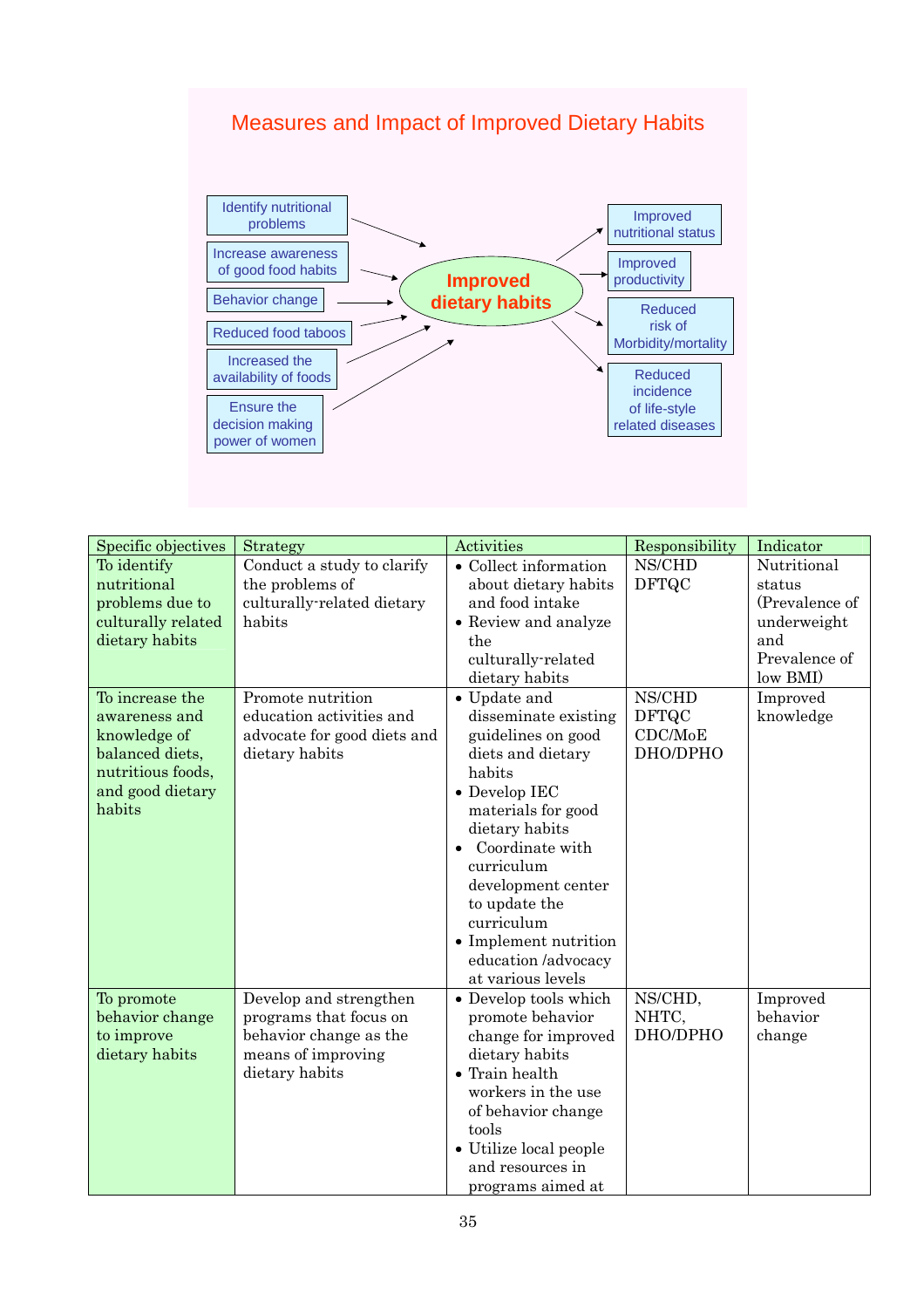|                                                                                          |                                                                                                                                               | behavior change                                                                                                                                                                     |                              |                                                                                    |
|------------------------------------------------------------------------------------------|-----------------------------------------------------------------------------------------------------------------------------------------------|-------------------------------------------------------------------------------------------------------------------------------------------------------------------------------------|------------------------------|------------------------------------------------------------------------------------|
| To reduce the risk<br>of nutritional<br>problems due to<br>food taboos                   | Strengthen the activities<br>of nutrition<br>education/advocacy which<br>seek to eliminate the food<br>taboos affecting<br>nutritional status | • Identify food taboos<br>which are still<br>commonly practiced<br>• Advocate using<br>behavior change tool<br>at the community<br>level<br>• Advocate among<br>traditional healers | NS/CHD,<br>NHTC,<br>DHO/DPHO | Identified food<br>taboos                                                          |
| To increase the<br>availability of<br>various types of<br>food at the<br>household level | Promote the program of<br>household food security                                                                                             | $\bullet$ See objective 7                                                                                                                                                           | NS/CHD<br>MoAC               | Nutritional<br>status<br>Number of<br>different types<br>of foods in<br>households |
| To encourage<br>women in the<br>decision making<br>for preparation of<br>family foods    | Promote empowerment of<br>women/gender equity                                                                                                 | • Social mobilization<br>• Support women's<br>groups                                                                                                                                | <b>MoWCSW</b>                | % of women<br>having<br>decision<br>making power<br>for food<br>preparation        |



Objective 9: To prevent and control infectious diseases to improve nutritional status and reduce child mortality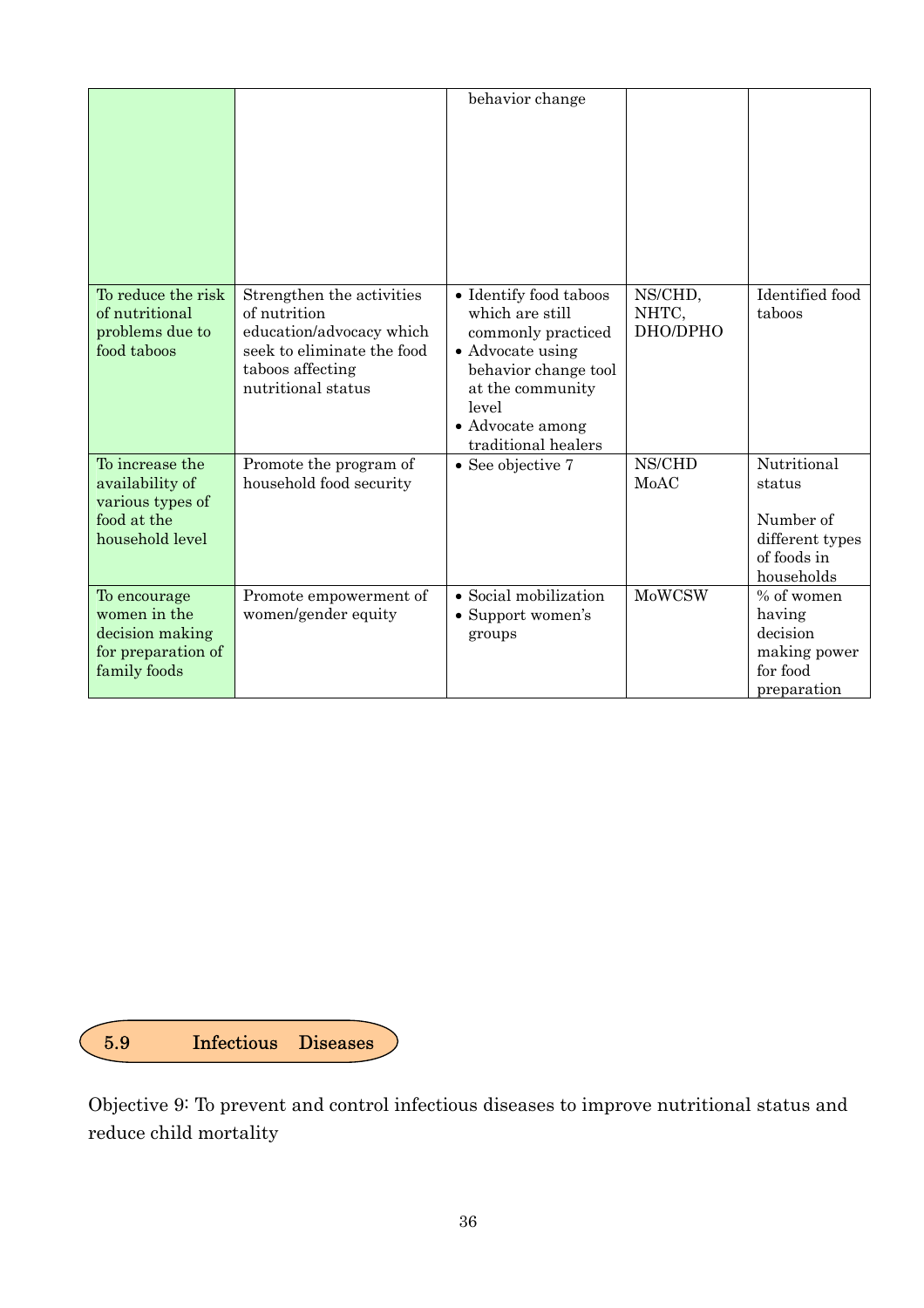# Measures and Impact of Infectious Diseases Control



| Specific objectives | <b>Strategy</b>             | <b>Activities</b>           | Responsibility  | Indicator    |
|---------------------|-----------------------------|-----------------------------|-----------------|--------------|
| To reduce the risk  | Promote knowledge,          | • Campaign through          | MoE,            | Morbidity    |
| of morbidity and    | attitudes and practices     | mass media                  | MoLD,           | and          |
| mortality by        | which will prevent          | • Education on              | MoE             | mortality of |
| infectious          | infectious diseases         | health and hygiene          |                 | infectious   |
| diseases            | Ensure access to            | • Immunization              | EPI section/CHD | diseases     |
|                     | appropriate health services | services                    |                 |              |
|                     |                             | • Measles control           |                 | Severity     |
|                     |                             | • Diarrheal disease         | <b>IMCI</b>     | and          |
|                     |                             | control                     | section/CHD,    | incidence of |
|                     |                             | $\bullet$ ARI control       | MoHAPP          | diarrhea     |
|                     |                             | • HIV prevention            | <b>NCASC</b>    | and          |
|                     |                             | • Tuberculosis              | TB Center       | pneumonia    |
|                     |                             | control                     |                 | Immunizati   |
|                     |                             | • Vector born disease       | Epidemiology    | on coverage  |
|                     |                             | control (malaria,           | division/EDCD   |              |
|                     |                             | kala-azar etc)              |                 | Access to    |
|                     |                             | • Improve referral          | DHO/DPHO        | safe         |
|                     |                             | system                      |                 | drinking     |
|                     | Improve nutritional status  | • Implement PEM             | CHD, FHD        | water        |
|                     | to raise resistance against | program (see                |                 |              |
|                     | infectious disease          | objective 1)                |                 | Percentage   |
|                     |                             | $\bullet$ Sustain vitamin A |                 | of           |
|                     |                             | supplementation             |                 | malnourishe  |
|                     |                             | (see objective 4)           |                 | d children   |
|                     |                             | $\bullet$ Promote IYCF      |                 |              |
|                     |                             | practices (see              |                 |              |
|                     |                             | objective 1)                |                 |              |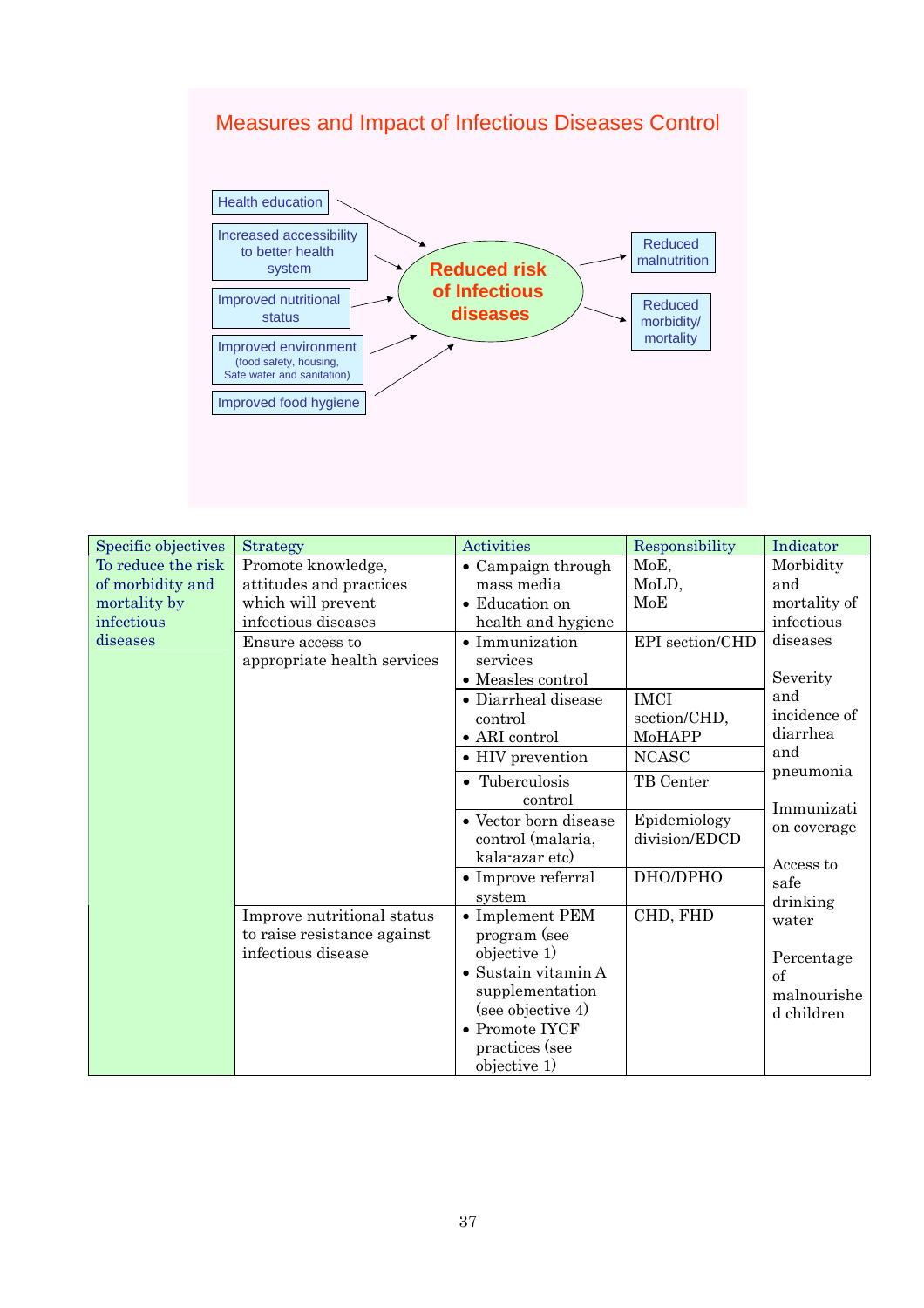| Improve safe water supply, | • Increase access to          | MoHAPP,<br>MoH  |
|----------------------------|-------------------------------|-----------------|
| sanitation and housing     | safe drinking water           | (Environment)   |
|                            | • Improve sanitation          | health<br>focal |
|                            | system                        | point),         |
|                            |                               | <b>NHEICC</b>   |
|                            | $\bullet$ Increase<br>the     |                 |
|                            | availability<br>of            |                 |
|                            | public and private            |                 |
|                            | toilets                       |                 |
|                            | • Advocate about the          |                 |
|                            | importance<br>οf              |                 |
|                            | better housing                |                 |
| Improve food hygiene       | $\bullet$ Health<br>education | MoE, NHEICC,    |
|                            | through BCC<br>${\rm for}$    | <b>DFTQC</b>    |
|                            | food<br>improved              |                 |
|                            | hygiene                       |                 |
|                            |                               |                 |
|                            | • Campaign amongst            |                 |
|                            | food handlers for             |                 |
|                            | food hygiene                  |                 |
|                            | • Advocacy<br>for             |                 |
|                            | food<br>appropriate           |                 |
|                            | safety legislation            |                 |
|                            | and regulations               |                 |

# 5.10 Life-style Related Diseases

Objective 10: To control the incidence of life-style related diseases (coronary heart disease, hypertension, tobacco and smoke related diseases, cancer, diabetes, dyslipidemia, etc)

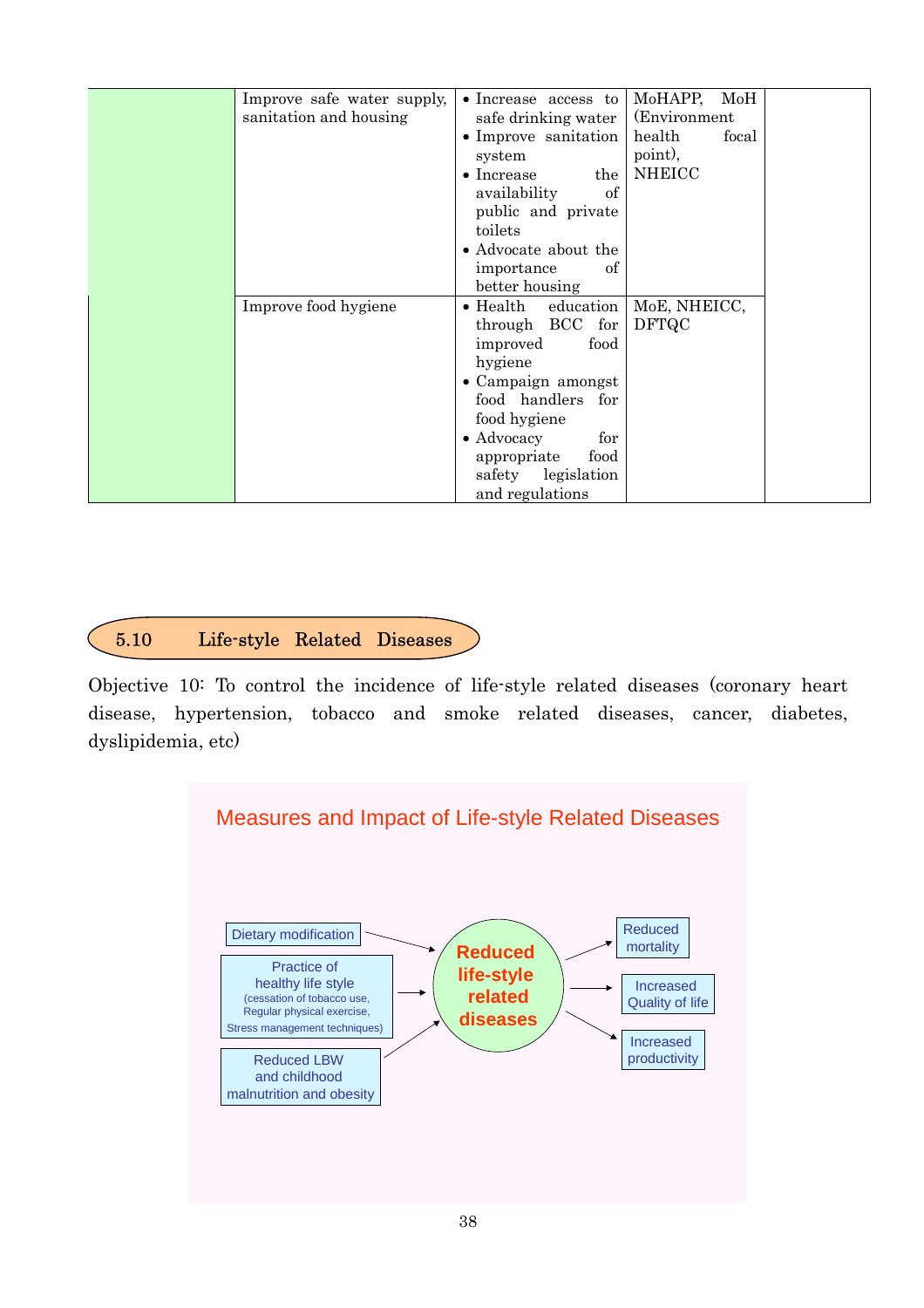| Specific objectives                                                                                            | <b>Strategy</b>                                                                                                   | <b>Activities</b>                                                                                                                                                                                             | Responsibility                                                        | Indicator                                         |
|----------------------------------------------------------------------------------------------------------------|-------------------------------------------------------------------------------------------------------------------|---------------------------------------------------------------------------------------------------------------------------------------------------------------------------------------------------------------|-----------------------------------------------------------------------|---------------------------------------------------|
| To promote good<br>food habits                                                                                 | Create awareness among<br>adults about the importance<br>of maintaining good food<br>habits for life <sup>a</sup> | • Develop IEC<br>NS/CHD,<br>DHO/DPHO<br>materials<br>• Develop systematic<br>networking system<br>to distribute IEC<br>materials<br>• Campaign through<br>media<br>• School health and<br>nutrition education |                                                                       | <b>KABP</b>                                       |
|                                                                                                                | Develop capacity for<br>counseling at health<br>facilities                                                        | • Develop IEC<br>counseling materials<br>• Training to health<br>workers                                                                                                                                      |                                                                       |                                                   |
| To promote better<br>lifestyle for<br>improved health                                                          | Create awareness about the<br>importance for adolescents<br>and adults to control<br>smoking and body weight      | • Develop IEC<br>materials<br>• Develop RDA for<br>Nepali people<br>• Revise nutritive                                                                                                                        | NS/CHD, FHD,<br>Schools,<br>Universities,<br>Hospitals,<br>NGOs/INGOs | Incidence of<br>life style<br>related<br>diseases |
|                                                                                                                | Create awareness to<br>increase physical activity<br>and improve stress<br>management techniques                  | value of foods<br>• Campaign through<br>media<br>• Nutrition and health<br>education                                                                                                                          |                                                                       |                                                   |
| To reduce<br>inadequate<br>intrauterine<br>development and<br>malnutrition and<br>obesity during<br>childhoodb | See objective 6 and objective 1                                                                                   |                                                                                                                                                                                                               |                                                                       |                                                   |

Note:

Association between selected dietary components and cancer: see annex 10

a. Dietary guidelines for Life-style related diseases: See annex 11

b. Recent data demonstrated that malnutrition in childhood and during the gestational period could increase risk of the above non-communicable diseases in adulthood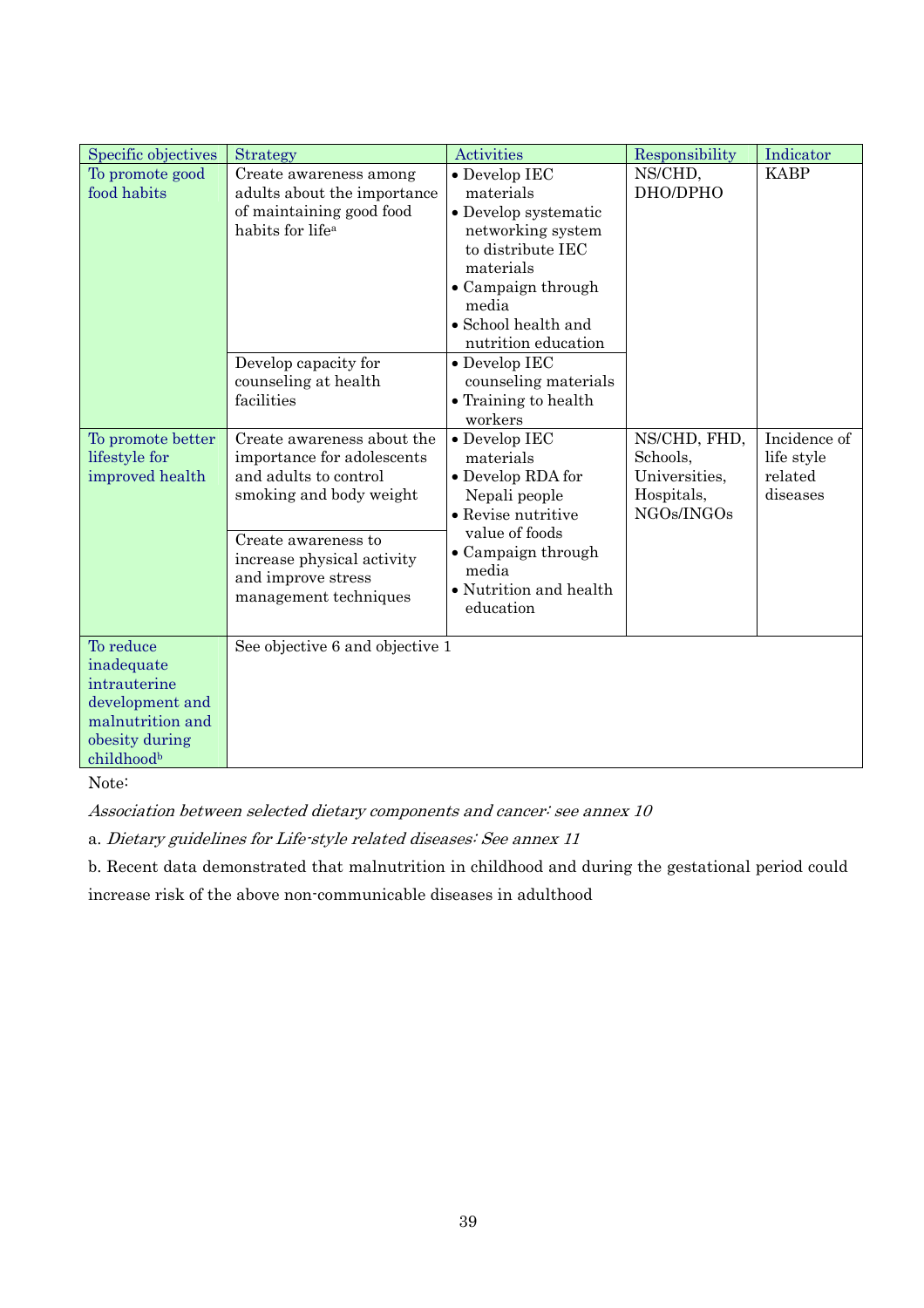





| Specific objectives | <b>Strategy</b>              | <b>Activities</b>          | Responsibility | Indicator   |
|---------------------|------------------------------|----------------------------|----------------|-------------|
| To Increase use of  | Build capacity of the policy | Training of<br>$\bullet$   | MoE,           | $%$ in      |
| SHN services by     | and working level            | teachers, Child            | NS/CHD,        | enrolment   |
| school children     | stakeholders                 | clubs, SMCs and            | SMC/SHN        | and         |
|                     |                              | <b>SHN</b> Committees      | Committee      | attendance  |
|                     |                              | on anthropometric          |                | rates       |
|                     |                              | measurements, iron         |                |             |
|                     |                              | and Vitamin A              |                | Prevalence  |
|                     |                              | supplementation            |                | of anemia,  |
|                     |                              | and deworming              |                | VAD and     |
|                     | <b>Increase SHN Services</b> | Assessment of<br>$\bullet$ |                | worm        |
|                     |                              | nutritional status,        |                | infestation |
|                     |                              | development of             |                |             |
|                     |                              | dietary guidelines,        |                | Proportion  |
|                     |                              | mass deworming,            |                | of          |
|                     |                              | iron tablet                |                | malnourishe |
|                     |                              | distribution and           |                | d children  |
|                     |                              | school feeding             |                |             |
|                     |                              | program                    |                |             |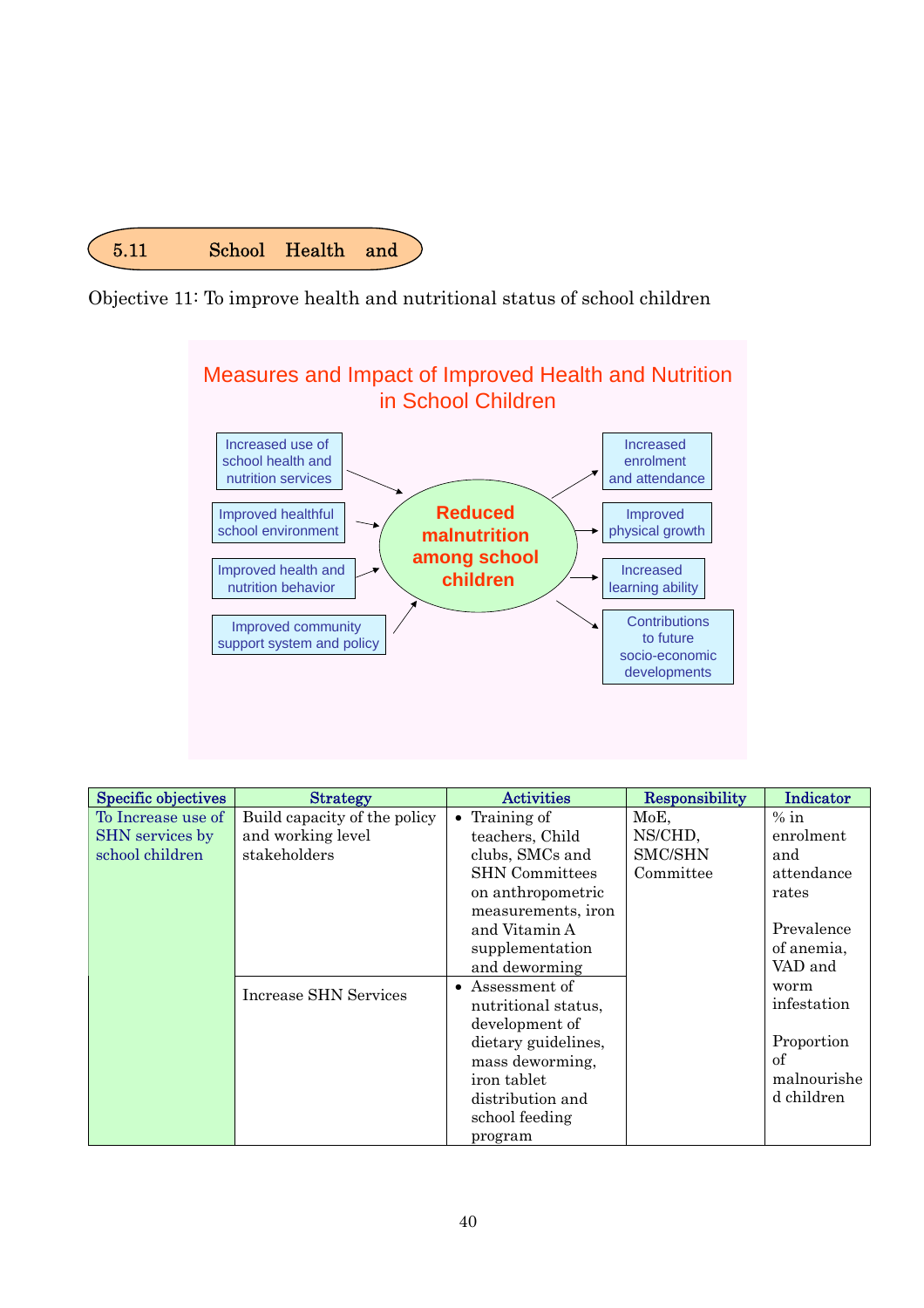| To improve<br>healthful school<br>environment                                             | Formulate policies and<br>standards by MoE and<br>MoH<br>Minimize environmental<br>risks<br>Provide adequate and safe<br>water supply and sanitary<br>facilities | • Incorporate school<br>programs aiming<br>SHN services into<br>the School<br><b>Improvement Plan</b><br>$\bullet$ Provide safe and<br>hygienic food<br>service<br>• Build separate<br>latrines for boys<br>and girls<br>• Maintain<br>hand-washing<br>facilities at schools           | MoE, MoLD,<br>MoAC, SMC,<br>MoH, MoHAPP                          | % of schools<br>with<br>separate<br>latrines for<br>girls and<br>boys<br>Reduced<br>incidence of<br>diarrhea<br>and worm<br>infestations |
|-------------------------------------------------------------------------------------------|------------------------------------------------------------------------------------------------------------------------------------------------------------------|----------------------------------------------------------------------------------------------------------------------------------------------------------------------------------------------------------------------------------------------------------------------------------------|------------------------------------------------------------------|------------------------------------------------------------------------------------------------------------------------------------------|
| To improve health<br>and nutrition<br>behavior                                            | Enhance knowledge, skills<br>and learning ability<br>Introduce child to child<br>and child-to-parent<br>approach                                                 | $\bullet$ Conduct<br>behavior-centered<br>sessions on personal<br>hygiene and<br>nutrition<br>• Promote kitchen<br>gardens at schools<br>• Develop and<br>disseminate IEC<br>materials and SHN<br>facilitation<br>reference manuals                                                    | Schools,<br>MoE,<br>Curriculum<br>Development<br>Center, NHEICC  | $%$ of<br>children<br>who report<br>at least two<br>nutritional<br>measures<br>% of schools<br>having a<br>kitchen<br>garden             |
| To improve and<br>strengthen<br>community<br>support systems<br>and policy<br>environment | Strengthen linkage,<br>networking and<br>partnership between MoE<br>and MoH at various levels<br>Improve policy<br>environment                                   | • Form a national<br>level SHN Advisory<br>and Steering<br>Committee,<br>Integrate school<br>based health and<br>nutrition services<br>$\bullet$ Formulate school<br>policy and protocols<br>on healthy food,<br>helminthes control<br>and prepare SHN<br>implementation<br>guidelines | MoE, MoH,<br><b>SMC/SHN</b><br>committee, Child<br>clubs, MoWCSW | % of schools<br>with<br>partners<br>active in<br>and<br>supportive<br>of SHN<br>program                                                  |

#### ſ 5.12 Nutrition in exceptionally difficult

Objective 12: To reduce the critical risk of death and/or malnutrition during exceptionally difficult circumstances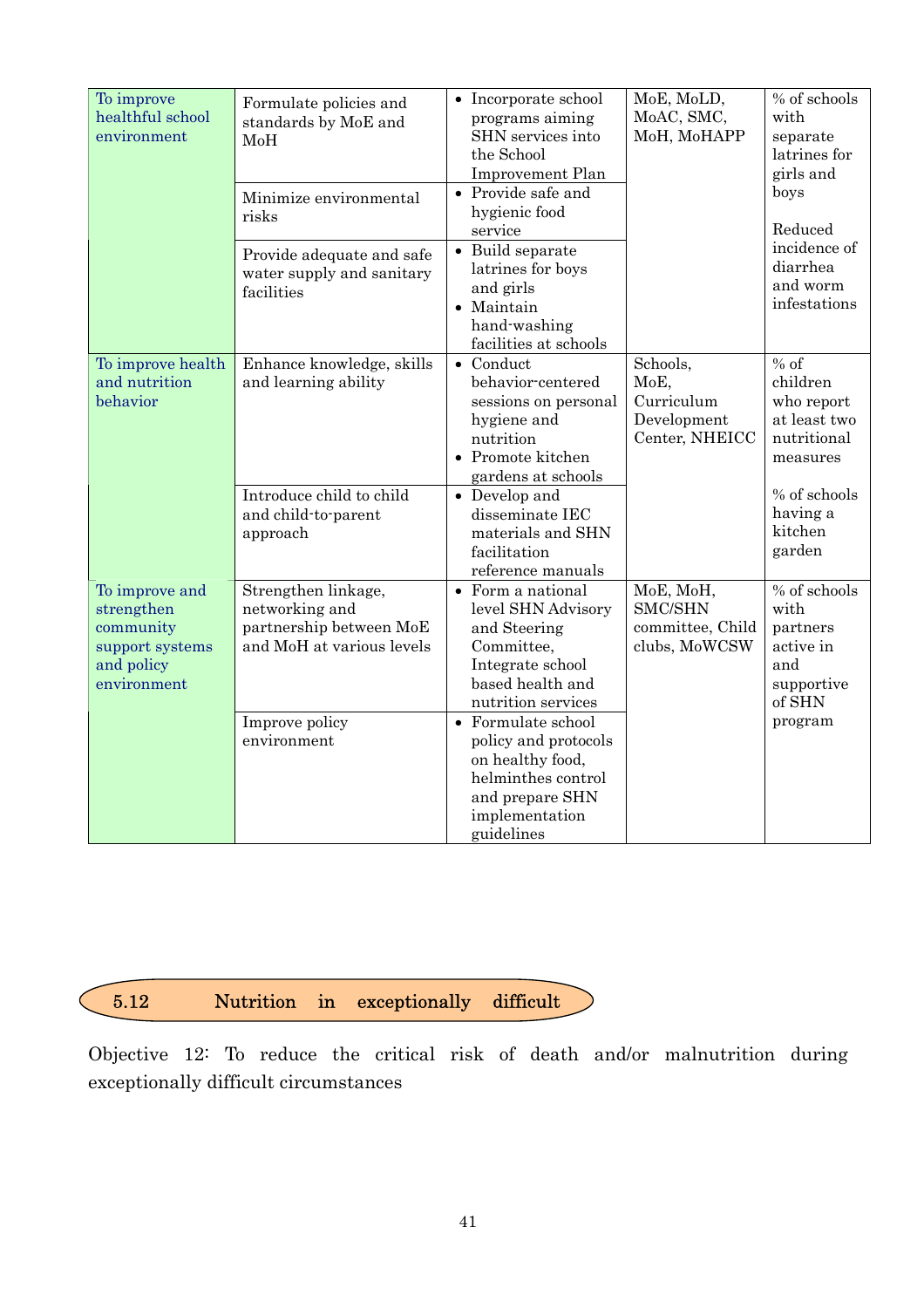| Specific objective                                                                                                                                                                                                                                                                                       | <b>Strategy</b>                                                                                                                                                                                                                           | Activities                                                                                                                                                                                                                                                                                                  | Responsibility                                                                                                                          | Indicator                                                                                                               |  |
|----------------------------------------------------------------------------------------------------------------------------------------------------------------------------------------------------------------------------------------------------------------------------------------------------------|-------------------------------------------------------------------------------------------------------------------------------------------------------------------------------------------------------------------------------------------|-------------------------------------------------------------------------------------------------------------------------------------------------------------------------------------------------------------------------------------------------------------------------------------------------------------|-----------------------------------------------------------------------------------------------------------------------------------------|-------------------------------------------------------------------------------------------------------------------------|--|
| To reduce the risk<br>of malnutrition and<br>morbidity/mortality<br>by HIV<br>transmission<br>through BF of<br>infants                                                                                                                                                                                   | Increase awareness of BF<br>in relation to HIV positive<br>mothers at all levels                                                                                                                                                          | $\bullet$ Develop<br>evidence-based<br>guidelines on HIV<br>and infant feeding<br>• National campaign<br>through<br>mass-media<br>• Health education at<br>various levels<br>(health facilities,<br>community, school,<br>etc)                                                                              | NS/CHD,<br>NCASC,<br>DHO/DPHO,<br>Health<br>institutes,<br>schools                                                                      | Nutritional<br>status of<br>HIV-positive<br>infants<br>% of infants<br>who<br>contracted<br>HIV through<br>BF<br>$%$ of |  |
|                                                                                                                                                                                                                                                                                                          | Provide support to<br>HIV-positive mothers to<br>successfully carry out<br>their infant feeding<br>decision                                                                                                                               | • Develop counseling<br>system for<br>HIV-positive<br>women<br>• Build capacity of<br>counselors/health<br>workers for<br>counseling<br>$\bullet$ Implement<br>counseling services<br>for HIV-positive<br>mothers                                                                                           |                                                                                                                                         | HIV-positive<br>mothers who<br>have access<br>to counseling<br>services                                                 |  |
| To Reduce the risk<br>of malnutrition and<br>morbidity/mortality<br>of people who<br>suffer through<br>complex<br>emergencies<br>including natural<br>or human-induced<br>disasters (flood,<br>drought,<br>earthquake, war,<br>civil unrest, severe<br>political and<br>economical living<br>conditions) | Ensure that nutrition is<br>integrated as a key<br>component of Emergency<br>Preparedness Plan (EPP)<br>Ensure that affected<br>people have access to<br>minimal nutritional<br>requirements,<br>particularly young<br>children and women | • Advocate<br>importance of<br>nutrition in EPP<br>• Develop an<br>implementation<br>plan and guidelines<br>for different<br>situations<br>• Collaborate with<br>relief agencies for<br>effective delivery of<br>food<br>• Monitor nutritional<br>status, and<br>availability<br>/accessibility of<br>foods | NS/CHD,<br>UN Agencies,<br>Red Cross,<br>Human right's<br>group,<br>Ministry of<br>Home Affairs<br>and other<br>concerned<br>Ministries | Prevalence of<br>malnutrition<br>% of target<br>populations<br>who access<br>minimal<br>nutritional<br>requirements     |  |

#### 5.13 5.13 Analyzing, Monitoring and Evaluating Nutrition

Objective 13: To strengthen the system for analyzing, monitoring and evaluating nutrition situations

| Specific objectives Strategy<br>Indicator<br>/ Responsibility<br>Activity |
|---------------------------------------------------------------------------|
|---------------------------------------------------------------------------|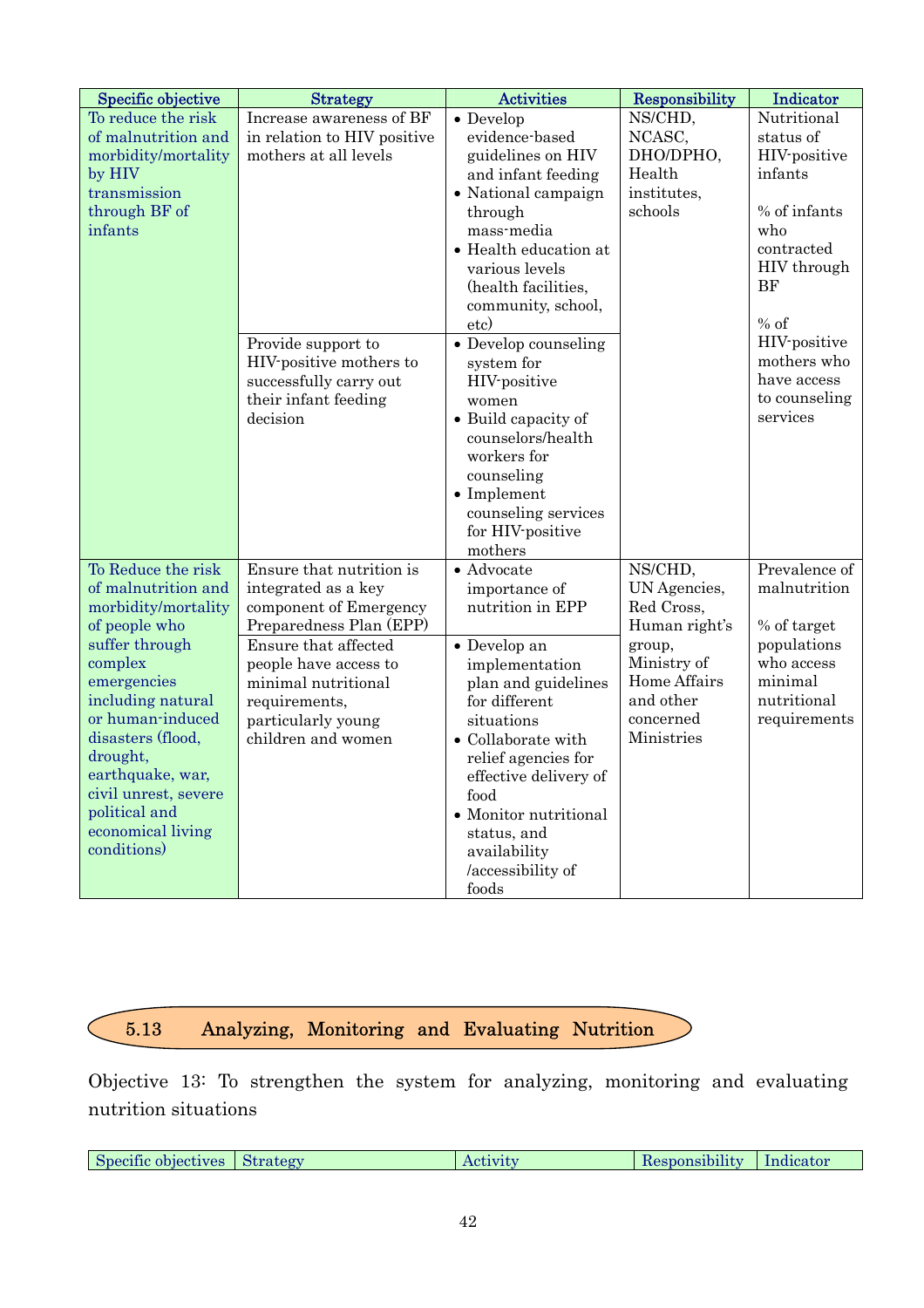| To strengthen<br>existing<br>institutional<br>capacities and<br>capabilities at<br>various levels | Increase knowledge and<br>skills of key actors at all<br>levels                                                                     | $\bullet$ Seminar<br>• Workshop<br>• Nutrition education<br>at academic<br>institutions                                                              | NS/CHD<br>University | Situational<br>analysis                               |
|---------------------------------------------------------------------------------------------------|-------------------------------------------------------------------------------------------------------------------------------------|------------------------------------------------------------------------------------------------------------------------------------------------------|----------------------|-------------------------------------------------------|
| To improve<br>coordination of<br>data collection,<br>analysis and<br>reporting                    | Strengthen collaboration<br>amongst relevant<br>institutions<br>Develop networks for data<br>collection, processing and<br>databank | • Establish committee<br>• Establish nutrition<br>association<br>$\bullet$ Network                                                                   | NS/CHD<br>University | Data<br>collection                                    |
| To standardize<br>tools for<br>monitoring and<br>evaluation of the<br>nutrition<br>situation      | Acquire necessary tools and<br>facilities required for data<br>collection, processing and<br>reporting                              | $\bullet$ Create nutritional<br>RDAs for Nepali<br>people<br>• Identify standard<br>values of<br>anthropometric<br>measurements for<br>Nepali people | NS/CHD<br>University | Nepal RDAs<br>and<br>Anthropome<br>t-ric<br>standards |
| To implement<br>national survey to<br>assess nutritional<br>status in Nepal                       | Strengthen capacity<br>building for national<br>nutrition survey                                                                    | $\bullet$ Training<br>• Implementation of<br>national nutrition<br>survey                                                                            | NS/CHD               | National<br>survey                                    |

## ANNEXES

# Annex 1: Cut-off points for the assessment of nutritional status

| <b>Type</b>                 | Level           | <b>Target</b>     | Cut-off point                                       | <b>Clinical examination</b> |
|-----------------------------|-----------------|-------------------|-----------------------------------------------------|-----------------------------|
| Low Birth-weight            |                 | Neonate           | $\approx$ 2500 g                                    |                             |
|                             | Moderate-Severe | $< 5 \text{ yrs}$ | $\langle$ -2SD W/A <sup>a</sup> ,                   |                             |
| Underweight <sup>1,2</sup>  |                 |                   | <3 centile of W/A                                   |                             |
|                             | Severe          | $< 5 \text{ yrs}$ | $\langle$ -3SD W/A <sup>a</sup> ,<br>$<60\%$ of W/A |                             |
| Stunting <sup>1</sup>       | Moderate-Severe | $< 5 \text{ yrs}$ | $\leq$ -2SD H/Ab                                    |                             |
|                             | Severe          | $< 5 \text{ yrs}$ | $\leq$ -3SD H/Ab                                    |                             |
| Wasting <sup>1</sup>        | Moderate-Severe | $< 5 \text{ yrs}$ | $\text{-2SD W/H}^c$                                 |                             |
|                             | Severe          | $< 5 \text{ yrs}$ | $\text{~-3SD W/H}^\text{c}$                         |                             |
| Adult malnutrition          | Undernourished  |                   | $<$ 16 BMI <sup>d</sup>                             |                             |
| (Based on BMI) <sup>3</sup> | Probably        |                   | $16 - 18.5$ BMI                                     |                             |
|                             | undernourished  | Adult             |                                                     |                             |
|                             | Normal          |                   | $18.5 - 25$ BMI                                     |                             |
|                             | Probably obese  |                   | $25 - 30$ BMI                                       |                             |
|                             | Obese           |                   | $>30$ BMI                                           |                             |
| Vitamin<br>$\mathbf{A}$     | Sub-clinical    |                   | Serum retinol                                       |                             |
| deficiency <sup>4,5</sup>   |                 |                   | $\leq 0.70$ umol /L <sup>e</sup>                    |                             |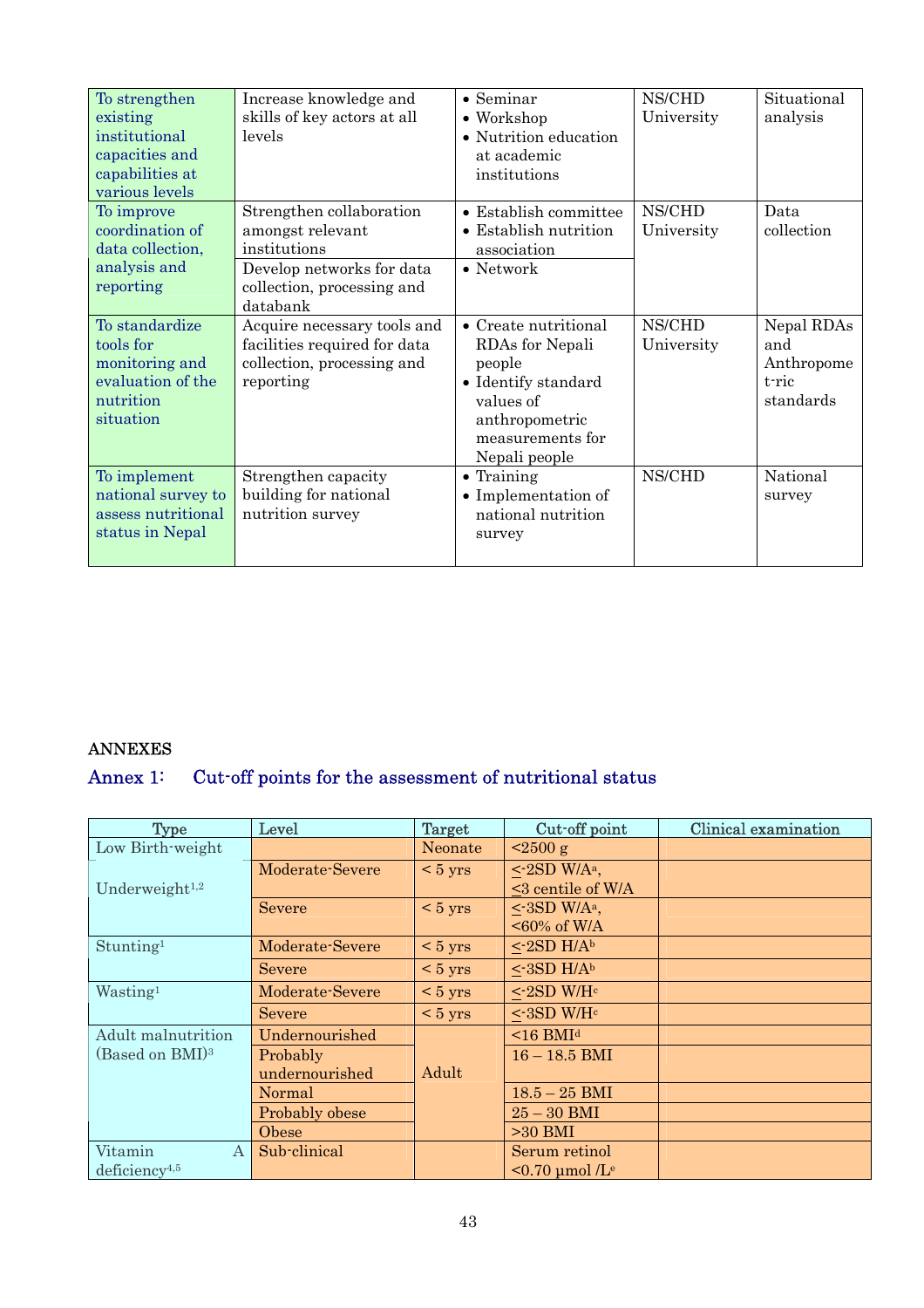|                                 | Clinical |            | Serum retinol<br>$<$ 0.35 µmol /Lf    | Night blindness,<br>Bitot's spot |
|---------------------------------|----------|------------|---------------------------------------|----------------------------------|
|                                 |          |            |                                       | Conjunctive<br>xerosis,          |
|                                 |          |            |                                       | Keratomalacia                    |
|                                 |          |            |                                       | <b>Active corneal lesions</b>    |
| Iodine deficiency               | Mild     |            | $50-99$ µg/L UIEs                     |                                  |
| Based on urinary                | Moderate |            | 20-49µg/L UIE                         |                                  |
| iodine excretion <sup>6</sup>   | Severe   |            | $<$ 20µg/L UIE                        |                                  |
|                                 | Grade 0  |            |                                       | No goiter                        |
| Based on palpation <sup>7</sup> | Grade 1  |            |                                       | Not visible with the neck        |
|                                 |          |            |                                       | in normal position. The          |
|                                 |          |            |                                       | mass moves upward when           |
|                                 |          |            |                                       | the<br>subject<br>swallows.      |
|                                 |          |            |                                       | Nodular alternations can         |
|                                 |          |            |                                       | the<br>when<br>even<br>occur     |
|                                 |          |            |                                       | thyroid is<br>not<br>visibly     |
|                                 |          |            |                                       | enlarged.                        |
|                                 | Grade 2  |            |                                       | A swelling in the neck that      |
|                                 |          |            |                                       | is visible when the neck is      |
|                                 |          |            |                                       | in a normal position and is      |
|                                 |          |            |                                       | consistent<br>with<br>an         |
|                                 |          |            |                                       | enlarged<br>thyroid<br>by        |
|                                 |          |            |                                       | palpation                        |
| Anemia <sup>8,9</sup>           |          | $6 - 59$   | $\leq$ 110 g/L Hbh                    |                                  |
| *WHO<br>adjustment              |          | months     |                                       |                                  |
| of Hb cut-off points            |          | 5-11 years | $115$ g/L Hb                          |                                  |
| for population living           |          | $12 - 14$  | 120 g/L Hb                            |                                  |
| at higher altitude)             |          | years      |                                       |                                  |
|                                 |          | Adult      | $120$ g/L Hb                          |                                  |
|                                 |          | woman      |                                       |                                  |
|                                 |          | Pregnant   | $110$ g/L Hb                          |                                  |
|                                 |          | woman      |                                       |                                  |
|                                 |          | Adult      | $<$ 130 g/L Hb                        |                                  |
|                                 | Mild     | man        | 10.0<br>Hb                            |                                  |
|                                 |          | For all    | g/L<br>cut-off point                  |                                  |
|                                 | Moderate | For all    |                                       |                                  |
|                                 | Severe   | For all    | $7.0 - 10.0$ g/L Hb<br>$< 7.0$ g/L Hb |                                  |
|                                 |          |            |                                       |                                  |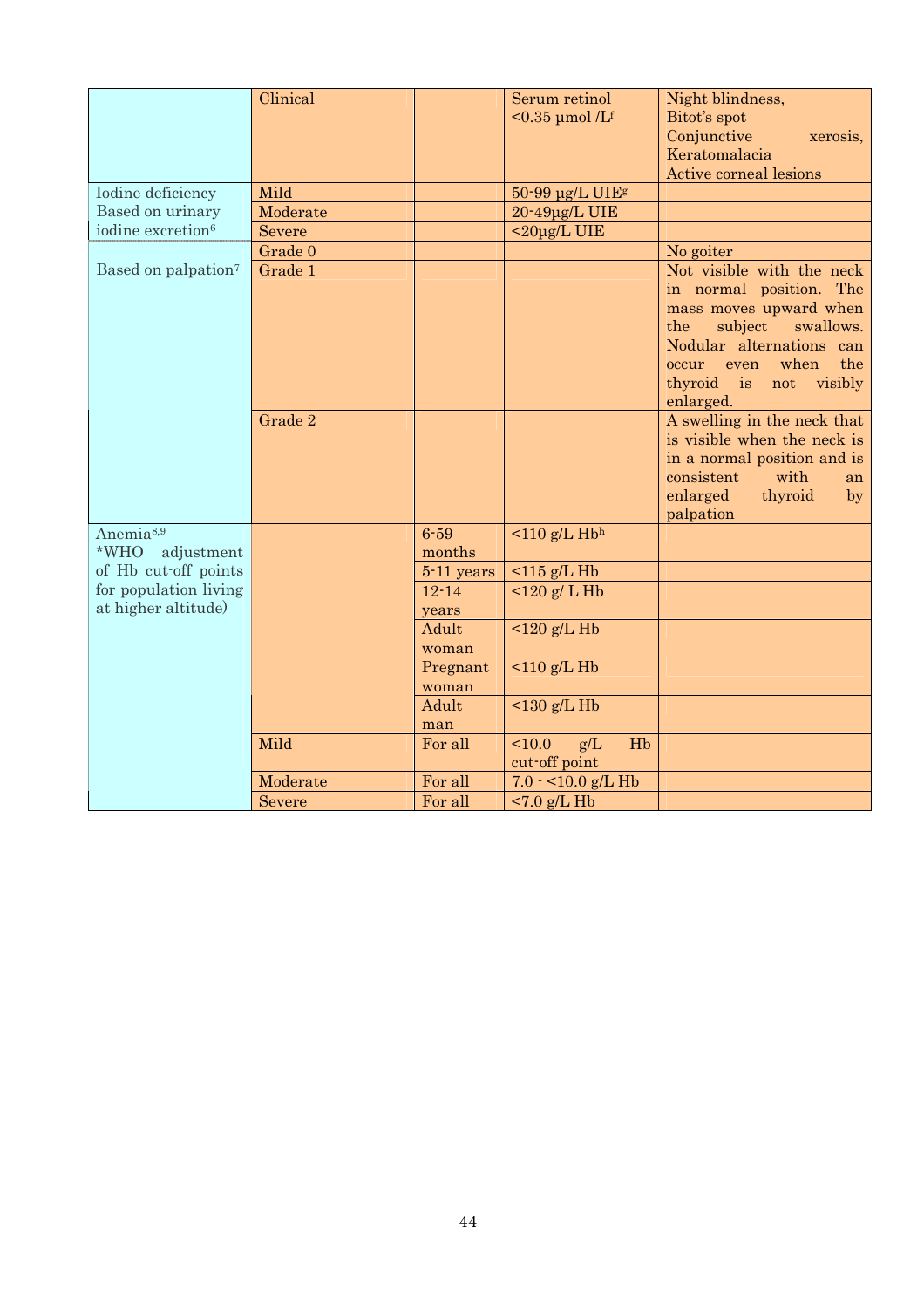a: weight for age in NCHS/WHO standard

- 
- b: height for age in NCHS/WHO standard<br>c: weight for height in NCHS/WHO stands weight for height in NCHS/WHO standard
- d: Body Mass Index =Weight in kg / (Height in meters)2
- e: less than 5% with serum values ≤0.70 µmol/l is characteristic of affluent societies and children with adequate vitamin A status
- f: A prevalence of >5% of serum levels <0.35 µmol/l is strong corroborative evidence of any clinical criteria met to identify an urgent public health problem.
- g: The benchmark for monitoring progress towards elimination of IDD as a public health problem is 50% of the target group with urinary iodine below 100 µg/l and less than 20% with levels below 50µg/l
- h: A classification of countries with respect to the degree of public-health significance of anemia has been proposed by WHO (1996) in which countries or population groups with anemia prevalence of at least 40% are categorized as "high", 15-40% as "medium" and under 15% as "low".

#### References:

- 1. WHO. Measuring Change in Nutritional Status: Guideline for Assessing the Nutritional Impact of Supplementary Feeding Programs for Vulnerable Groups, WHO, Geneva, 1983
- 2. FS. King and A. Burgess. Nutrition for Developing Countries, Oxford University Press, 1993
- 3. G. Beaton, A. Kelly, J. Kevany, R. Martorell and J. Mason. Appropriate uses of anthropometric indices on children, ACC/SCN Nutrition Policy Discussion Paper, No. 7, ACC/SCN, Geneva, 1990
- 4. ACC/SCN. Micronutrients, Third Report on the World Nutrition Situation, ACC/SCN, Geneva, 1997
- 5. WHO. Indicators for accessing Vitamin A Deficiency and their application in monitoring and evaluating intervention programs, World Health Organization, 1998
- 6. ACC/SCN. Micronutrients Update, 4<sup>th</sup> Report on The World Nutrition Situation, ACC/SCN2000
- 7. UNICEF. Indicators for assessing Iodine Deficiency Disorders and Their Control Through Salt Iodization, NewYork, 1994
- 8. ACC/SCN. Controlling iron deficiency, Nutrition Policy Discussion Paper, No. 9. ACC/SCN, Geneva
- 9. CP. Howson, TE. Kennedy and A. Horwitz, Prevention of Micronutrient Deficiencies: Tools for Policymakers and Public Health Workers, Institute of Medicine, National Academy Press, Washington, D.C. 1998

#### Adjustment of Hb cut-offs for populations living at higher altitudes

| Normal increases in hemoglobin<br>related to long term altitude exposure |                       |  |  |  |  |
|--------------------------------------------------------------------------|-----------------------|--|--|--|--|
| Altitude (meters)                                                        | Increase in Hb (g/dl) |  |  |  |  |
| < 1000                                                                   | O                     |  |  |  |  |
| 1000                                                                     | $+0.2$                |  |  |  |  |
| 1500                                                                     | $+0.5$                |  |  |  |  |
| 2000                                                                     | $+0.8$                |  |  |  |  |
| 2500                                                                     | $+1.3$                |  |  |  |  |
| 3000                                                                     | $+1.9$                |  |  |  |  |
| 3500                                                                     | $+2.7$                |  |  |  |  |
| 4000                                                                     | $+3.5$                |  |  |  |  |
| $4500+$                                                                  | $+4.5$                |  |  |  |  |

Source: Nepal Micronutrient Status Survey, 1998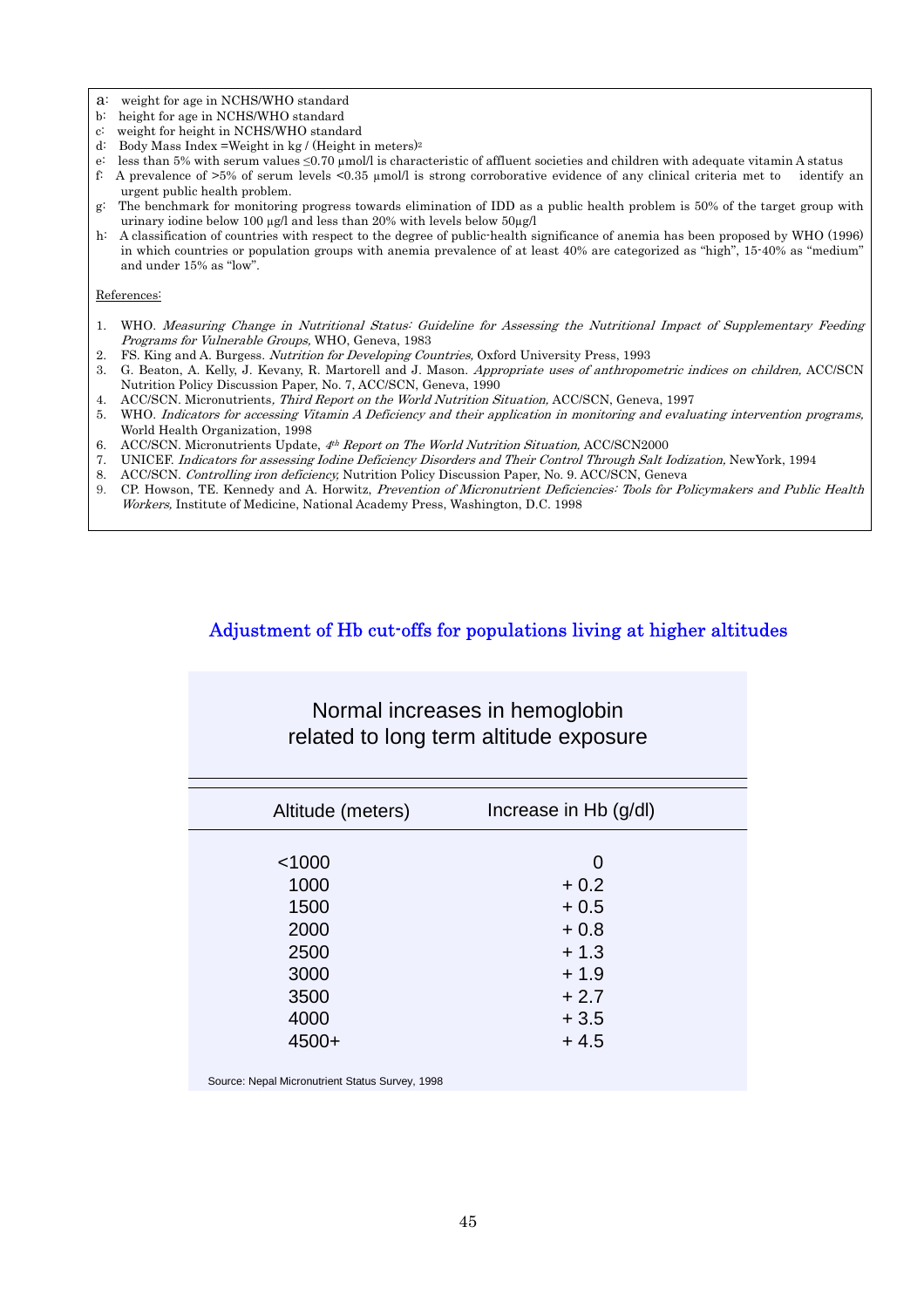### Annex 2: WHO standard for parameters of life-style disease

| <b>Desirable</b>                                                       | <b>Borderline</b>                                    | <b>Risk</b>                                                                           |
|------------------------------------------------------------------------|------------------------------------------------------|---------------------------------------------------------------------------------------|
|                                                                        |                                                      |                                                                                       |
| $\leq$ 200 mg/dl                                                       | $200 - 239$ mg/dl<br>35-59<br>$130 - 159$<br>200-400 | $>240$ mg/dl<br>$35$<br>>160<br>>400                                                  |
| $\leq 6.1$ mmol/L $(\leq 110$ mg/dl)<br>$< 7.8$ mmol/L $(< 140$ mg/dl) |                                                      | $\geq 7.0$ mmol/L $(\geq 126$ mg/dl)<br>$\geq$ 11.1 mmol/L $(\geq 200 \text{ mg/dl})$ |
| $2-7$ mg/dl<br>$2.5 - 6$ mg/dl<br>$\leq 120$ mmHg<br>$80 \text{ mmHg}$ | $120-140$ mmHg<br>$80-90$ mmHg                       | $>7$ mg/dl<br>$>6$ mg/dl<br>$\geq$ 140 mmHg<br>$\geq 90$ mmHg                         |
|                                                                        |                                                      |                                                                                       |

Note:

1. HDL-Cholesterol: High Density Lipoprotein-Cholesterol

2. LDL-Cholesterol: Low Density Lipoprotein-Cholesterol

3. FPG Test: Fasting Plasma Glucose Test. Fasting is defined as no caloric intake for at least eight hours.

OGT Test: Oral Glucose Tolerance Test. It is defined as 2 hour blood glucose

## Annex 3: Indicators and targets for reducing malnutrition

| Indicators and targets for reducing the prevalence of PEM<br>in children under three years |                   |        |                  |                  |             |              |                 |
|--------------------------------------------------------------------------------------------|-------------------|--------|------------------|------------------|-------------|--------------|-----------------|
| Indicators                                                                                 | 1990's            | 2000's | Target           | Target           | Target      | Target       | Reference       |
|                                                                                            |                   |        | 10 <sup>th</sup> | 11 <sup>th</sup> | <b>MDGs</b> | <b>SLTHP</b> |                 |
|                                                                                            |                   |        | Plan             | Plan             | (2015)      | (2017)       |                 |
|                                                                                            |                   |        | (2007)           | (2012)           |             |              |                 |
| Prevalence of                                                                              | 46.9 <sup>b</sup> | 48.3   | 39               | 32               | 27          | 24           | <b>NFHS1996</b> |
| underweight <sup>a</sup>                                                                   |                   |        |                  |                  |             |              | <b>DHS2001</b>  |
| ( <i>5</i> yrs)                                                                            |                   |        |                  |                  |             |              |                 |
| Prevalence of                                                                              | 48.4 <sup>b</sup> | 50.5   | 41               | 33               | 28          | 25           | <b>NFHS1996</b> |
| stunting <sup>a</sup>                                                                      |                   |        |                  |                  |             |              | <b>DHS2001</b>  |
| Prevalence of                                                                              | 11.2 <sup>b</sup> | 9.6    | 8                | 6                | 5           | 5            | <b>NFHS1996</b> |
| wasting <sup>a</sup>                                                                       |                   |        |                  |                  |             |              | <b>DHS2001</b>  |
| Rate of exclusive                                                                          | 74.0              | 68.3   | 77               | 84               | 88          | > 90         | <b>NFHS1996</b> |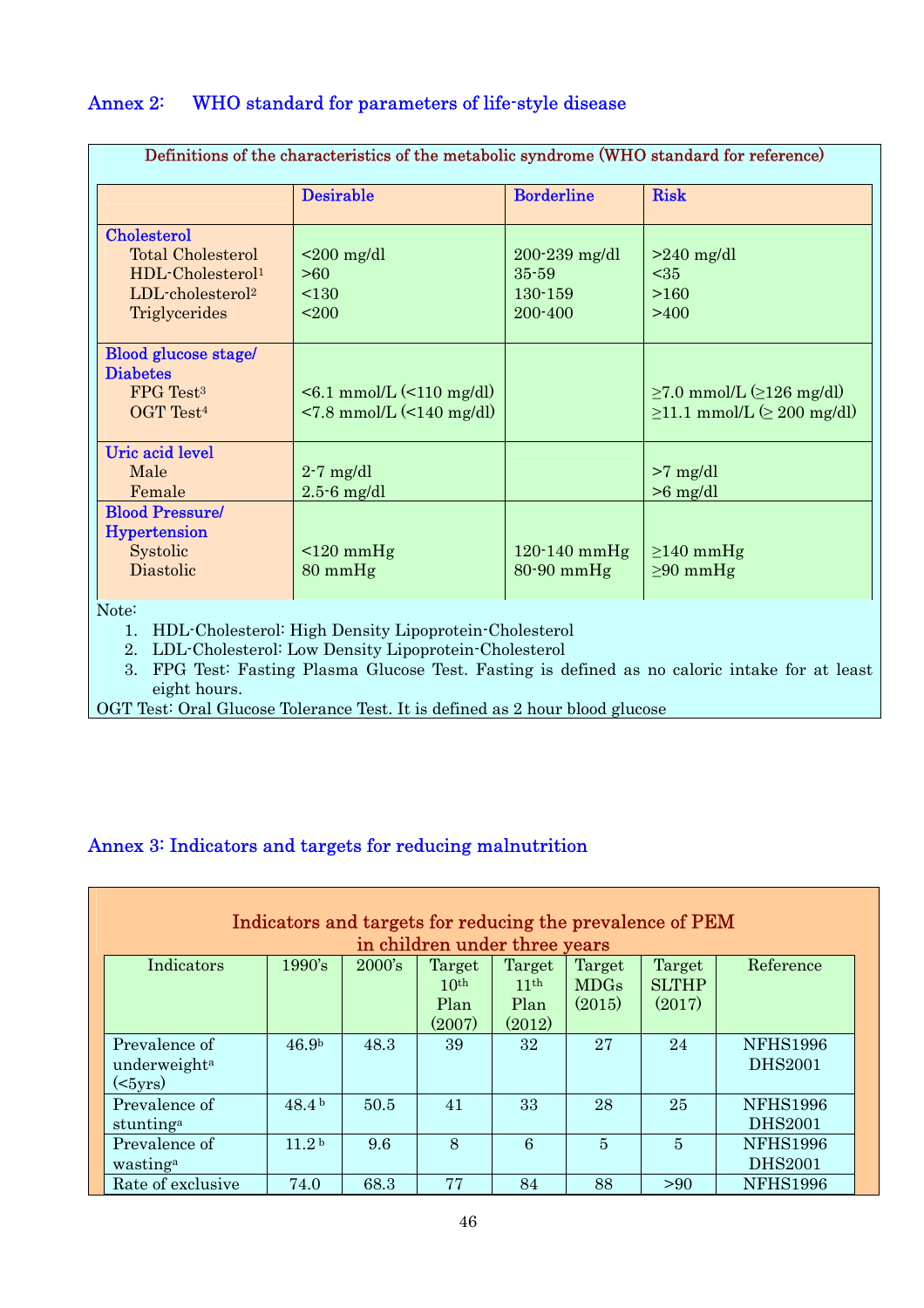| breastfeeding<br>( <sub>6</sub> months) <sup>c</sup>           |           |    |    |    |      | <b>DHS2001</b>      |
|----------------------------------------------------------------|-----------|----|----|----|------|---------------------|
| Rate of optimal<br>complementary<br>feeding $(6-9)$<br>months) | 65        | 75 | 83 | 88 | > 90 | <b>DHS 2001</b>     |
| Coverage of growth<br>monitoring <sup>d</sup><br>$(\leq 3yrs)$ | $12 - 17$ | 30 | 45 | 55 | >60  | DoHS AR<br>20002/03 |

a. <-2SD of NCHS/WHO standard

b. Average data for children under 3 years

c. The average rate of exclusive breastfeeding among all the groups from 0 to 5 months old

d. Coverage of growth monitoring = (number of visits  $\div$  number of targets)  $\times$  100

Number of targets is calculated as follows:  $1/3 \times$  target population  $\times$  6 visits + 2/3 target population  $\times$  4 visits, where target population is all children 0-36 months of age.

#### Indicators and target for reducing the prevalence of PEM in women

| Indicator                                               | 1990's | 2000's | Target<br>10 <sup>th</sup><br>Plan<br>(2007) | Target<br>11 <sup>th</sup><br>Plan<br>(2012) | Target<br><b>MDGs</b><br>(2015) | Target<br><b>SLTHP</b><br>(2017) | Reference                          |
|---------------------------------------------------------|--------|--------|----------------------------------------------|----------------------------------------------|---------------------------------|----------------------------------|------------------------------------|
| Prevalence of Low<br><b>BMI</b> <sup>a</sup>            | 28.3   | 26.7   | 22                                           | 18                                           | 15                              | 13                               | <b>DHS 1996</b><br><b>DHS 2001</b> |
| (Prevalence of poor<br>weight gain during<br>pregnancy) |        |        |                                              |                                              |                                 |                                  | No data                            |

a. Low BMI: less than 18.5kg/m2

#### Indicators and targets for reducing the prevalence of anemia

| Indicator          | 1990's | $2000$ 's | Target           | Target           | Target      | Targets      | Reference        |
|--------------------|--------|-----------|------------------|------------------|-------------|--------------|------------------|
|                    |        |           | 10 <sup>th</sup> | 11 <sup>th</sup> | <b>MDGs</b> | <b>SLTHP</b> |                  |
|                    |        |           | Plan             | Plan             | (2015)      | (2017)       |                  |
|                    |        |           | (2007)           | (2012)           |             |              |                  |
| Prevalence of      | 78.0   |           | 60               | 49               | 43          | $\leq 40$    | <b>NMSS 1998</b> |
| anemia among       |        |           |                  |                  |             |              |                  |
| children           |        |           |                  |                  |             |              |                  |
| Prevalence of      | 67.7   |           | 54               | 47               | 42          | $<$ 40       | <b>NMSS 1998</b> |
| anemia among all   |        |           |                  |                  |             |              |                  |
| women              |        |           |                  |                  |             |              |                  |
| Prevalence of      | 74.6   |           | 58               | 48               | 43          | $<$ 40       | <b>NMSS 1998</b> |
| anemia among       |        |           |                  |                  |             |              |                  |
| pregnant women     |        |           |                  |                  |             |              |                  |
| Coverage of iron   |        | 54-68     | 72               | 76               | 79          | >80          | DoHS AR          |
| distribution       |        |           |                  |                  |             |              | 2000/03          |
| Compliance of iron |        |           |                  |                  |             |              | No data          |
| supplementation    |        |           |                  |                  |             |              |                  |
|                    |        |           |                  |                  |             |              |                  |

#### Indicators and targets for eliminating IDD Indicators 1990's 2000's Target  $10<sup>th</sup>$ Plan (2007) Target  $11<sup>th</sup>$ Plan (2012) Target MDGs  $(2015)$ Target **SLTHP** (2017) Reference Median Urinary 144µg/l >100µg/l NMSS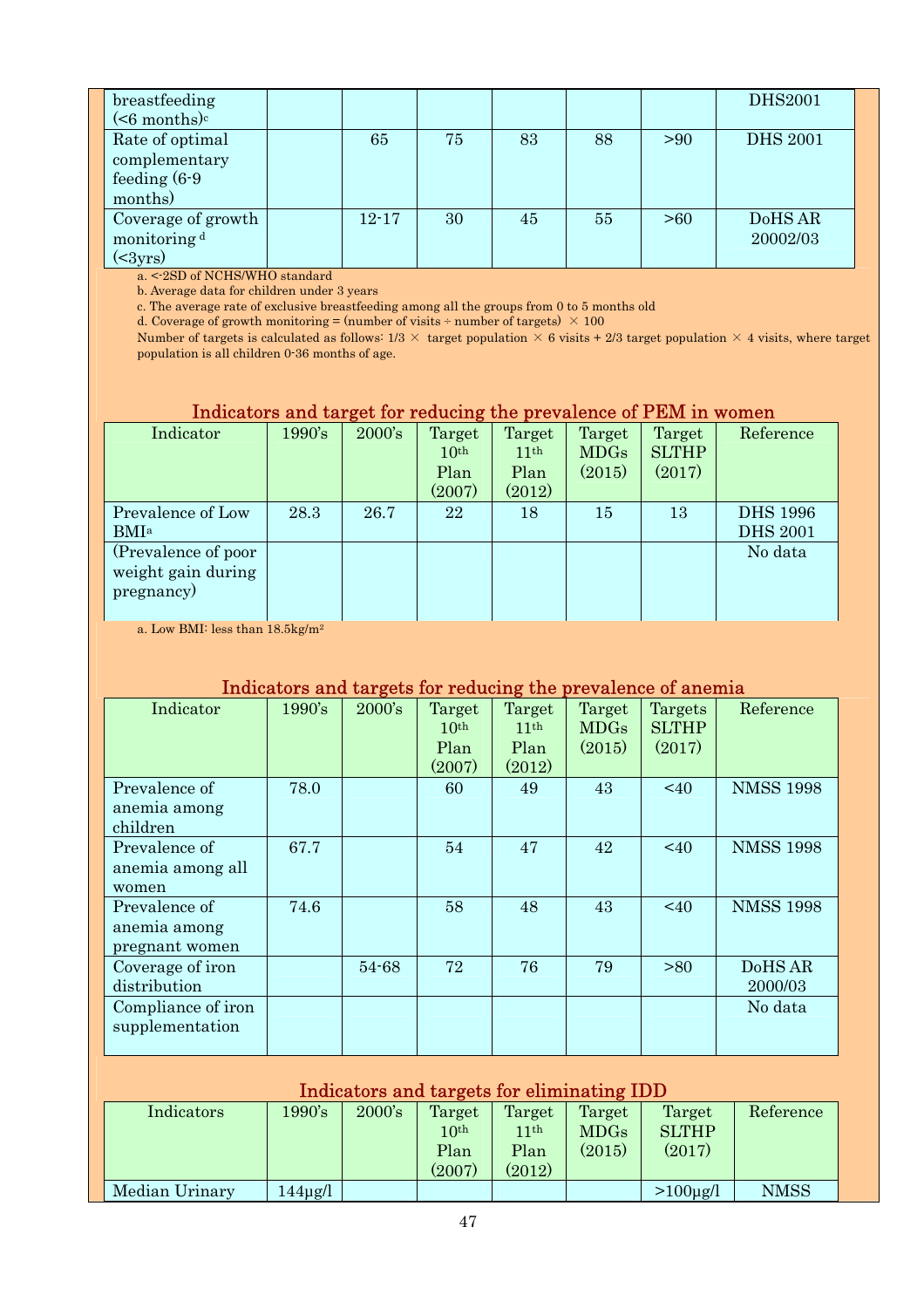| <b>Iodine Excretion</b>                                               |        |        |                                              |                                              |                                 |                                                             | 1998                                          |
|-----------------------------------------------------------------------|--------|--------|----------------------------------------------|----------------------------------------------|---------------------------------|-------------------------------------------------------------|-----------------------------------------------|
| Coverage of iodized<br>salt use<br>$(215$ ppm)                        | 55     | 63     | 75                                           | 83                                           | 88                              | > 90                                                        | <b>NMSS</b><br>1998<br><b>BCHIMES</b><br>2000 |
|                                                                       |        |        |                                              |                                              |                                 | Indicators and targets for eliminating Vitamin A deficiency |                                               |
| Indicators                                                            | 1990's | 2000's | Target<br>10 <sup>th</sup><br>Plan<br>(2007) | Target<br>11 <sup>th</sup><br>Plan<br>(2012) | Target<br><b>MDGs</b><br>(2015) | Target<br><b>SLTHP</b><br>(2017)                            | Reference                                     |
| Prevalence of VAD<br>(sub-clinical)                                   | 32.3   |        | 19                                           | 11                                           | $\overline{7}$                  | $5$                                                         | <b>NMSS1998</b>                               |
| Prevalence of night<br>blindness in<br>pregnant women                 | 6.1    |        | 3                                            | $\overline{2}$                               | $\mathbf{1}$                    | <1                                                          | <b>NMSS1998</b>                               |
| Coverage of VA<br>supplementation<br>for children aged<br>6-59 months |        | 97     | >90                                          | > 90                                         | > 90                            | > 90                                                        | DoHS AR<br>2002/03                            |
| Coverage of VA<br>supplementation<br>for postpartum<br>mothers        |        | 47     | 57                                           | 74                                           | 84                              | > 90                                                        | <b>HMIS Report</b><br>2003/04                 |
| Coverage of cases<br>treated                                          |        |        |                                              |                                              |                                 |                                                             | No data                                       |

# Indicators and target for reducing low birth weight (LBW)

| Indicators         | 1990's | 2000's | Target           | Target           | Target      | Target       | Reference     |
|--------------------|--------|--------|------------------|------------------|-------------|--------------|---------------|
|                    |        |        | 10 <sup>th</sup> | 11 <sup>th</sup> | <b>MDGs</b> | <b>SLTHP</b> |               |
|                    |        |        | Plan             | Plan             | (2015)      | (2017)       |               |
|                    |        |        | (2007)           | (2012)           |             |              |               |
| Prevalence of LBW  |        | 21     | 19               | 15               | 13          | 12           | <b>UNICEF</b> |
|                    |        |        |                  |                  |             |              | 2004          |
| Rate of poor       |        |        |                  |                  |             |              | No data       |
| weight gain during |        |        |                  |                  |             |              |               |
| pregnancy          |        |        |                  |                  |             |              |               |
|                    |        |        |                  |                  |             |              |               |

# Indicators and target for improving household food security

| Indicators          | 1990's | 2000's | Target           | Target           | Target      | Target       | Reference       |
|---------------------|--------|--------|------------------|------------------|-------------|--------------|-----------------|
|                     |        |        | 10 <sup>th</sup> | 11 <sup>th</sup> | <b>MDGs</b> | <b>SLTHP</b> |                 |
|                     |        |        | Plan             | Plan             | (2015)      | (2017)       |                 |
|                     |        |        | (2007)           | (2012)           |             |              |                 |
| Rate of people with | 50     |        | 38               | 32               | 28          | 25           | <b>CBS 1998</b> |
| inadequate energy   |        |        |                  |                  |             |              |                 |
| intake              |        |        |                  |                  |             |              |                 |
|                     |        |        |                  |                  |             |              |                 |
|                     |        |        |                  |                  |             |              |                 |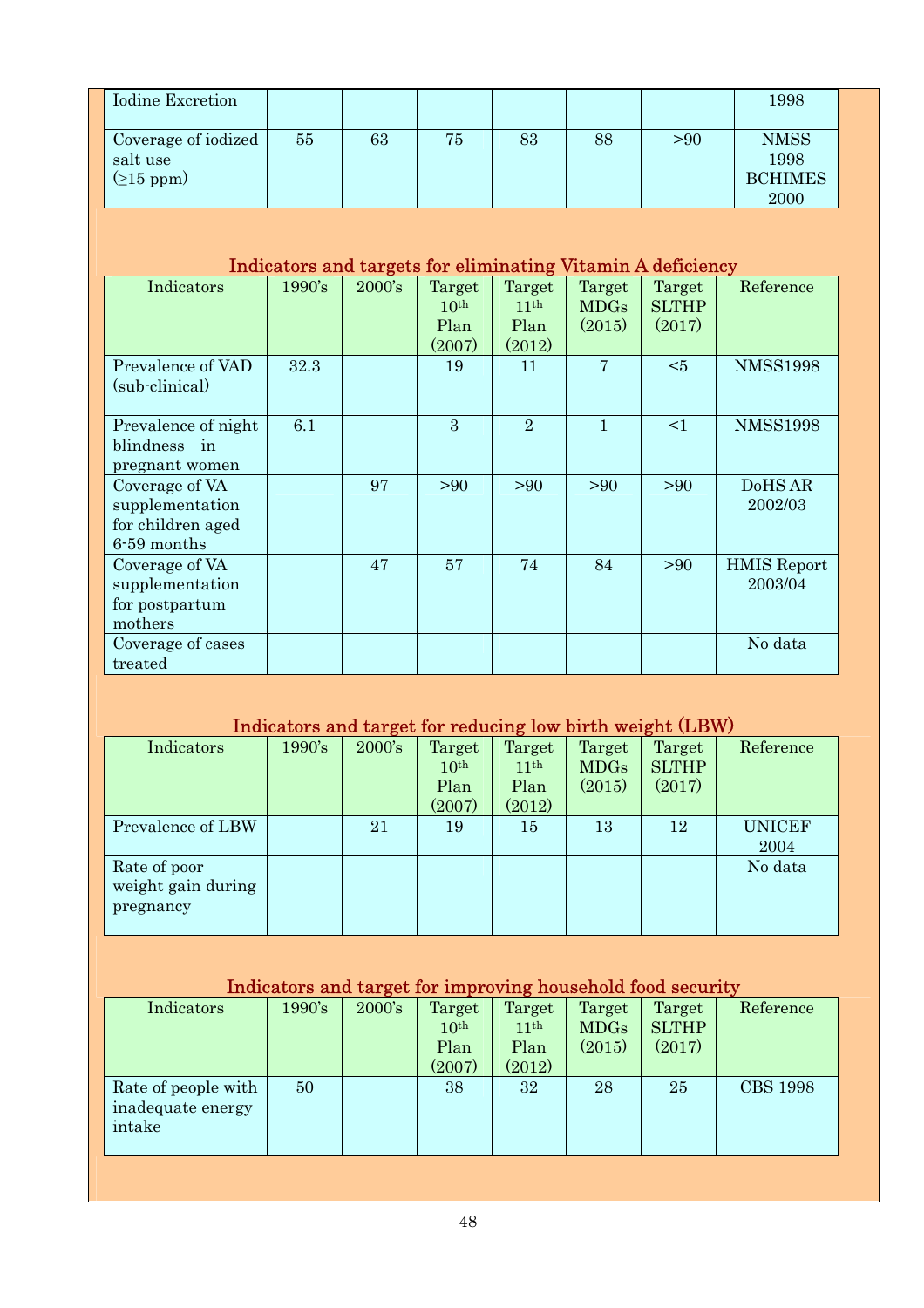| Indicators                                                   | 1990's | $2000$ 's | Target<br>10 <sup>th</sup> | Target<br>11 <sup>th</sup> | Target<br><b>MDGs</b> | Target<br><b>SLTHP</b> | Reference          |
|--------------------------------------------------------------|--------|-----------|----------------------------|----------------------------|-----------------------|------------------------|--------------------|
|                                                              |        |           | Plan<br>(2007)             | Plan<br>(2012)             | (2015)                | (2017)                 |                    |
| Rate of infestation<br>of intestinal worms<br>among children | 74     |           | 45                         | 27                         | 16                    | <10                    | WHO/WFP<br>1999    |
| Coverage of<br>deworming tablets<br>among children           |        | 90        | >90                        | >90                        | >90                   | >90                    | DoHS AR<br>2002/03 |
| aged 2 to 5 years <sup>a</sup>                               |        |           |                            |                            |                       |                        |                    |

#### Annex 4: Guidelines for complementary feeding

- 1. Duration of exclusive breastfeeding and age of introduction of complementary foods: Practice exclusive breastfeeding from birth to six months of age, and introduce complementary foods at six months of age (180 days) while continuing to breastfeed.
- 2. Maintenance of breastfeeding: Continue frequent, on-demand breastfeeding until two years of age or beyond.
- 3. Responsive feeding: Practice responsive feeding, applying the principles of psychosocial care. Specifically:
	- feed infants directly and assist older children when they feed themselves, being sensitive to their hunger and satiety cues;
	- feed slowly and patiently, and encourage children to eat, but do not force them;
	- if children refuse many foods, experiment with different food combinations, tastes, textures and methods of encouragement;
	- minimize distractions during meals if the child loses interest easily;
	- remember that feeding times are periods of learning and love talk to children during feeding, with eye-to-eye contact.
- 4. Safe preparation and storage of complementary foods: Practice good hygiene and proper food handling by:
	- washing caregivers' and children's hands before food preparation and eating;
	- storing food safely and serving foods immediately after preparation;
	- using clean utensils to prepare and serve food;
	- using clean cups and bowls when feeding children;
	- avoiding the use of feeding bottles, which are difficult to keep clean.
- 5. Amount of complementary food needed: Start at six months of age with small amounts of food and increase the quantity, as the child gets older, while maintaining frequent breastfeeding. The energy needs from complementary foods for infants with "average" breast milk intake in developing countries are approximately 200 kcal per day at 6-8 months of age, 300 kcal per day at 9-11 months of age, and 550 kcal per day at 12-23 months of age. In industrialized countries these estimates differ somewhat (130,310 and 580 kcal/d at 6–8, 9–11 and 12–23 months, respectively) because of differences in average breast milk intake.
- 6. Food consistency: Gradually increase food consistency and variety as the infant get older, adapting to infant's requirements and abilities. Infants can eat pureed, mashed and semi-solid foods beginning at six months. By eight months most infants can also eat "finger foods" (snacks that can be eaten by children alone). By 12 months, most children can eat the same types of foods as consumed by the rest of the family (Keeping in the mind the need for nutrient-dense foods, as explained in 8. below). Avoid foods that may cause choking (i.e., items that have a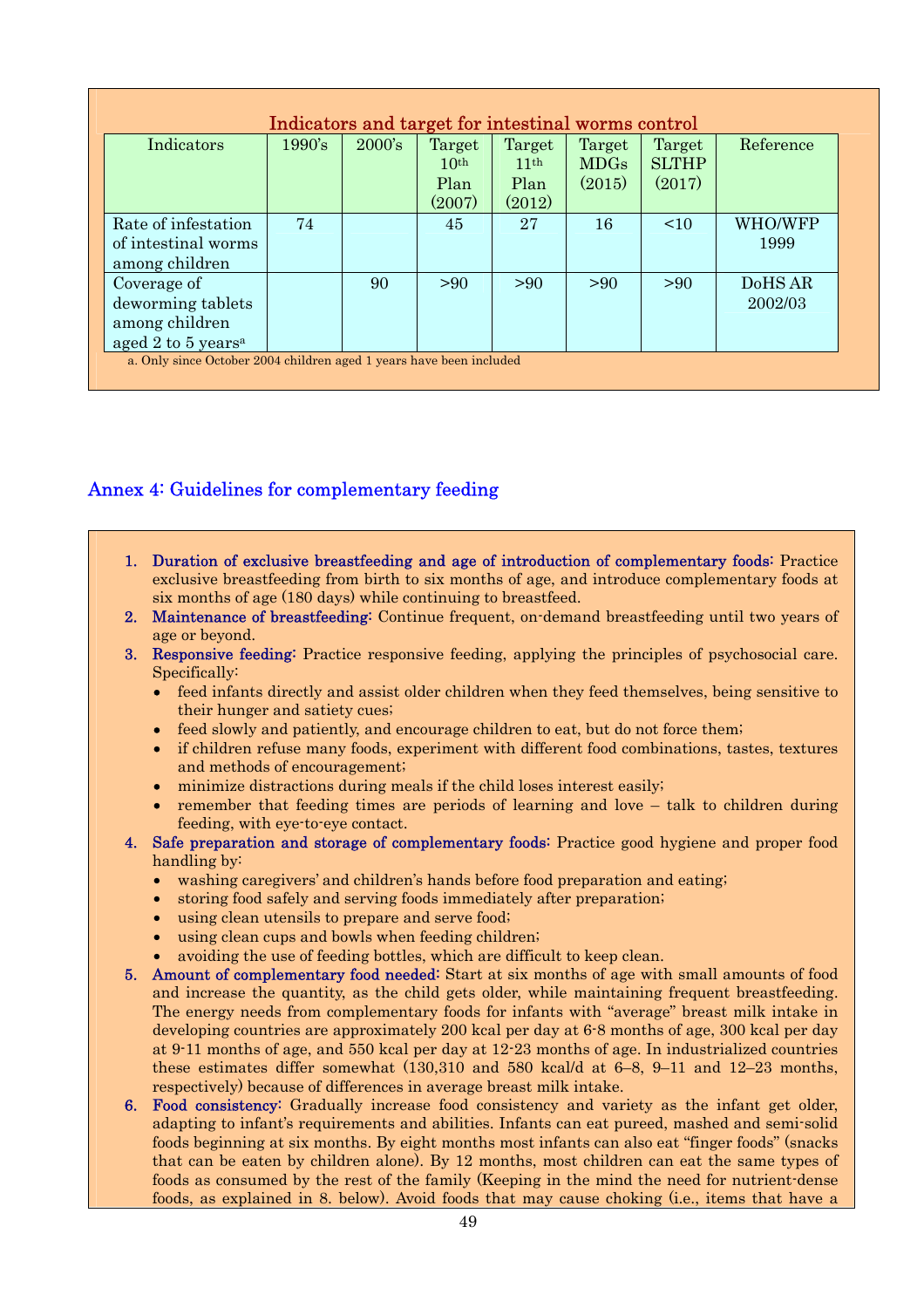shape and /or consistency that may cause them to become lodged in the trachea, such as nuts, grapes, raw carrots).

- 7. Meal frequency and energy density: Increase the number of items that the child is fed complementary food, as he/she gets older. The appropriate number of feeding depends on the energy density of the local foods and the usual amounts consumed at each feeding. For the average healthy breastfed infants, meals of complementary foods should be provided 2–3 times per day at 6–8 months of age and 3–4 times per day at 9–11 and 12–24 months of age. Additional nutritious snacks (such as a piece of fruits or bread or chapatti with nuts paste) may be offered 1–2 times per day, as desired. Snacks are defined as foods eaten between meals, usually self-fed, convenient and easy to prepare. If energy density or amount of food per meal is low, or the child is no longer breastfed, more frequent meals may be required.
- 8. Nutrients content of complementary foods: Feed a variety of foods to ensure the nutrients needs are met. Meat, poultry, fish or eggs should be eaten daily, or as often as possible. Vegetarian diets cannot meet nutrient needs at this age unless nutrients supplements or fortified products are used (see 9. below). Vitamin A-rich fruits and vegetables should be eaten daily. Provide diets with adequate fat content. Avoid giving drinks with low nutrient value, such as tea, coffee and sugary drinks such as soda. Limit the amount of juice offered so as to avoid displacing more nutrient-rich foods.
- 9. Use of vitamin-mineral supplements or fortified products for infants and mother: Use fortified complementary foods or vitamin-mineral supplements for the infant, as needed. In some populations, breastfeeding mother may also need vitamin-mineral supplements or fortified products, both for their own health and to ensure normal concentrations of certain nutrients (particularly vitamins) in their breast milk. [Such products may also be beneficial for pre-pregnant and pregnant women].
- 10. Feeding during and after illness: Increase fluid intake during illness, including more frequent breastfeeding, and encourage the child to eat soft, varied, appetizing, favorite foods. After illness, give food more often than usual and encourage the child to eat more.

Source: Guiding Principles for Complementary Feeding of the Breastfed Child. Washington DC: PAHO, WHO, 2003

Annex 5: National Protocol on Iron Supplementation and Guidelines to treat severe anemia

# National protocol on Iron Supplementation for Pregnant and Postpartum Women Dose: 60 mg iron + 400µg folic acid, daily Duration: From the beginning of the second trimester in pregnancy (6 months) till 45 days postpartum (total 225 days) Note: It is also globally recommended that if 6 months duration cannot be achieved in pregnancy, continue to supplement during

the postpartum for 6 months or increase the dose to 120 mg iron in pregnancy (Source: Rebecca J. Stoltzfus and Michele L. Dreyfus., Guidelines for the use of iron supplements to prevent and treat iron deficiency anemia, INACG, WHO and UNICEF., 1998)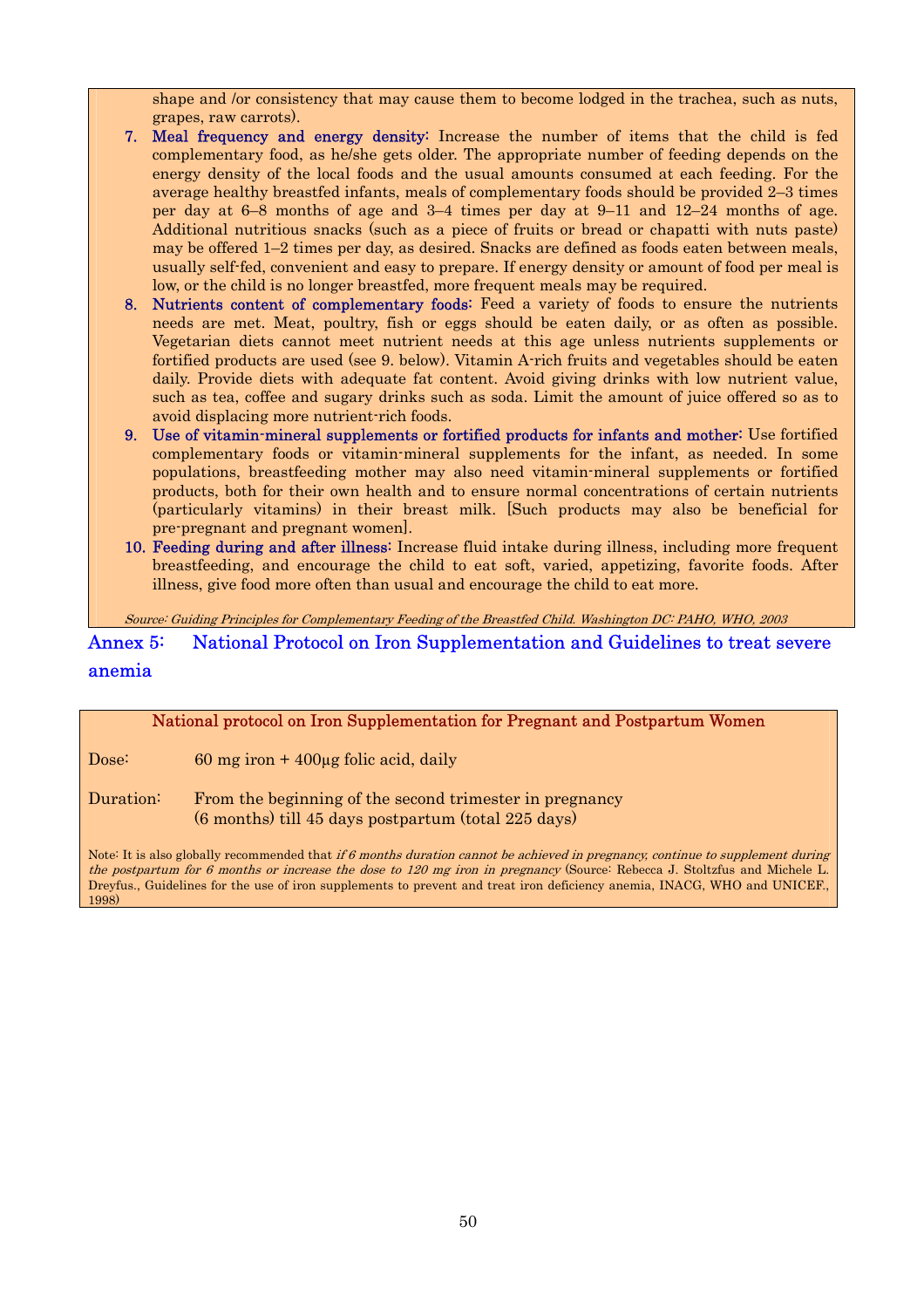| Guidelines for oral and folate therapy to treat severe anemia                                                                                                                                                                                                                                                                                                           |                                                                                                                            |          |  |  |  |  |  |
|-------------------------------------------------------------------------------------------------------------------------------------------------------------------------------------------------------------------------------------------------------------------------------------------------------------------------------------------------------------------------|----------------------------------------------------------------------------------------------------------------------------|----------|--|--|--|--|--|
|                                                                                                                                                                                                                                                                                                                                                                         |                                                                                                                            |          |  |  |  |  |  |
| Age group                                                                                                                                                                                                                                                                                                                                                               | Dose                                                                                                                       | Duration |  |  |  |  |  |
| $\leq$ years                                                                                                                                                                                                                                                                                                                                                            | $25 \text{ mg iron} + 100 \cdot 400 \mu \text{g folic acid daily}$                                                         | 3 months |  |  |  |  |  |
| $2-12$ years                                                                                                                                                                                                                                                                                                                                                            | 60 mg iron + $400\mu$ g folic acid daily                                                                                   | 3 months |  |  |  |  |  |
| Adolescents and                                                                                                                                                                                                                                                                                                                                                         | 120 mg iron $+$ 400 $\mu$ g folic acid daily                                                                               | 3 months |  |  |  |  |  |
| adults, including                                                                                                                                                                                                                                                                                                                                                       |                                                                                                                            |          |  |  |  |  |  |
| pregnant women                                                                                                                                                                                                                                                                                                                                                          |                                                                                                                            |          |  |  |  |  |  |
| After completing 3 months of therapeutic supplementation, pregnant women and infants should continue preventive<br>supplementation regimen.<br>Children with Kwashiorkor or marasmus should be assumed to be severely anemic. However, oral iron supplementation<br>should be delayed until the child regains appetite and starts gaining weight, usually after 14 days |                                                                                                                            |          |  |  |  |  |  |
|                                                                                                                                                                                                                                                                                                                                                                         | Source: Rebecca J. Stoltzfus and Michele L. Dreyfuss, Guidelines for the use of Iron Supplements to Prevent and Treat Iron |          |  |  |  |  |  |
|                                                                                                                                                                                                                                                                                                                                                                         | Deficiency Anemia, INACG, WHO and UNICEF, 1998                                                                             |          |  |  |  |  |  |

#### Annex 6: Guidelines for distribution of deworming Tablets

 According to World Health Organization, if more than 20% of the population in a country (community) is suffering from worm infestation then, that country should provide the biannual deworming tablets to the community. Many studies carried out in Nepal show that almost one-third of pregnant women and children are suffering from worms (esp. hook worms). One tablet Albendazol (400 mg) or one tablet Mebendazol (500 mg) can kill the different types of intestinal worms. In

Nepal, one tablet of Albendazol (400 mg) is being distributed according to the decision of HMG, MoH and WHO. This tablet can kill the roundworm, trichuris and hook worms and the eggs of these worms also come out mixing with the stool. There are no side effects when children take this tablet even if they are not suffering from worms.

 This tablet can be given to children above one year of age who are suffering from intestinal worms or suspected to be suffering. But, HMG, MoH is providing this tablet only to the targeted age groups.

| <b>Target</b>                             | <b>Dose</b>                         | Time                                                 |
|-------------------------------------------|-------------------------------------|------------------------------------------------------|
| Children<br>$(1-2 \text{ years})$         | $1/2$ tablet of Albendazol (200 mg) | Twice a year (integrated)<br>with vitamin A program) |
| Children<br>$(2-5 \text{ years})$         | 1 tablet of Albendazol (400 mg)     | Twice a year (integrated)<br>with vitamin A program) |
| Pregnant women<br>(after first trimester) | 1 tablet of Albendazol (400 mg)     | Once (after completion of<br>first trimester)        |

Source: Guidelines for distribution of deworming tablets Nutrition Section, CHD, MoH

#### Annex 7: List of iron rich foods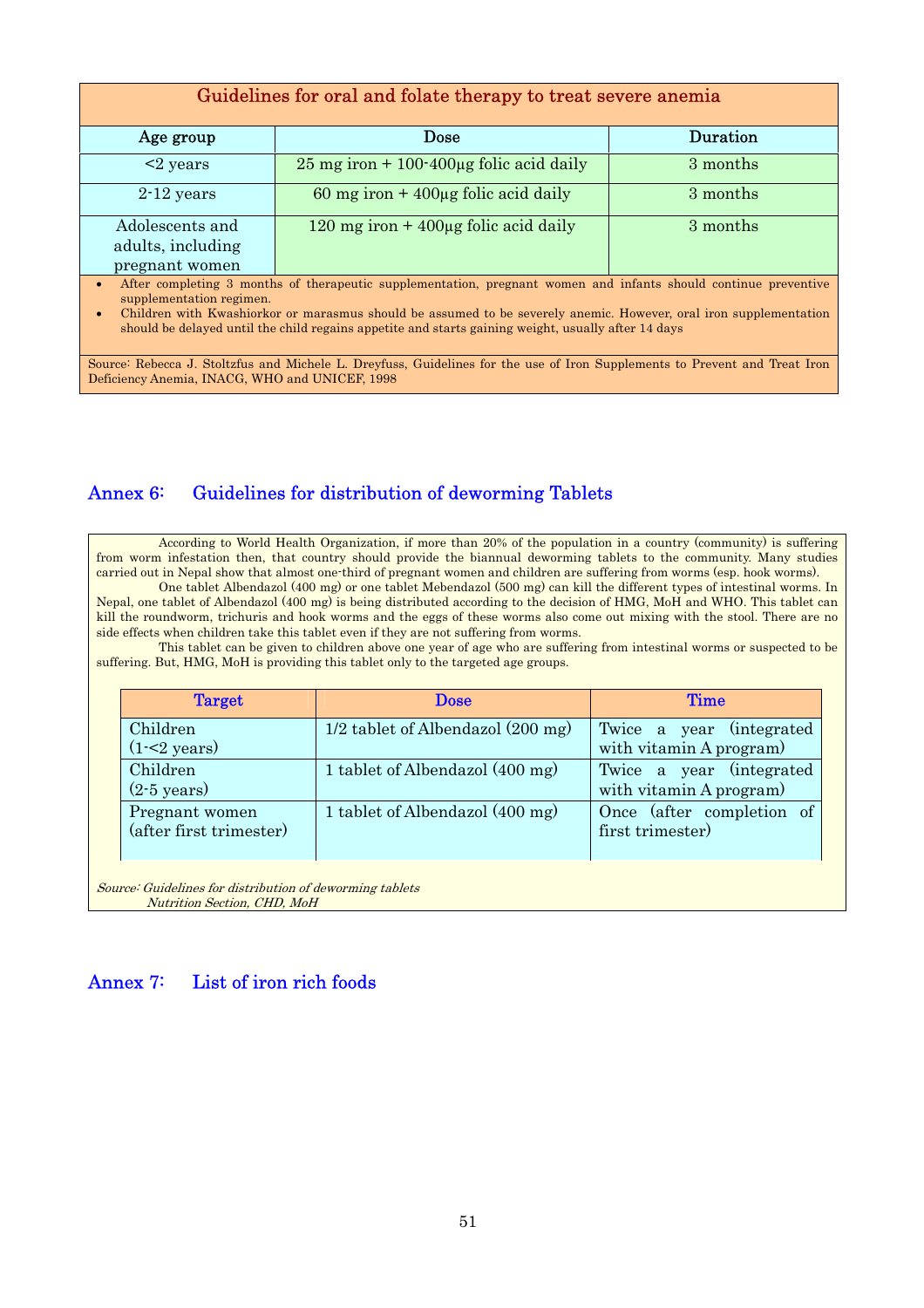| Name of the food         | <b>Iron content</b> | Name of the food      | <b>Iron content</b> |
|--------------------------|---------------------|-----------------------|---------------------|
|                          | (mg/100 gm)         |                       | (mg/100 gm)         |
| Mustard leaf "gundrukh"  | 94.3                | Watermelon            | 7.9                 |
| "Masyaura"               | 44.0                | Lentil                | 7.6                 |
| Garden cress             | 28.6                | Onion stalk           | 7.4                 |
| Turnip greens            | 28.4                | Peas, dry             | 7.1                 |
| Radish leaf "gundrukh"   | 26.6                | Horse gram            | 6.8                 |
| Rice, beaten             | 20.0                | Liver, goat           | 6.6                 |
| Tamarind pulp            | 17.0                | Broad beans, sprouted | 6.2                 |
| <b>Mustard leaves</b>    | 16.3                | <b>Mutton</b>         | 2.5                 |
| Sugar unrefined "sakkar" | 11.4                | Egg, hen              | 2.1                 |
| Soybean                  | 10.4                | Chicken               | 1.5                 |
| Colocasia leaves         | 10.0                | Milk, buffalo's       | 0.2                 |
| Liver, chicken           | 9.7                 | Milk cow's            | 0.2                 |
| Bengal gram, roasted     | 9.5                 | Fish, dried           | $1 - 89.0$          |
| Cow pea                  | 8.6                 |                       |                     |

#### **Iron content in selected foods**

Source: Ministry of Agriculture, *Nutrient Content in Nepalese Foods*

Ramesh K. Adhikari, Miriam E. Krantz, *Child Nutrition and Health*

#### Annex 8: Guidelines for VA Capsule supplementation and treatment protocol

#### Guidelines for the implementation of the national vitamin A deficiency control program in Nepal

#### Basic activities

High dose supplementation of VA capsule to children 6-59 months in 75 districts through mass distribution twice a year according the following schedule:

Baisakh (March- April) during the peri-measles season and before the beginning of the high risk season of xerophthalmia.

Kartik (October/November) prior to the harvest season, to boost vitamin A stores for the acceleration in growth that often follows.

- Children 6 to under 12 months of age one oral vitamin A dose of 100,000 IU two times per year during the capsule distribution campaign.
- Children 12 to 59 months of age one oral vitamin A dose of 200,000 IU two times per year during the capsule distribution campaign.
- Special emphasis will be given during the campaign for severely malnourished children in order to be sure they will receive one mega dose of vitamin A, and that their mothers will receive special attention from the FCHVs.
- Women immediately following childbirth, or as soon as possible up to six weeks post-partum, can be given one oral dose of vitamin A 200,000 IU. (Postpartum supplementation is aimed to correct VAD in infants since birth to 6 months)
- Nutrition education activities and promotion of home gardening, to be carried out utilizing various communication media, including community-level health workers, and agricultural extension workers.
- The target population for the nutrition education activities will be all the mothers of children 6-59 months, as well as pregnant and lactating mothers. This population will also be the priority target for adult literacy and post-literacy activities.

Case treatment in all 75 districts with vitamin A capsules for xerophthalmia, measles, severe malnutrition and prolonged diarrhea, in accordance with WHO/UINICEF/IVACG guideline. For treatment of children with these illnesses, the following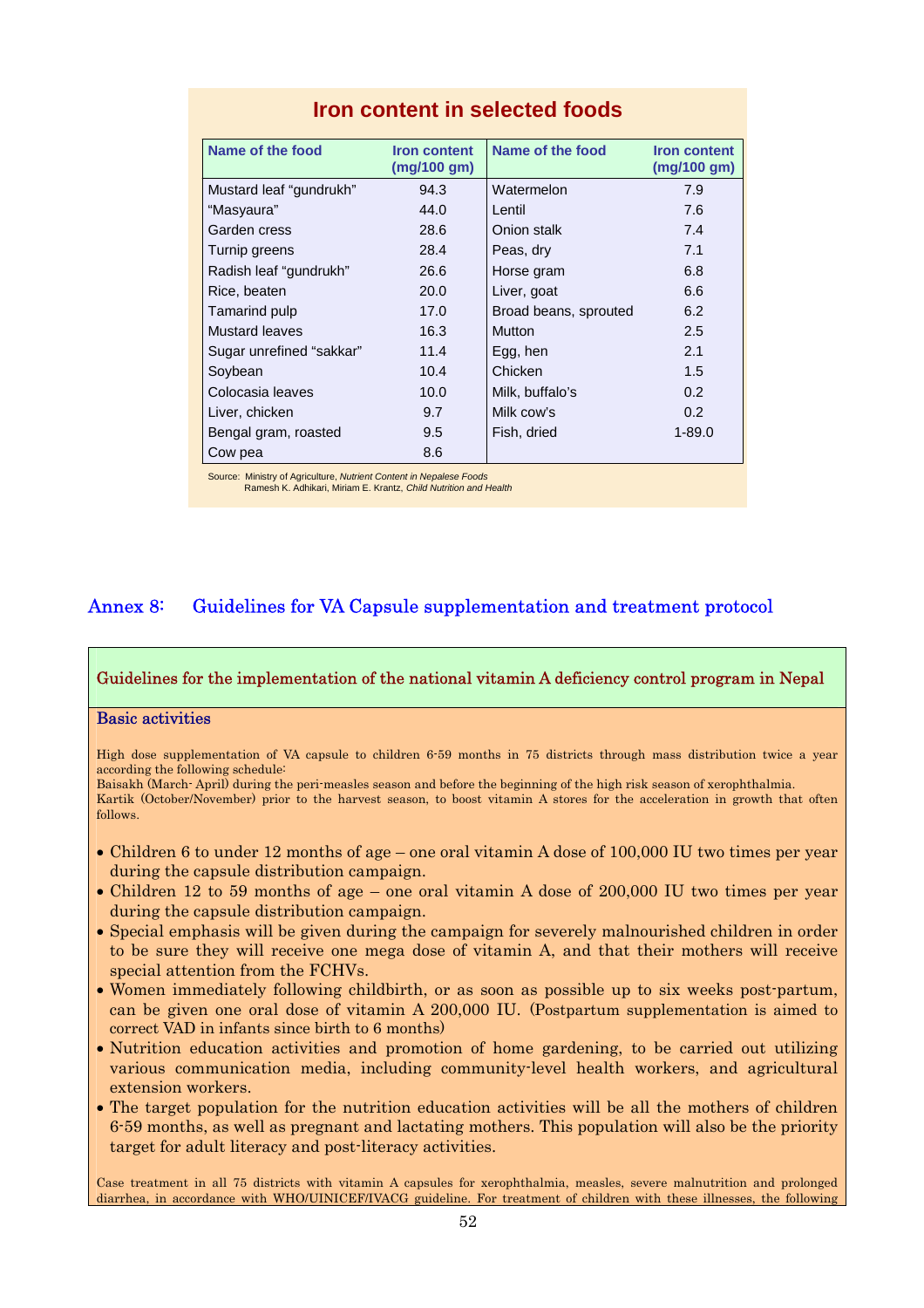П

| <b>Prevention and treatment protocol</b>                                                             |                                                          |                                                                    |  |  |  |  |
|------------------------------------------------------------------------------------------------------|----------------------------------------------------------|--------------------------------------------------------------------|--|--|--|--|
|                                                                                                      | <b>Targets</b>                                           | <b>Dose</b>                                                        |  |  |  |  |
| Prevent                                                                                              | Children $6$ to $\leq 12$ months                         | 100,000 IU of vitamin A, 2 times/year                              |  |  |  |  |
| Protocol                                                                                             | Children above 12 to 59 months                           | 200,000 IU of vitamin A, 2 times/year                              |  |  |  |  |
|                                                                                                      | Mothers (within 6<br>weeks<br><sub>of</sub><br>delivery) | 200,000 IU of vitamin A,                                           |  |  |  |  |
| Treatment                                                                                            | Xerophthalmia                                            | Three doses <sup>a:</sup>                                          |  |  |  |  |
| Protocols                                                                                            | (Night blindness,                                        | One dose upon diagnosis                                            |  |  |  |  |
| (for children)                                                                                       | Bitot's Spot,                                            | One dose the following day                                         |  |  |  |  |
|                                                                                                      | Keratomalacia, etc.)                                     | One dose one month later                                           |  |  |  |  |
|                                                                                                      | <b>Measles</b>                                           | Two doses<br>One dose upon diagnosis<br>One dose the following day |  |  |  |  |
|                                                                                                      | Prolonged diarrhea                                       | One dose                                                           |  |  |  |  |
|                                                                                                      | (>14 days duration)                                      | Immediately upon diagnosis                                         |  |  |  |  |
|                                                                                                      | Severe malnutrition                                      | One dose                                                           |  |  |  |  |
|                                                                                                      | (Undernutrition)                                         | Immediately upon diagnosis                                         |  |  |  |  |
| (for women)                                                                                          | Night blind pregnant mothers and                         | 25,000 IU weekly single dose, four doses                           |  |  |  |  |
|                                                                                                      | others                                                   |                                                                    |  |  |  |  |
| a. one dose: 100,000 IU for children aged 6 < 12 months; 200,000 IU for children more than 12 months |                                                          |                                                                    |  |  |  |  |

### Annex 9: List of Vitamin A rich foods

| Name of the food      | <b>Carotene</b><br>(mcq/100 gm) | Name of the food        | <b>Carotene</b><br>(mcq/100 gm) |
|-----------------------|---------------------------------|-------------------------|---------------------------------|
| Stinging nettle       | 12857                           | Liver chicken*          | 1930                            |
| Colocasia leaves      | 12000                           | Bethe leaves            | 1740                            |
| Coriander leaves      | 6918                            | Mustard leaf "gundrukh" | 1520                            |
| Spinach               | 5580                            | Rape leaves             | 1380                            |
| Amaranth, tender      | 5520                            | Pumpkin*                | 1160                            |
| Radish leaves         | 5295                            | Papaya, ripe            | 666                             |
| Carrot                | 4275                            | Onion stalk             | 595                             |
| Liver goat*           | 3030                            | Soybean                 | 426                             |
| Mango                 | 2743                            | Egg, hen                | 420                             |
| <b>Mustard leaves</b> | 2622                            | Lentil                  | 270                             |
| Fenugreek leaves      | 2340                            | Cabbage                 | 120                             |
| <b>Pumpkin leaves</b> | 1940                            |                         |                                 |

**Pre vitamin A content in selected foods**

\*The value is equivalent to B-carotene

Source: Ministry of Agriculture, *Nutrient Content in Nepalese Foods* Ramesh K. Adhikari, Miriam E. Krantz, *Child Nutrition and Health* National Institute of Nutrition, *Nutritive Value of Indian Foods*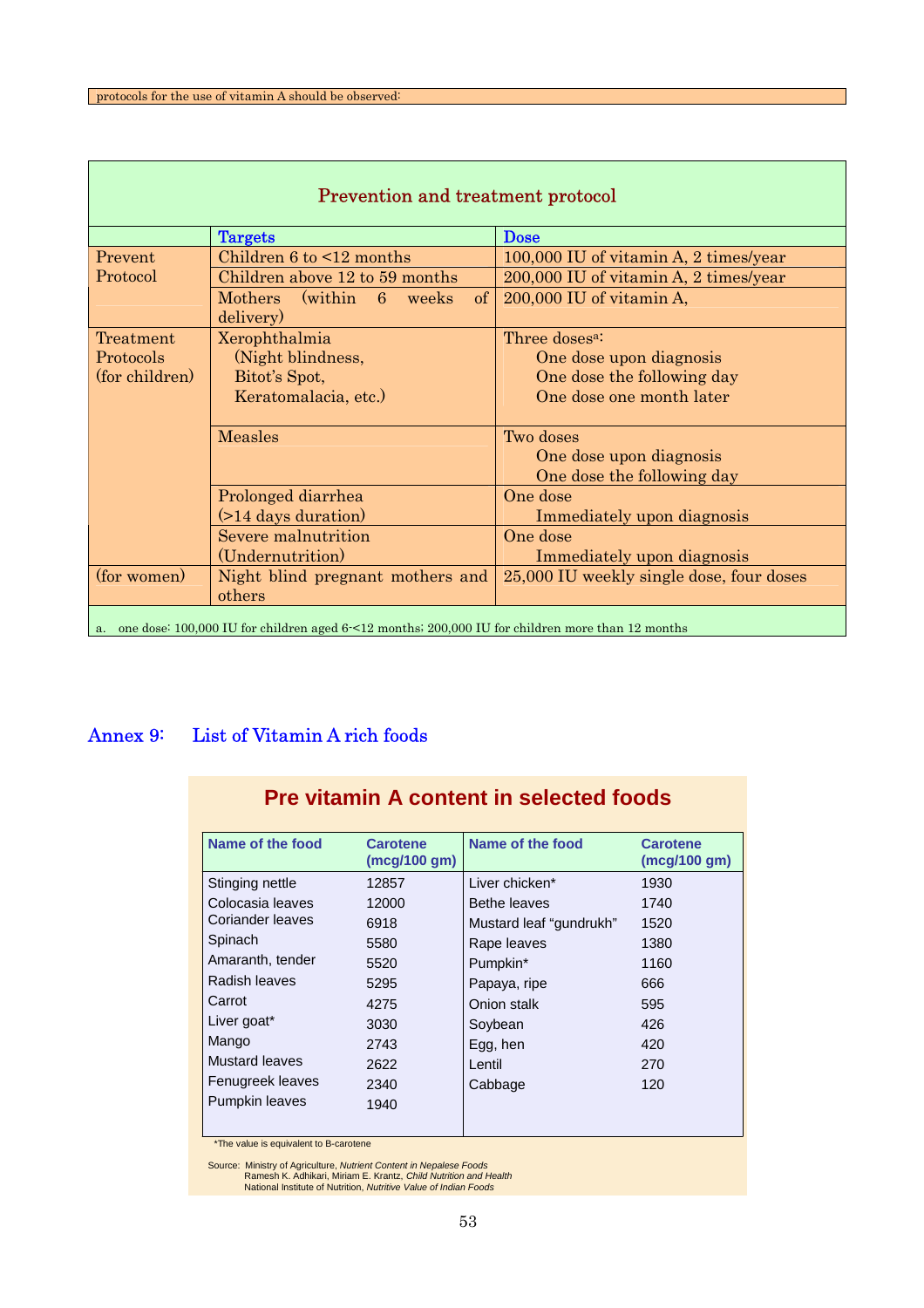| Site of cancer                                                     | Fat              | <b>Body</b><br>weight | <b>Fiber</b> | <b>Fruits and</b><br>vegetables | Alcohol     | Smoked,<br>salted and<br>pickled foods |
|--------------------------------------------------------------------|------------------|-----------------------|--------------|---------------------------------|-------------|----------------------------------------|
| Lung                                                               |                  |                       |              |                                 |             |                                        |
| <b>Breast</b>                                                      |                  | $\div$                |              |                                 | $+/-$       |                                        |
| Colon                                                              | $^{\mathrm{++}}$ |                       |              |                                 |             |                                        |
| Prostrate                                                          | $++$             |                       |              |                                 |             |                                        |
| Bladder                                                            |                  |                       |              |                                 |             |                                        |
| Rectum                                                             | $\div$           |                       |              |                                 | $\div$      |                                        |
| Endometrium                                                        |                  | $^{++}$               |              |                                 |             |                                        |
| Oral cavity                                                        |                  |                       |              |                                 | $+(a)$      |                                        |
| Stomach                                                            |                  |                       |              |                                 |             | $++$                                   |
| Cervix                                                             |                  |                       |              |                                 |             |                                        |
| Oesophagus                                                         |                  |                       |              |                                 | $+$ + $(a)$ | $\div$                                 |
| Key:                                                               |                  |                       |              |                                 |             |                                        |
| $+=$ Positive association; increased intake with increased cancer. |                  |                       |              |                                 |             |                                        |
| $-$ = Negative association; increased intake with decrease cancer. |                  |                       |              |                                 |             |                                        |

#### Annex 10: Associations between selected dietary components and cancer

## Annex 11: Dietary guidelines for life-style related diseases

## **Dietary guidelines for life-style related diseases**

- Consume a variety of food.
- Eat fruits and vegetables.
- Include sufficient grains/cereals.
- Eat more fiber.
- Include calcium-rich foods and protein-rich foods in the diet.
- Drink sufficient and clean fluids.
- Restrict the use of fats and oils and be selective about the types of fats used.
- Use less salt and eat less salty foods.
- Cut down on sugar, and on drinks and foods that contain sugar.
- Encourage exclusive breastfeeding combined with suitable complementary foods after six months.
- Maintain a healthy body weight.
- Encourage physical activity and exercise and suggest its minimum duration.
- Control alcohol intake
- Stop or avoid tobacco use.

Source: Report of a Joint FAO/WHO Consultation, 1998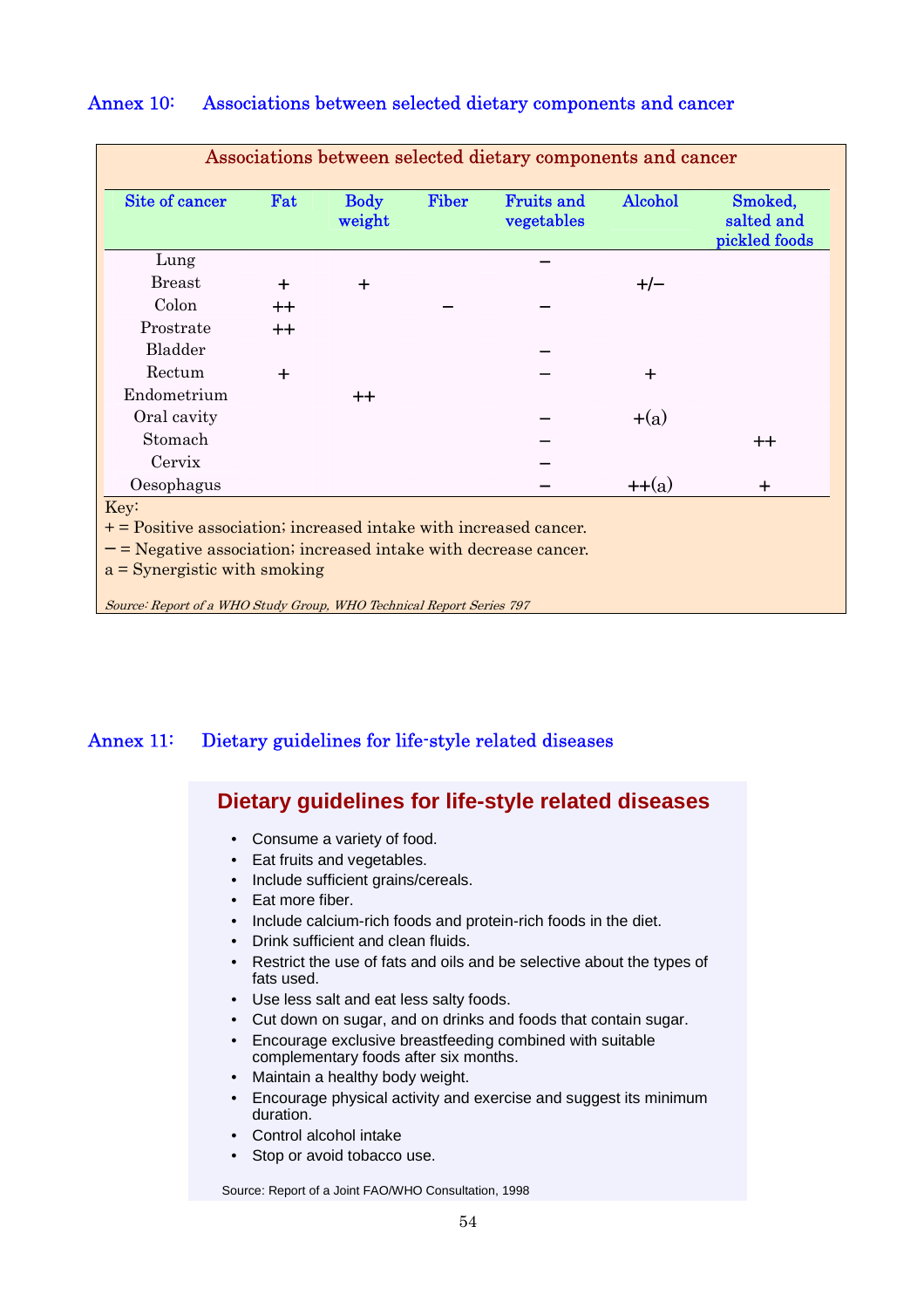#### REFERENCES:

- 1. ACC/SCN. Ending Malnutrition by 2020: An Agenda for Change in the Millennium, Global Nutrition Challenges: a life cycle approach, ACC/SCN. 1999
- 2. Ministry of Health, Department of Health Services. Annual Report, 2002/2003, Kathmandu, Nepal.
- 3. WHO, The world Health Report 2002, Reducing Risks, Promoting Healthy Life, Geneva. 2002
- 4. United Nations, Millennium Development Goals, http://www.un.org/millenniumgoals
- 5. SCN: Nutrition trends and implication for attaining the MDGs, In SCN 5th Report on the World Nutrition Situation, pp5-24 (2004) UN System SCN, Geneva.
- 6. Ministry of Health/New ERA/ORC Macro. Nepal Demographic and Health Survey, 2001.
- 7. Ministry of Health/UNICEF/WHO/MI/New Era Ltd. Nepal Micro Nutrient Status Survey, 1998.
- 8. Rikimaru, Toru., Joshi, Nira., Pandey, Sharada. Prevalence of Anemia and it's Relevant Factors among High School Girls of Kathmandu Valley-Nepal, 2003.
- 9. UNICEF. The State of the World's Children, 2004.
- 10.PAHO, WHO. Guiding Principles for Complementary Feeding of the Breastfed Child. Washington DC, 2003.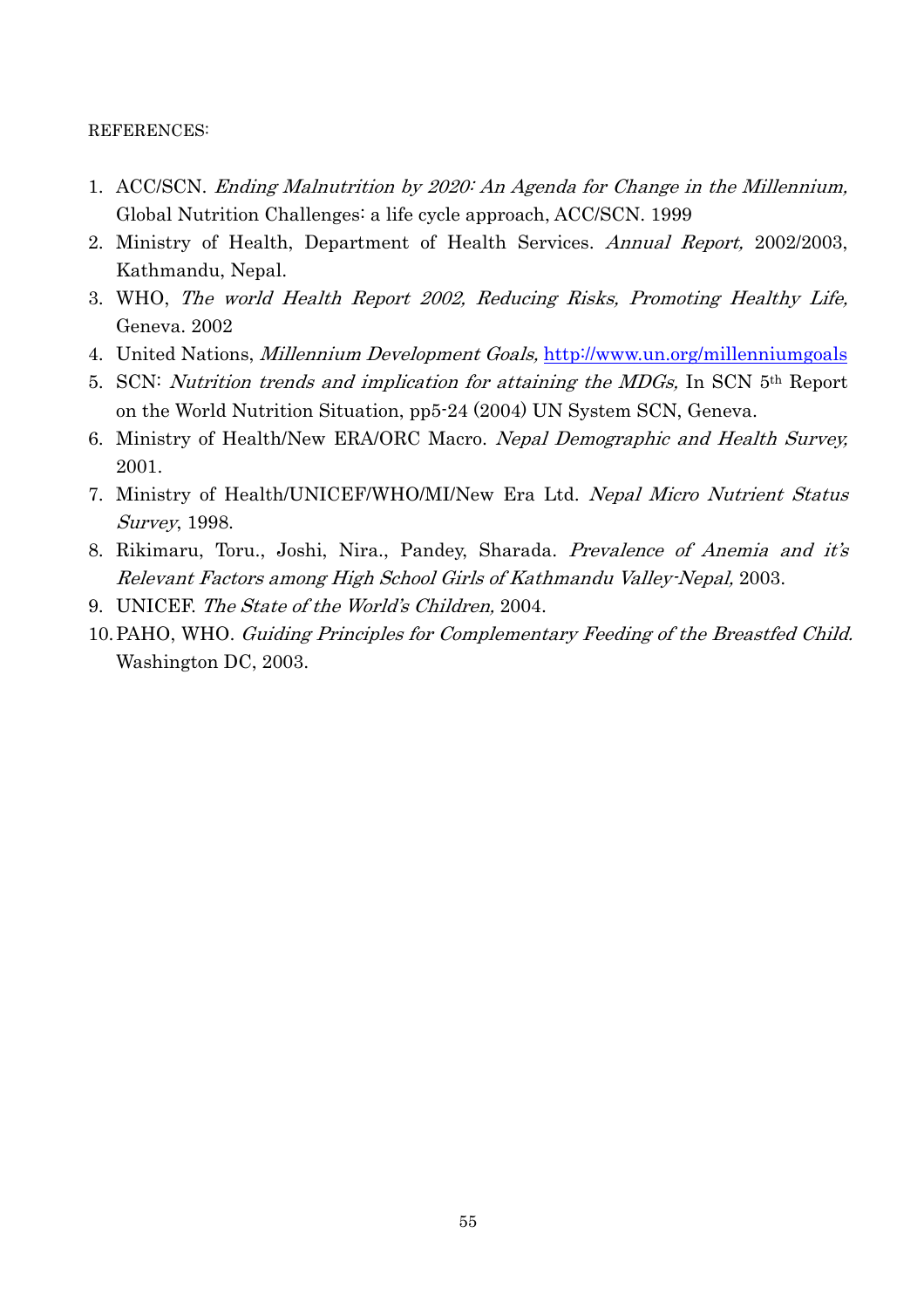#### Advisory Committee:

- 1. Dr. B.D.Chataut, Director General, Department of Health Services
- 2. Dr. B. P. Pandit, Chief Specialist, Ministry of Health
- 3. Dr. Y.V. Pradhan, Director, Child Health Division, DoHS
- 4. Dr. G.P. Ojha, Former Director, Child Health Division, DoHS
- 5. Dr. R.K. Adhikari, Dean, IOM, Maharajgunj
- 6. Mrs. Sharada Pandey, Chief, Nutrition Section, CHD
- 7. Mr. Muniswor Mool, Chief HMIS Section, Management Division, DoHS
- 8. Mr. K.M. Neupane, Under Secretary, MoH
- 9. Dr. Indira Sharma, Professor, P.K. Campus
- 10. Dr. Toru Rikimaru, JICA Nutrition Advisor, JICA/Nutrition Section, CHD

members:

11. Dr. Madhu Dixit Devkota, MBBS Coordinator, IOM

|                            | Sessions<br>Group                  |             |                         |    |                             |
|----------------------------|------------------------------------|-------------|-------------------------|----|-----------------------------|
| ProteinEnergy Malnutrition |                                    | & Deworming |                         | 1. | Dr. Sun Lal Thapa           |
| 1.                         | Dr. Madhu Dixit Devkota            | 1.          | Mr. M.R. Maharjan       | 2. | Dr. Tekendra Karki          |
| 2.                         | Sundar<br>Prakash<br>Dr.           | 2.          | Dr. Bhim Acharya        | 3. | Dr. Bhim Acharya            |
|                            | Shrestha                           | 3.          | Dr. Toru Rikimaru       | 4. | Dr. Toru Rikimaru           |
| 3.                         | Dr. Bhim Acharya                   | 4.          | Mrs. Sushila Risal      | 5. | Ms. Nira Joshi              |
| 4.                         | Dr. Toru Rikimaru                  | 5.          | Ms. Nira Joshi          |    | Life-style related diseases |
| 5.                         | Mrs. Roshani Shrestha              | 6.          | Mr. K.P. Acharya        | 1. | Dr. Prakash Regmi           |
| 6.                         | Ms. Nira Joshi                     | 7.          | Mr. Tuyu N. Paechhai    | 2. | Dr. Sushila Malla           |
|                            | Iron Deficiency Anemia             |             | Household Food Security | 3. | Mrs. Mansha Thakurathi      |
| 1.                         | Dr. Bhim Acharya                   | 1.          | Mrs. Bidhya Manandhar   | 4. | Dr. Bhim Acharya            |
| 2.                         | Dr. Toru Rikimaru                  | 2.          | Dr. Bhim Acharya        | 5. | Dr. Toru Rikimaru           |
| 3.                         | Mrs. Munu Thapa                    | 3.          | Dr. Toru Rikimaru       | 6. | Ms. Nira Joshi              |
| 4.                         | Dr. Kalpana Tiwari                 | 4.          | Ms. Vicky Haines        | 7. | Ms. Nani Shova Shakya       |
| 5.                         | Ms. Nira Joshi                     | 5.          | Ms. Nira Joshi          | 8. | Mrs. Sunita Shrestha        |
| 6.                         | Ms. Rina Tiwari                    |             | Improved dietary habit  |    | Policy and planning         |
|                            | <b>Iodine Deficiency Disorders</b> | 1.          | Mrs. Bidhya Manandhar   | 1. | Dr. Y.V. Pradhan            |
| 1.                         | Mr. M.R. Maharjan                  | 2.          | Dr. Toru Rikimaru       | 2. | Mrs. Sharada Pandey         |
| 2.                         | Mr. Dilli Raman Adhikari           | 3.          | Ms. Vicky Haines        | 3. | Mr. Prem Kumar Shrestha     |
| 3.                         | Dr. Toru Rikimaru                  | 4.          | Ms. Nira Joshi          | 4. | Prashad<br>Mr.<br>Bishwo    |
| 4.                         | Mr. Naveen Paudyal                 | 5.          | Mr. Naveen Paudyal      |    | Subedi                      |
|                            | Vitamin A Deficiency Disorders     |             | Infectionu diseases     | 5. | Mr. K.M Neupane             |